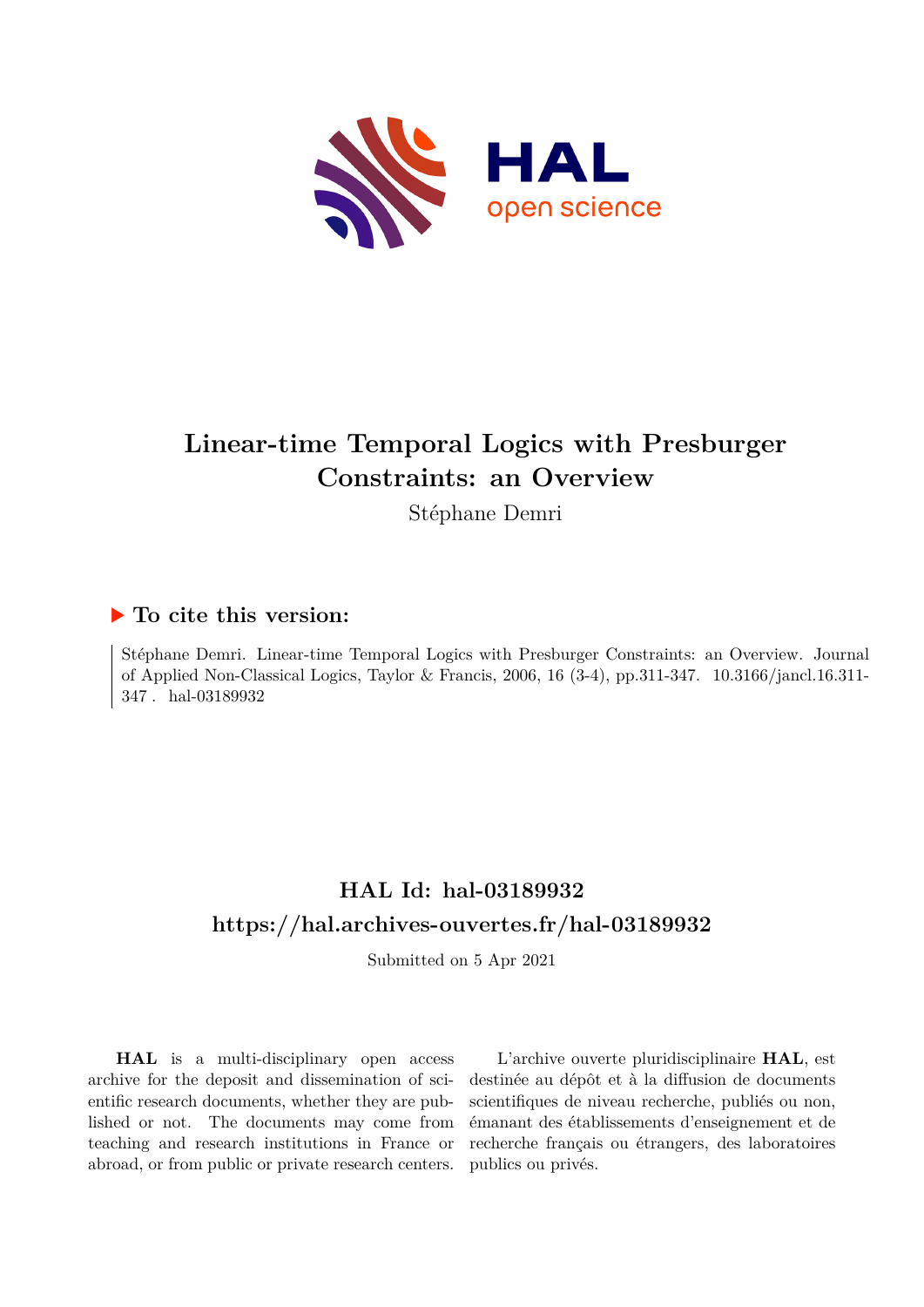# **Linear-time Temporal Logics with Presburger Constraints: an Overview** <sup>1</sup>

**Stéphane Demri**

*LSV, CNRS & INRIA Futurs projet SECSI & ENS Cachan 61, av. Pdt. Wilson, 94235 Cachan Cedex, France*  $email:$   $d$ emri@lsv.ens-cachan.fr

*RÉSUMÉ. Ce papier présente un panorama de logiques temporelles du temps linéaire avec contraintes de Presburger dont les modèles sont des séquences de tuples d'entiers. De tels langages formels permettent de spécifier et vérifier certaines propriétés des systèmes à compteurs. Le papier rappelle le cadre général de LTL avec domaines concrets et présente les principaux résultats de décidabilité et complexité des fragments de LTL avec contraintes de Presburger. Une comparaison avec des formalismes alternatifs ou voisins est aussi ébauchée.*

*ABSTRACT. We present an overview of linear-time temporal logics with Presburger constraints whose models are sequences of tuples of integers. Such formal specification languages are welldesigned to specify and verify systems that can be modelled with counter systems. The paper recalls the general framework of LTL over concrete domains and presents the main decidability and complexity results related to fragments of Presburger LTL. Related formalisms are also briefly presented.*

*MOTS-CLÉS : logique temporelle, arithmétique de Presburger, automate de Büchi, complexité KEYWORDS: temporal logic, Presburger arithmetic, Büchi automaton, computational complexity*

<sup>1</sup>. Invited talk given at the INTAS worskhop held in Olsztyn, Poland, june 2006, for the INTAS project "Algebraic and Deduction Methods in NonClassical Logics and their Applications to Computer Science". Work partially supported by the ACI "Sécurité et Informatique" CORTOS.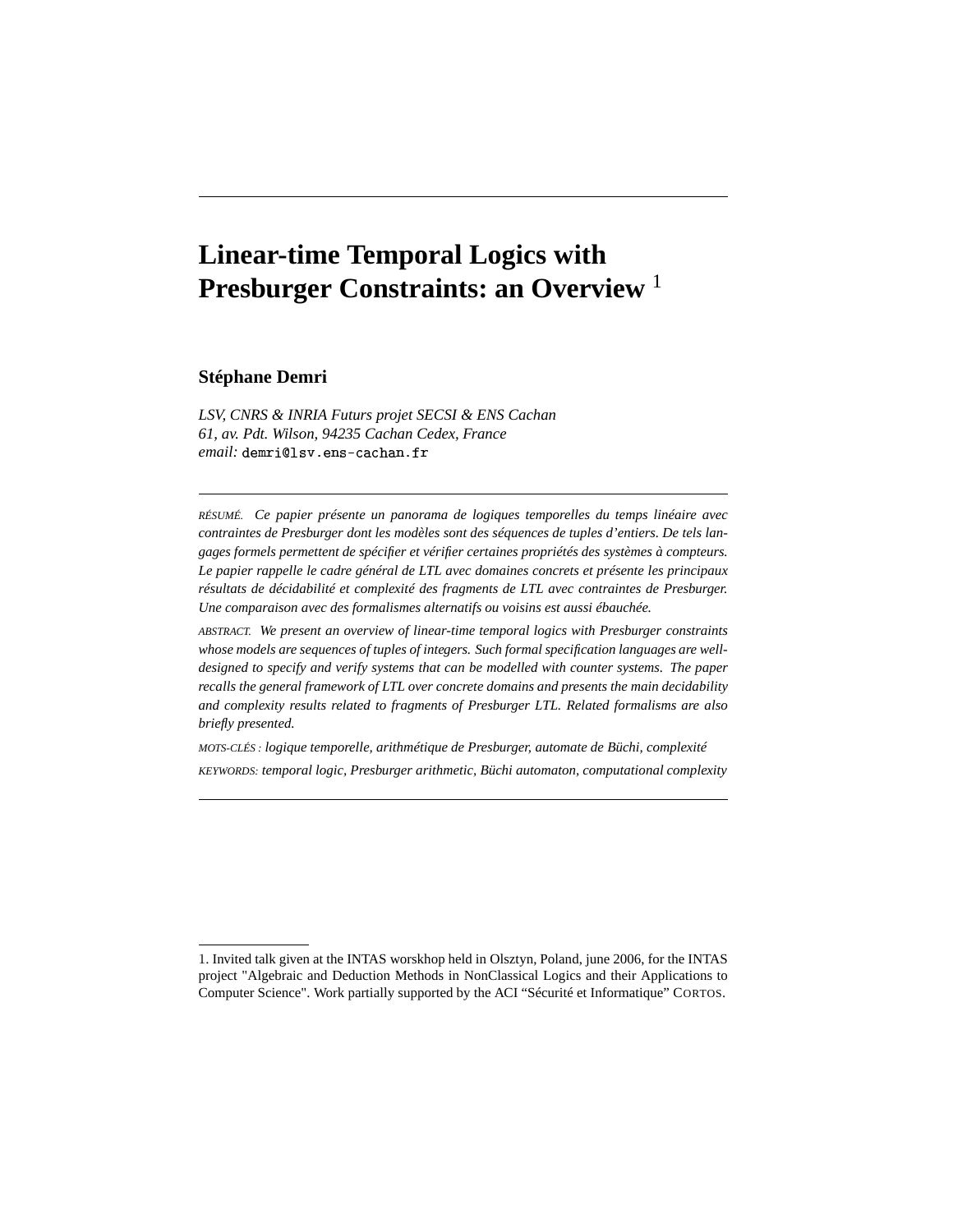# **1. Introduction**

**Temporal logics.** Temporal logics are standard formal specification languages to verify and specify complex systems/programs, see e.g. (Pnueli, 1977; Bérard *et al.*, 2001). Such languages allow the user to specify by means of temporal formulae the properties which a program must satisfy and to verify that the specifications are met. Temporal logics are well-studied formalisms to specify the behavior of finite-state systems and the computational complexity of the model-checking problems is nowadays well-known, see e.g. a survey in (Schnoebelen, 2003). However, it is known that many systems such as communication protocols have infinitely many configurations and usually the techniques for the finite case cannot be applied directly. Unfortunately, for numerous classes of infinite-state systems, the model-checking problem for the linear-time temporal logic LTL can be easily shown to be undecidable (counter automata, hybrid automata and more general constraint automata (Revesz, 2002, Chapter 6)). Actually, simpler problems such as reachability are already undecidable. Nevertheless, remarkable classes of infinite-state systems admit decidable model-checking problems, such as timed automata (Alur *et al.*, 1994a) and subclasses of counter automata (Ibarra, 1978; Boigelot, 1998; Boigelot *et al.*, 2002; Leroux *et al.*, 2005). More specifically, fragments of LTL with Presburger constraints have been shown decidable over appropriate counter automata in (Čerans, 1994; Comon *et al.*, 2000; Demri *et al.*, 2003). We recall that Presburger arithmetic (Presburger, 1929) is the first-order theory of integers with addition (but without multiplication) and, it can be shown to be decidable by quantifiers elimination.

**Content of the paper.** The paper presents an overview of linear-time temporal logics over constraint systems and more precisely of fragments of Presburger arithmetic. Such logical formalisms allow to express effects of basic instructions in programs. For instance, a formula of the form  $F(x = Xy)$  states that eventually the value of the variable x is going to be equal to the next value of y. Decidability and complexity issues for satisfiability and model-checking about constrained automata (viewed as models for systems/programs) are discussed along the paper and we provide a generous amount of examples. Hence, we present the main framework for linear-time temporal logics over constraints systems, extending the standard logic LTL (Sistla *et al.*, 1985). We explain why symbolic representation of concrete models of the logics is needed and how symbolic models can be recognized by automata accepting  $\omega$ -words languages. Most of our decidability results are based on the automata-based approach from (Vardi *et al.*, 1994) but we cannot apply this method directly since the models of the logics are  $\omega$ -sequences of valuations (providing an infinite alphabet incompatible with standard Büchi automata). Decidability and complexity results for fragments and for extensions of Presburger LTL are thoroughly presented whereas some undecidable logics are precisely placed in the arithmetical and analytical hierarchies. Finally, we illustrate the main concepts on simple examples and the results presented herein in details are compared to alternative formalisms.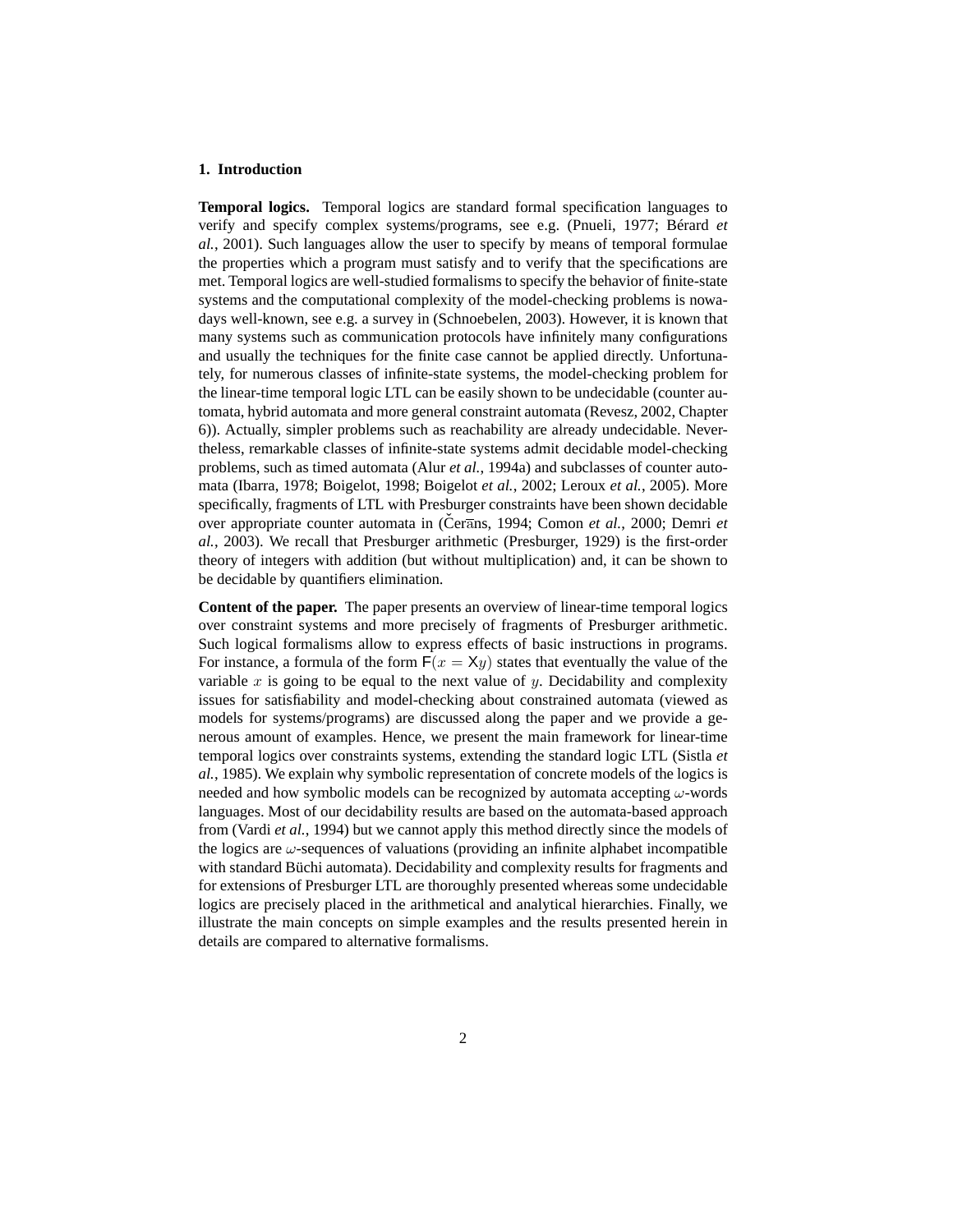Most of the results stated in the paper are presented in details in other papers. We have taken a special care to make uniform the notations and to provide a great amount of relevant bibliographical references.

**Plan of the paper.** The structure of the paper is the following. Section 2 introduces the framework of linear-time temporal logics over constraint systems and presents fragments of Presburger arithmetic useful in the rest of the paper. In Section 3, we present various fragments of LTL over constraint systems (some of them based on fragments of Presburger arithmetic) whose satisfiability problem is undecidable. In most cases, runs of Minsky machines can be simulated. The main proof technique to show decidability is presented in Section 4 where the relationships between satisfiability and symbolic models are clearly stated. This unifies known decidability proofs. As explained in Section 4, it still remains to check properties assumed in the main theorem. Decidability results are stated in Section 5 including those for which the constraint system has integer periodicity constraints or for which the class of symbolic models for a given formula is not necessarily  $\omega$ -regular. A quite remarkable result is that model-checking one-counter automata with LTL over quantifier-free Presburger arithmetic is PSPACE-complete. Decidability and complexity results in presence of the freeze operator are presented in Section 6. In particular the presence of this powerful binding mechanism with the poor constraint system  $\langle \mathbb{N}, = \rangle$  already produces highly undecidable problems. On the decidability side, effective procedures can be designed with one rigid variable and finite models, or with integer periodicity constraints, to quote a few examples. Related formalisms are compared with the ones presented in the paper in Section 7. The main goal of this section is to provide the reader useful bibliographical references to other works related to (temporal) logics and Presburger constraints.

#### **2. LTL over constraint systems**

Linear-time temporal logic LTL equipped with "next-time" operator X, "until" operator U and their past-time counterparts is known to be equivalent to first-order theory of successors (Kamp, 1968). Satisfiability and model-checking problems for LTL (even with past-time operators) are also known to be PSPACE-complete (Sistla *et al.*, 1985). In spite of these nice features, it is worth recalling that a propositional variable  $p$  only represents a property of the current state of the system. For instance,  $p$  may hold true whenever the value of the variable  $x$  is greater than the value of the variable  $y$  after running the current instruction. A more satisfying solution is to include in the logical language the possibility to express directly constraints between variables of the program, whence giving up the standard abstraction made with propositional variables. When the variables are typed, they may be interpreted in some specific domain like integers, real numbers, strings and so on. Hence, a proposition like " $x$  is greater than the next value of  $y$ " can be encoded in such extended temporal logics by  $x < X<sub>y</sub>$  but this time the models are made of structured states. This means that each state comes with a valuation for variables. Hence, the basic idea behind the design of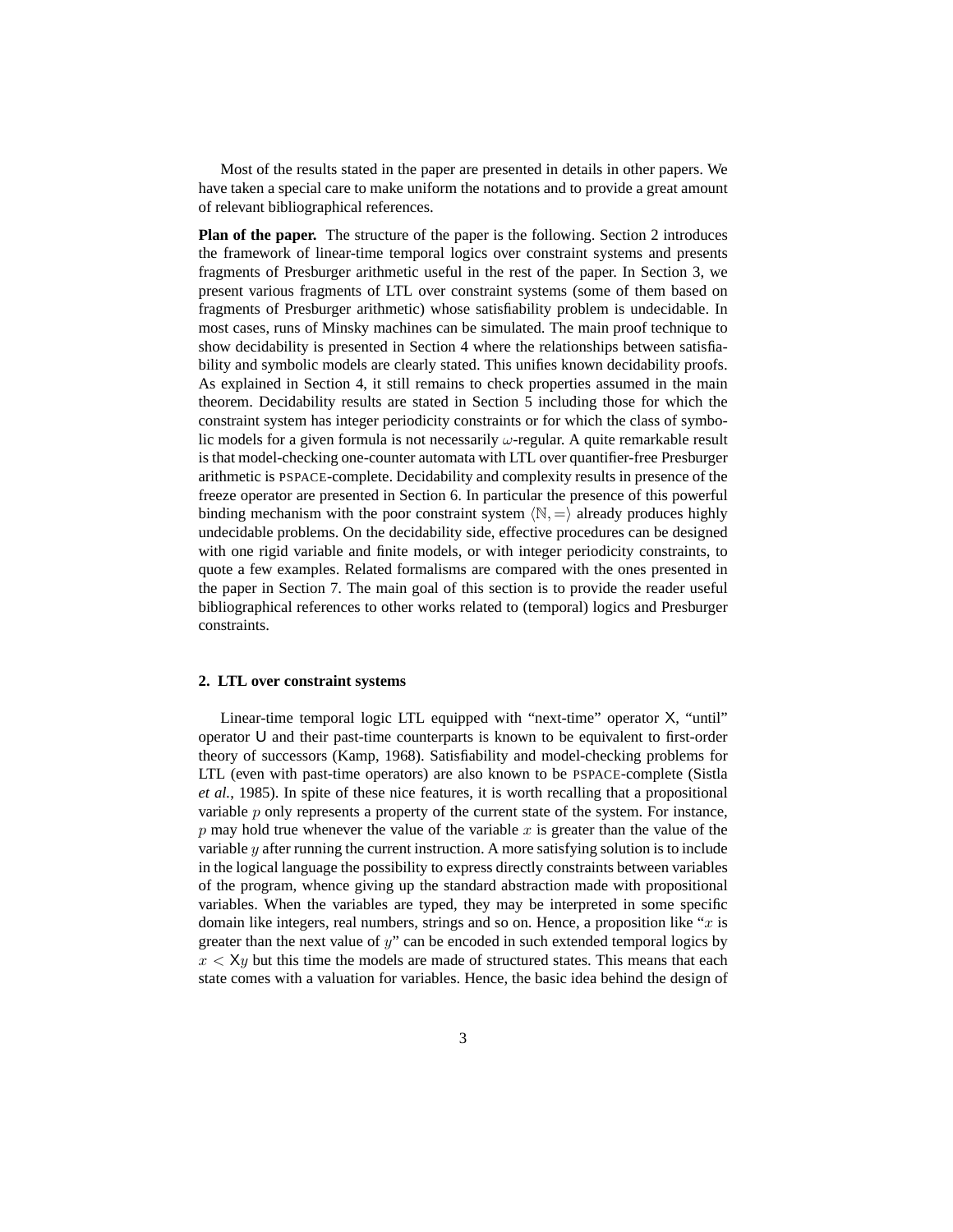temporal logics over constraint systems is to refine the language of atomic formulae and to allow the possibility to compare values of variables at successive positions of the execution of programs, see e.g., in (Comon *et al.*, 2000) a representative example of such logics.

# **2.1.** *How to refine LTL with the help of constraint systems*

Let VAR =  $\{x_0, x_1, \ldots\}$  be a countably infinite set of variables. A constraint system is a pair  $\mathcal{D} = \langle D, (R_{\alpha})_{\alpha \in I} \rangle$  where D is a specific domain of interpretation for variables and  $(R_{\alpha})_{\alpha \in I}$  is a countable family of relations on the elements of D. So, a constraint system is simply a relational structure. An atomic D-constraint is a term of the form  $R(x_1, \ldots, x_n)$  where R is interpreted as a relation of the domain and n is the arity of this relation. A D-valuation is a function  $v: VAR \rightarrow D$  that assigns to every variable a value in D. A constraint is satisfied by a D-valuation  $v$ , denoted by  $v \models_{\mathcal{D}} R(x_1, \ldots, x_n)$ , if  $(v(x_1), \ldots, v(x_n)) \in R$ , R being the relation in  $\mathcal{D}$  associated to the symbol R.

The consistency problem consists in checking whether there is a valuation satisfying every atomic D-constraint from a finite set. Similarly, the maximal consistency problem checks for maximal consistency with respect to a finite set of variables and a finite set of relations. For instance, the maximal consistency problem for the constraint system  $\langle \mathbb{R}, \langle \cdot, \rangle$  is NLOGSPACE-complete since it amounts to detect cycles in a finite graph. The implication problem consists in checking whether every valuation satisfying a finite set X of atomic  $D$ -constraints satisfies an atomic  $D$ -constraint A (written  $X \models_{\mathcal{D}} A$ ). For instance, with  $\mathcal{D} = \langle \mathbb{R}, \langle \rangle$ , we have  $\{x \langle y, y \langle z \rangle | \models_{\mathcal{D}} \{x \langle z \rangle\}$ .

The logic  $CLTL(\mathcal{D})$  is defined as an extension of LTL where the propositional variables are refined by atomic D-constraints over terms (called atomic temporal Dconstraints). A term is defined as a variable  $x_i$  prefixed by a certain number i of X "next" symbol X and is denoted by  $X^i x_j$  (its encoding requires  $\mathcal{O}(i + \log j)$  bits). The term  $X^{i}x_{j}$  is interpreted as the value of  $x_{j}$  at the *i*th next state. The "next" symbol X is overloaded in this paper since X is also used below as a logical temporal operator. The  $CLTL(\mathcal{D})$  formulae are defined as follows :

$$
\phi ::= \mathsf{R}(\mathsf{X}^{l_1} x_{j_1}, \ldots, \mathsf{X}^{l_n} x_{j_n}) \mid \phi \land \phi \mid \neg \phi \mid \mathsf{X} \phi \mid \phi \mathsf{U} \phi.
$$

The symbols  $X$  and  $U$  are respectively the classical operators next-time and until from LTL. We use the notations  $\mathsf{F}\phi$  and  $\mathsf{G}\phi$  as the abbreviations for  $\mathsf{T}\mathsf{U}\phi$  and  $\neg\mathsf{F}\neg\phi$ . A one-step constraint is an atomic formula of the form  $R(\mathsf{X}^{l_1} x_{j_1}, \ldots, \mathsf{X}^{l_n} x_{j_n})$  such that  $l_1, \ldots, l_n \leq 1$ . Given a CLTL(D) formula  $\phi$  we define its X-length  $|\phi|_X$  as the maximal number i such that a term of the form  $X^i x$  occurs in  $\phi$ . Intuitively, the Xlength defines the size of a frame of consecutive states that can be compared. The models of CLTL(D) are sequences of D-valuations  $\sigma : \mathbb{N} \to (\text{VAR} \to D)$  and the satisfaction relation is defined as for LTL except at the atomic level :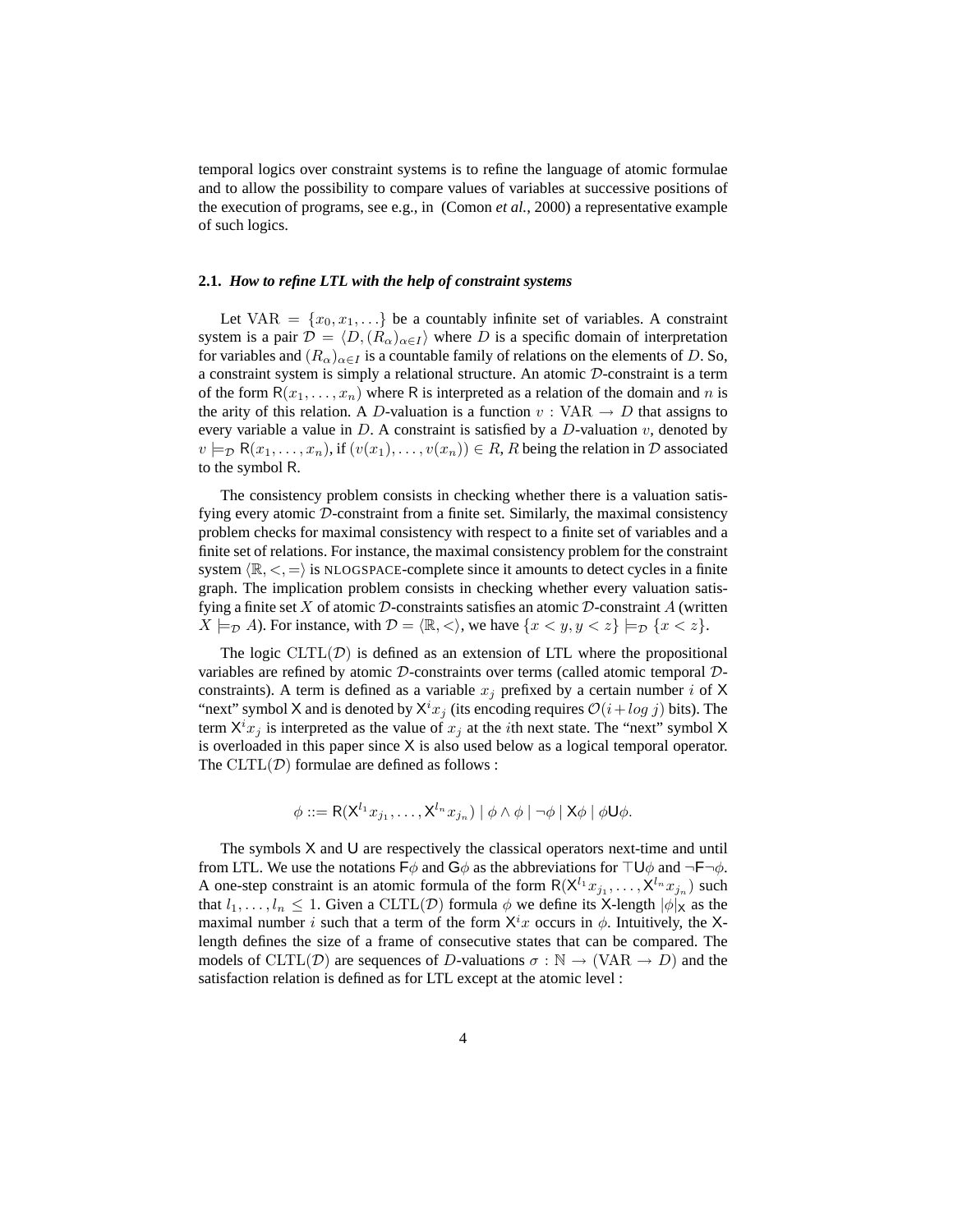

**Figure 1.** *A 1-variable*  $\langle \mathbb{N}, +1, = 2 \rangle$ *-automaton*  $\mathcal{A}_0$ 

 $-\sigma, i \models R(\mathsf{X}^{l_1}x_{j_1}, \ldots, \mathsf{X}^{l_n}x_{j_n}) \text{ iff } \langle \sigma(i+l_1)(x_{j_1}), \ldots, \sigma(i+l_n)(x_{j_n}) \rangle \in R,$  $-\sigma, i \models \phi \land \phi' \text{ iff } \sigma, i \models \phi \text{ and } \sigma, i \models \phi',$  $-\sigma, i \models \neg \phi \text{ iff } \sigma, i \not\models \phi,$  $-\sigma, i \models \mathsf{X}\phi \text{ iff } \sigma, i + 1 \models \phi,$ 

 $-\sigma, i \models \phi \cup \phi'$  iff there is  $j \geq i$  such that  $\sigma, j \models \phi'$  and for every  $i \leq l < j$ , we have  $\sigma, l \models \phi$ .

As usual, a formula  $\phi \in \text{CLTL}(\mathcal{D})$  is satisfiable whenever there exists a model σ such that  $\sigma, 0 \models \phi$ . We write  $CLTL_k^l(D)$  to denote the restriction of  $CLTL(D)$  to formulae with at most  $k$  variables and X-length less or equal to  $l$ . Standard LTL (Sistla *et al.*, 1985) can be viewed as  $CLTL({T, \perp}, True)$  where  $True = {T}.$ 

Lemma 2.1. Let  $D$  be a constraint system with equality predicate. There is a logarithmic space reduction from  $\mathrm{CLTL}(\mathcal{D})$  satisfiability into  $\mathrm{CLTL}_\omega^1(\mathcal{D})$  satisfiability.

The proof of Lemma 2.1 is done by renaming terms and requires an unbounded amount of variables in  $CLTL_{\omega}^{1}(\mathcal{D})$ .

We define the model-checking problem for the class of  $D$ -automata that are Büchi automata with transitions labeled with one-step constraints. A  $k$ -variable  $D$ -automaton A is a structure  $\langle Q, \delta, I, F \rangle$  such that Q is a finite set of states,  $I \subseteq Q$  is the set of initial states,  $F \subseteq Q$  is the set of final states and  $\delta$  is a subset of  $Q \times \Sigma \times Q$  where  $\Sigma$  is a finite subset of  $1SC_k$ , the set of Boolean combinations of one-step constraints built over the set of variables  $\{x_1, \ldots, x_k\}$ . We use the notation  $q \stackrel{c}{\rightarrow} q'$  as an abbreviation for  $\langle q, c, q' \rangle \in \delta$ . When the constraint system is a fragment of Presburger arithmetic, D-automata form a special class of counter automata. Figure 1 contains a graphical representation of a 1-variable  $\langle \mathbb{N}, +1, = 2 \rangle$ -automaton where "= 2" is the unary predicate interpreted by {2} which corresponds to a test-for-two.

The language accepted by a  $D$ -automaton is denoted by  $L(A)$ . A  $CLTL(\mathcal{D})$  model σ is said to realize an ω-sequence of CLTL(D) formulae  $\phi_0 \phi_1$ ... iff for every  $i \geq 0$ , we have  $\sigma, i \models \phi_i$ . We write  $L^{\mathcal{D}}(\mathcal{A})$  to denote the class of  $CLTL(\mathcal{D})$  models that realize some  $\omega$ -word in  $L(\mathcal{A})$ .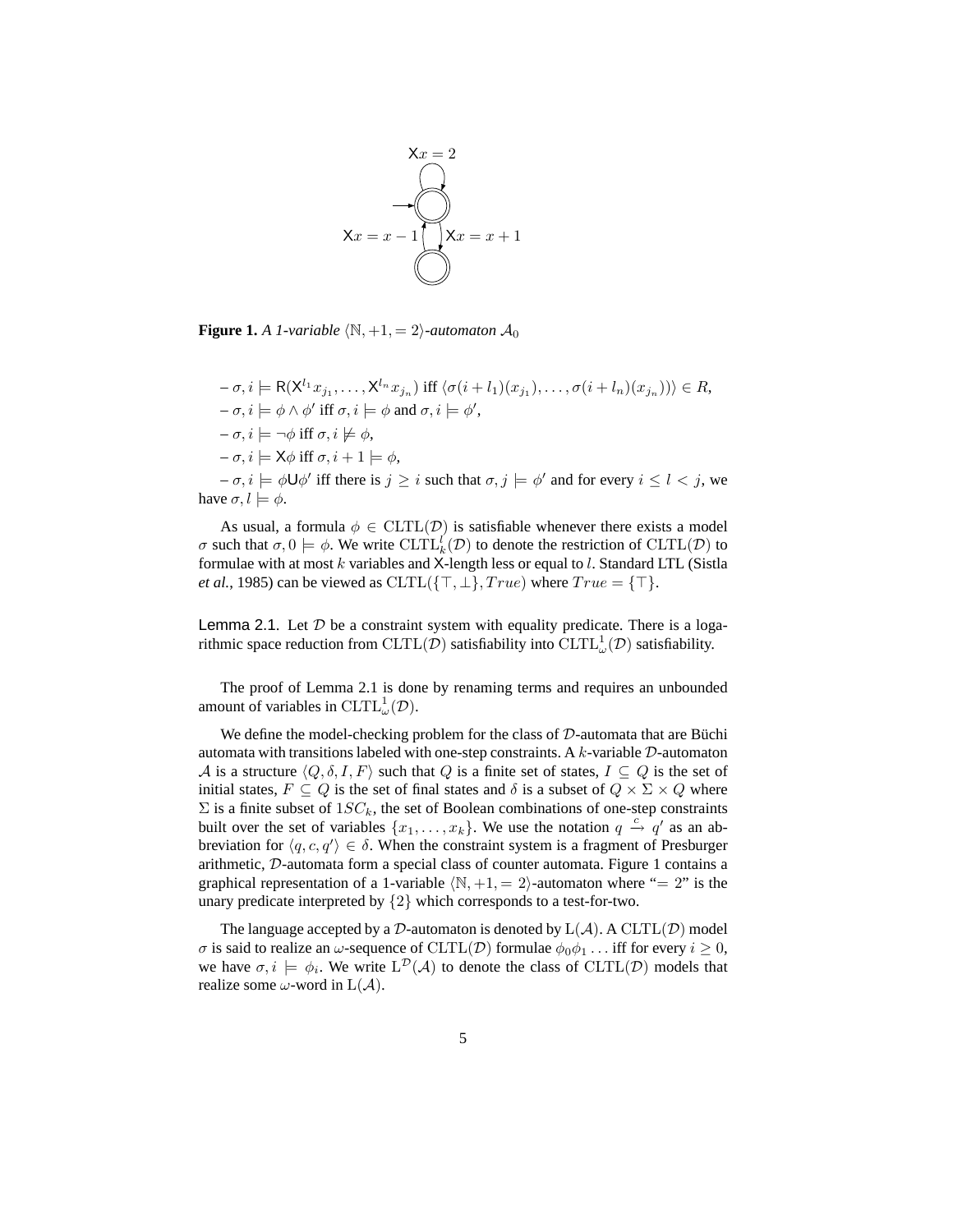The model-checking problem  $^1$  for  $CLTL(\mathcal{D})$  is defined as follows :

**input :** a D-automaton A and a CLTL(D) formula  $\phi$ ,

**output :** 1 iff there is a model  $\sigma$  in  $L^{\mathcal{D}}(\mathcal{A})$  such that  $\sigma, 0 \models \phi$  (denoted by  $\mathcal{A} \models_{\exists} \phi$ ).

As expected, this amounts to check that there is a computation of  $A$  that satisfies the property/formula  $\phi$ . A universal version of the problem (more used in verification) can be also defined analogously (we then use  $A \models_{\forall} \phi$ ). For the restriction of the modelchecking to  $CLTL_k^l(\mathcal{D})$ ,  $\phi$  belongs to  $CLTL_k^l(\mathcal{D})$  and  $\mathcal{A}$  is a k-variable  $\mathcal{D}\text{-automaton}$ .

For all non-trivial constraint systems presented in the paper, satisfiability can be shown equivalent to the existential version of the model-checking problem and validity can be shown equivalent to its universal version. For instance,  $\mathcal{A}_0 \models_{\exists} (x = 0) \land$  $GF(x = 0)$  with  $\mathcal{A}_0$  defined in Figure 1. Indeed,  $((\lambda x = x + 1) \cdot (\lambda x = x - 1))^{\omega} \in$  $L(\mathcal{A}_0)$  and  $(0 \cdot 1)^\omega$  realizes this  $\omega$ -word.

# **2.2.** *Fragments of Presburger LTL*

#### 2.2.1. *Presburger arithmetic*

Presburger arithmetic (PA) is the first-order theory of  $\langle \mathbb{Z}, + \rangle$  of integers with addition (Presburger, 1929). This theory is decidable in triple exponential-time (Fischer *et al.*, 1974) and many fragments can be decided even with a lower complexity, see below. In (Ginsburg *et al.*, 1966), it is shown that PA defines precisely semilinear sets.

Given a Presburger formula  $A(x_1, \ldots, x_n)$  with free variables in  $\vec{x}$  =  $\langle x_1, \ldots, x_n \rangle$ , and  $\vec{a} = \langle a_1, \ldots, a_n \rangle \in \mathbb{Z}^n$ , the truth of  $A(x_1, \ldots, x_n)$  with respect to the interpretation  $\vec{a}$  is denoted by  $\vec{a} \models A(\vec{x})$ . We write  $sol(A(\vec{x}))$  to denote the elements  $\vec{a} \in \mathbb{Z}^n$  satisfying the formula  $A(\vec{x})$ . In the sequel, any (possibly infinite) fragment FPA of PA (understood as a subset of PA) defines implicitely a constraint system

$$
\mathcal{D}_{\text{FPA}} = \langle \mathbb{Z}, (sol(A(\vec{x}))_{A(\vec{x}) \in \text{FPA}} \rangle.
$$

Hence, the constraint system  $\mathcal{D}_{\text{FPA}}$  may contain an infinite set of relations. We shall write CLTL(FPA) instead of CLTL( $\mathcal{D}_{\text{FPA}}$ ). For instance the constraints of the form  $x \geq c$  with  $c \in \mathbb{Z}$  induces the constraint system

$$
\langle \mathbb{Z}, (\{n \in \mathbb{Z} : n \ge c\})_{c \in \mathbb{Z}} \rangle,
$$

with a countably infinite set of relations.

In the next subsection, we present fragments of Presburger arithmetic useful in the rest of the paper.

<sup>1.</sup> Unlike what is done in the journal paper, we consider the existential version for the  $\Sigma^1$  results.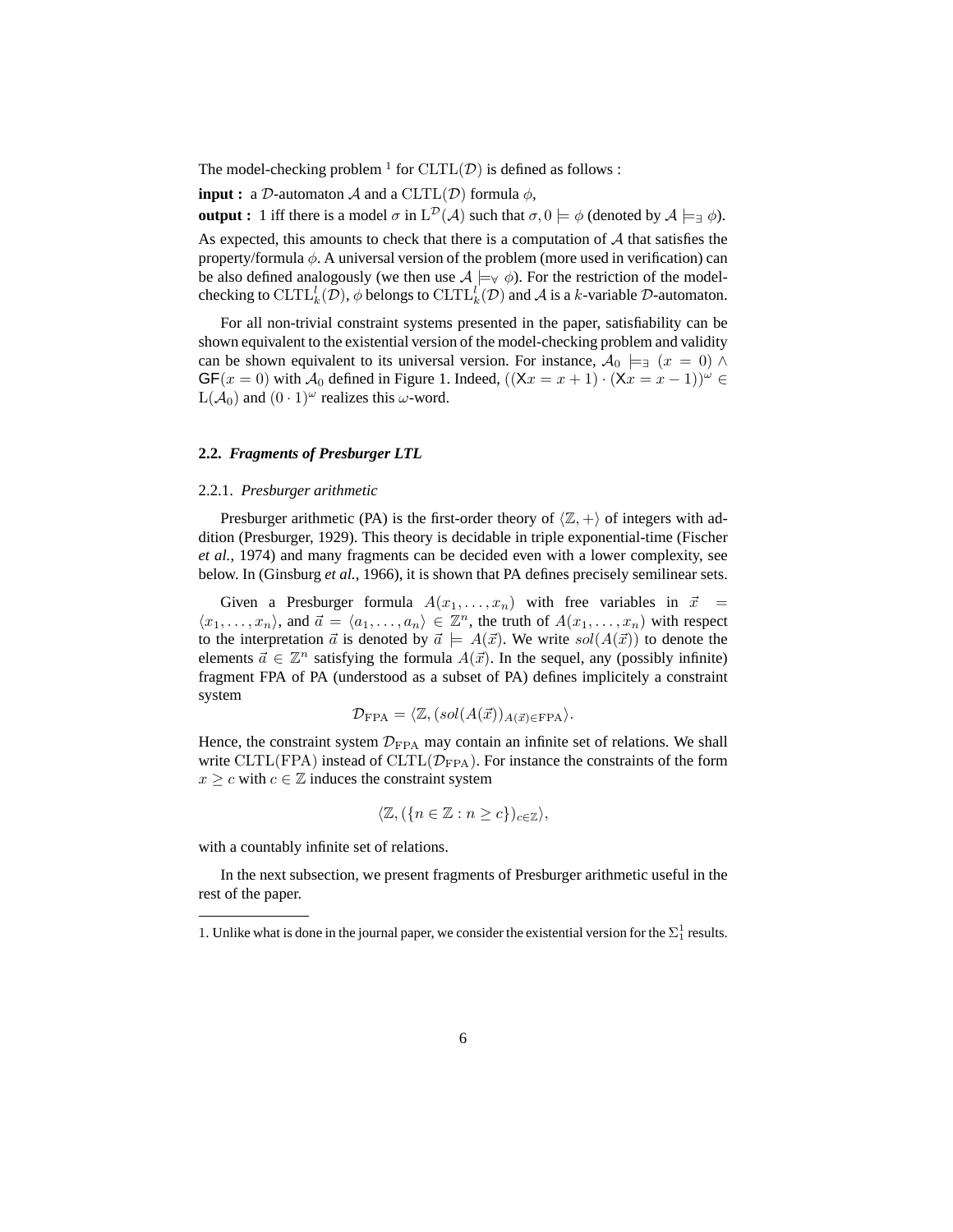#### 2.2.2. *Integer periodicity constraints*

We define below languages of the first-order theory of integer periodicity constraints. The *constraint language IPC* is defined by the grammar below :

$$
A ::= x \equiv_k y + c \mid x \equiv_k c \mid A \wedge A \mid \neg A,
$$

where  $k, c \in \mathbb{N}, x, y \in \text{VAR}$ . Given  $X \subseteq \{\exists, [\], <, \text{Eq}\}$ , we define an extension of IPC, namely  $IPC^{\dot{x}}$ , by adding clauses to the definition of IPC :

– if ∃  $\in$  X, then the clause  $\exists x \land A$  is added (existential quantification),

– if  $[ \, \in X$ , then the clause  $x \equiv_k y + [c_1, c_2]$  with  $c_1, c_2 \in \mathbb{N}$  is added,

– if Eq  $\in$  X, then the clause  $x = y$  with  $x, y \in \text{VAR}$  is added,

– if  $\lt \in X$ , then the clauses  $x \lt d \mid x > d \mid x = d$  with  $x \in \text{VAR}$  and  $d \in \mathbb{Z}$ are added.

Observe that the presence of "Eq" in  $X$  allows to express equality constraints between two variables whereas the presence of "<" allows to express equality constraints between a variable and a constant. By way of example, we provide the semantics for the formula  $x \equiv_k y + [c_1, c_2] : v \models x \equiv_k y + [c_1, c_2] \stackrel{\text{def}}{\Leftrightarrow}$  there are  $c \in [c_1, c_2]$  and  $l \in \mathbb{Z}$ such that  $(v(x) - v(y)) = l \times k + c$ .

Below, IPC<sup>+</sup> denotes IPC<sup>{∃,[],<}</sup> whereas IPC<sup>++</sup> denotes IPC<sup>{∃,[],<,Eq}</sup>. IPC<sup>++</sup> is the extension of the language of the first-order theory of integer periodicity constraints introduced in (Toman *et al.*, 1998) but with the inclusion of negation as considered in (Bertino *et al.*, 1996). Observe that what is called "IPC" in (Toman *et al.*, 1998) is precisely defined by  $A ::= x \equiv_k y + c \mid x \equiv_k c \mid A \land A \mid \exists x A$ .

As Presburger arithmetic,  $IPC^{++}$  enjoys a quantifier elimination property but the complexity of the consistency problem is lower.

#### Theorem 2.2. (Demri, 2006)

- **(I)** IPC<sup>++</sup> consistency is PSPACE-complete.
- **(II)** Given a constraint A in  $IPC^{++}$ , one can compute an equivalent quantifier-free A' in polynomial space in |A| and |A'| is in  $\mathcal{O}(2^{|A|})$ .

#### 2.2.3. *Difference logic*

Let DL be the following fragment of Presburger arithmetic made of difference constraints :

$$
A ::= x \sim y + d \mid x \sim d \mid A \land A \mid \neg A
$$

where  $x, y \in \text{VAR}, \neg \in \{ \leq, = \}$  and  $d \in \mathbb{Z}$ . We use the notations  $x \leq y, x \geq y$  and  $x > y$  as the respective abbreviations of  $x < y \lor x = y$ ,  $\neg(x < y)$  and  $\neg(x \le y)$ . Given a valuation  $v: VAR \rightarrow \mathbb{Z}$ , the satisfaction relation  $v \models c$  is defined in the obvious way. DL is a proper fragment of quantifier-free Presburger arithmetic. Indeed, periodicity constraints of the form  $x \equiv_k c$  or comparisons of the form  $x + y + z < 5$ are not part of DL.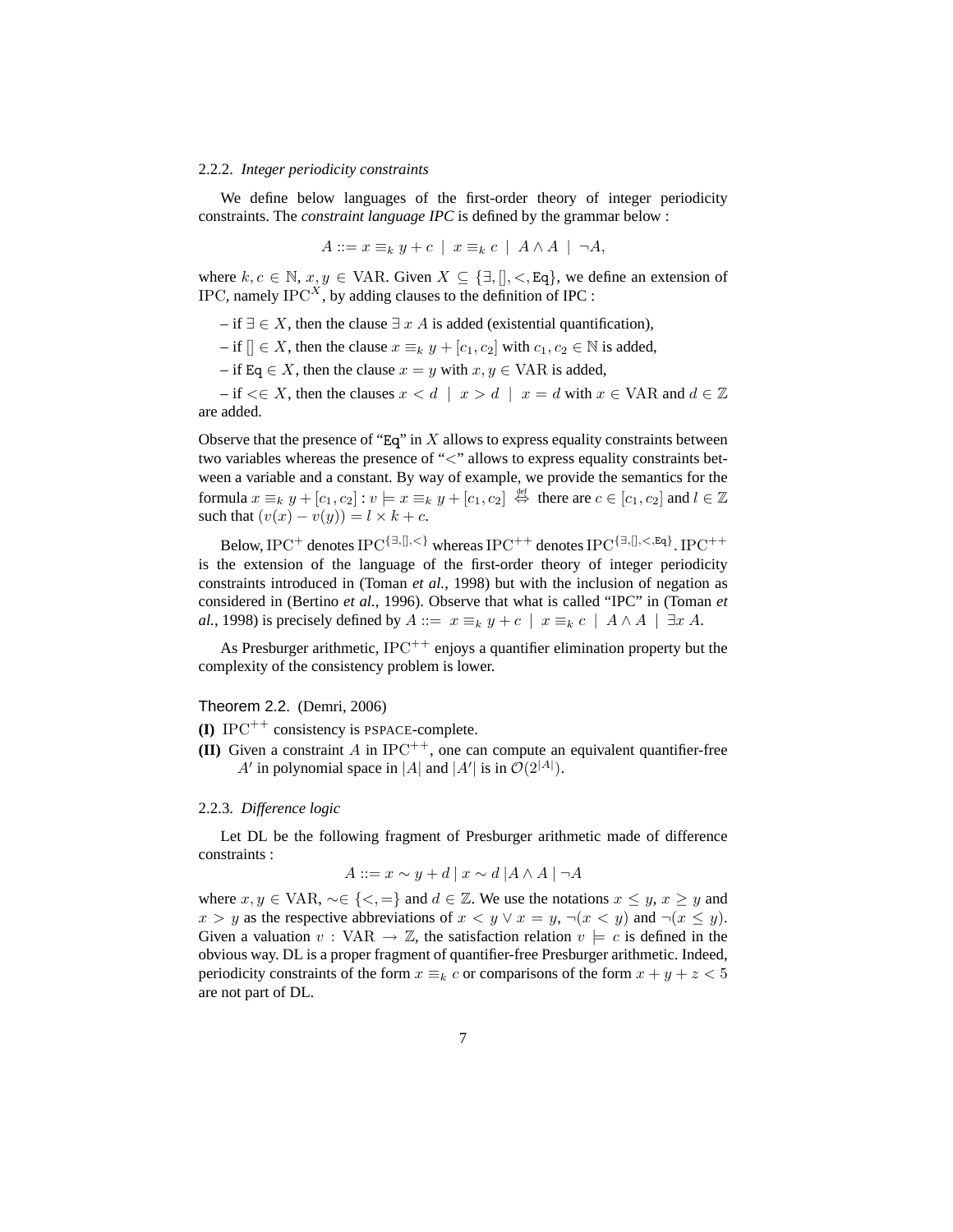The satisfiability problem for CLTL(DL) can be placed in the analytical hierarchy in  $\Sigma^1_1$ .

# 2.2.4. *Quantifier free Presburger arithmetic*

The last fragment of Presburger arithmetic we consider in this paper is quantifierfree Presburger arithmetic QFP that is mainly used in Section 5.6. It is defined as follows :

$$
A ::= \sum_{i \in I} a_i x_i = d \mid \sum_{i \in I} a_i x_i < d \mid \sum_{i \in I} a_i x_i \equiv_k c \mid \neg A \mid A \wedge A
$$

where  $a_i, d \in \mathbb{Z}$ ,  $k, c \in \mathbb{N}$  and I is a finite subset of  $\mathbb{N}$ . Observe that QFP is as expressive as Presburger arithmetic but it is less concise (consistency is in NP).

## **3. Quantitative constraints and undecidability**

In this section, we present undecidable fragments of Presburger LTL even though some drastic syntactic restrictions are sometimes considered.

#### **3.1.** *Minsky machines*

Undecidability of LTL with Presburger constraints shall be mainly established by reducing the halting problem or the recurrence problem for nondeterministic Minsky machines. That is why, we recall below what are these problems. A nondeterministic Minsky machine M consists of two counters  $C_1$  and  $C_2$ , and a sequence of  $n \geq$ 1 instructions, each of which may increment or decrement one of the counters, or jump conditionally upon of the counters being zero. After the execution of a non-jump instruction, M proceeds nondeterministically to one of two specified instructions. The  $l<sup>th</sup>$  instruction has one of the following forms :

 $l$  :  $C_i := C_i + 1$  ; goto  $l'$  or goto  $l''$ 

*l* : if  $C_i = 0$  then goto *l'* else  $C_i := C_i - 1$ ; goto *l'* or goto *l''* 

The configurations of M are triples  $\langle l, c_1, c_2 \rangle$ , where  $1 \leq l \leq n, c_1 \geq 0$ , and  $c_2 \geq 0$  are the current values of the location counter and the two counters  $C_1$  and  $C_2$ , respectively. The consecution relation on configurations is defined in the obvious way. A computation of M is an  $\omega$ -sequence of related configurations, starting with the initial configuration  $\langle 1, 0, 0 \rangle$ . The computation is recurring if it contains infinitely many configurations with the value of the location counter being 1. The recurrence problem is to decide, given a nondeterministic Minsky machine  $M$ , whether  $M$  has a recurring computation. This problem is  $\Sigma_1^1$ -hard (Alur *et al.*, 1994b, Section 4.1). Similarly, the problem of checking whether from  $\langle 1, 0, 0 \rangle$  a configuration with location counter 1 can be reached in at least one step is undecidable (Minsky, 1967) –halting problem.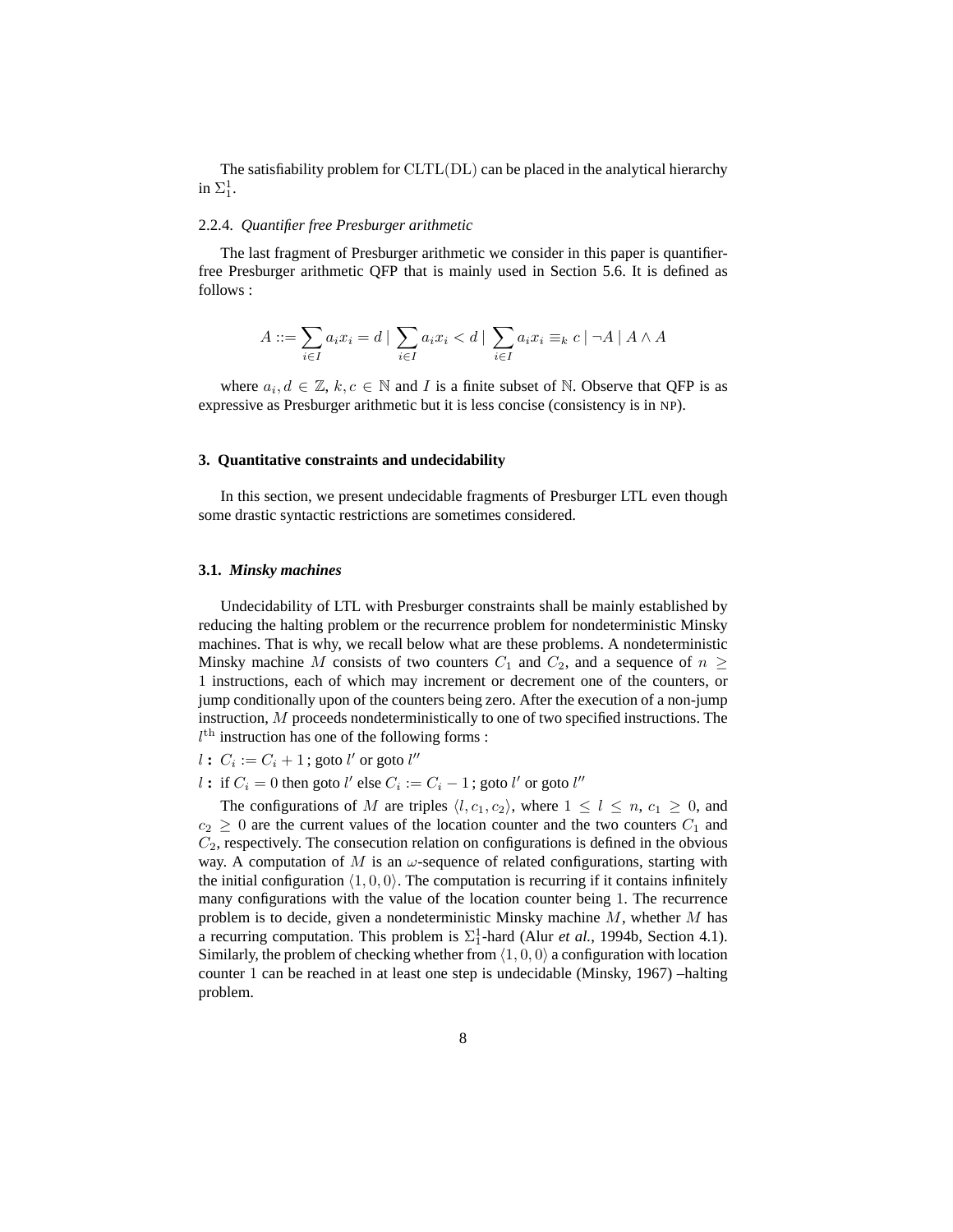#### **3.2.** *Constraint systems with counting mechanism*

High undecidability of  $CLTL_{\omega}^{1}(\mathbb{N}, =, +1)$  satisfiability can be easily shown by reducing the recurrence problem for nondeterministic Minsky machines. More generally, we define below three abstract conditions for a constraint system to admit implicitly a counting mechanism which leads to undecidability.

**Definition 3.1.** A constraint system  $D$  is said to admit an implicit counting mechanism if the following conditions are met :

- 1)  $D$  contains the equality predicate,
- 2)  $D$  contains a binary predicate R such that
	- a)  $R = \{ \langle a, b \rangle \in D^2 : f(a) = b \}$  for some injective map  $f : D \to D$ , b)  $\langle D, R \rangle$  is a DAG.

 $\nabla$ 

So, whenever D has an implicit counting mechanism, for any  $a \in D$ ,  $a \stackrel{R}{\rightarrow}$  $f^1(a) \stackrel{R}{\rightarrow} \ldots f^i(a) \stackrel{R}{\rightarrow} \ldots$  is isomorphic to  $\langle \mathbb{N}, \lt \rangle$ . For instance, for every  $D \in$  $\{N, Z, Q, \mathbb{R}\}\$  and for every  $i \in D \setminus \{0\}$ , the constraint system  $\langle D, =, =_{+i} \rangle$  has an implicit counting mechanism, where  $n =_{+i} n'$  iff  $n = n' + i$ . Similarly, the constraint system  $\langle D \setminus \{0\}, =, =_{\times i} \rangle$  admits an implicit counting mechanism where  $n =_{\times i} n'$  iff  $n = n' \times i$  with  $i \neq -1$ .

**Theorem 3.1.** (Demri *et al.*, 2003) The satisfiability problem for  $CLTL_{\omega}^{1}(\mathcal{D})$  is  $\Sigma_{1}^{1}$ hard for every constraint system  $D$  with an implicit counting mechanism.

The proof is by reducing the recurrence problem for nondeterministic Minsky machines (see Section 3.1) as done in the proof of (Comon *et al.*, 2000, Theorem 3). Indeed, computations of such machines can be encoded as models of some  $\operatorname{CLTL}^{1}_{\omega}(\mathcal{D})$ formula. It is then easy to express that a location counter appears infinitely often. This is the way  $CLTL<sub>3</sub><sup>1</sup>(DL)$  satisfiability can be shown undecidable, see e.g. (Comon *et al.*, 2000). For instance the instruction

 $-l:C_1:=C_1+1$  ; goto  $l'$  or goto  $l''$ 

can be encoded by a temporal formula of the form

$$
\mathbf{G}(x_l=y_l\Rightarrow (\mathsf{X}z_1=z_1+1\land \mathsf{X}(x_{l'}=y_{l'}\lor x_{l''}=y_{l''}))),
$$

where  $z_1$  is a variable dedicated to the counter  $C_1$ .

Recall that  $\Sigma_1^1$ -hardness implies that no recursively enumerable axiomatization exists. As corollaries we obtain :

Corollary 3.2. For every  $D \in \{ \mathbb{N}, \mathbb{Z}, \mathbb{Q}, \mathbb{Q}_+ \mathbb{R}, \mathbb{R}_+ \},$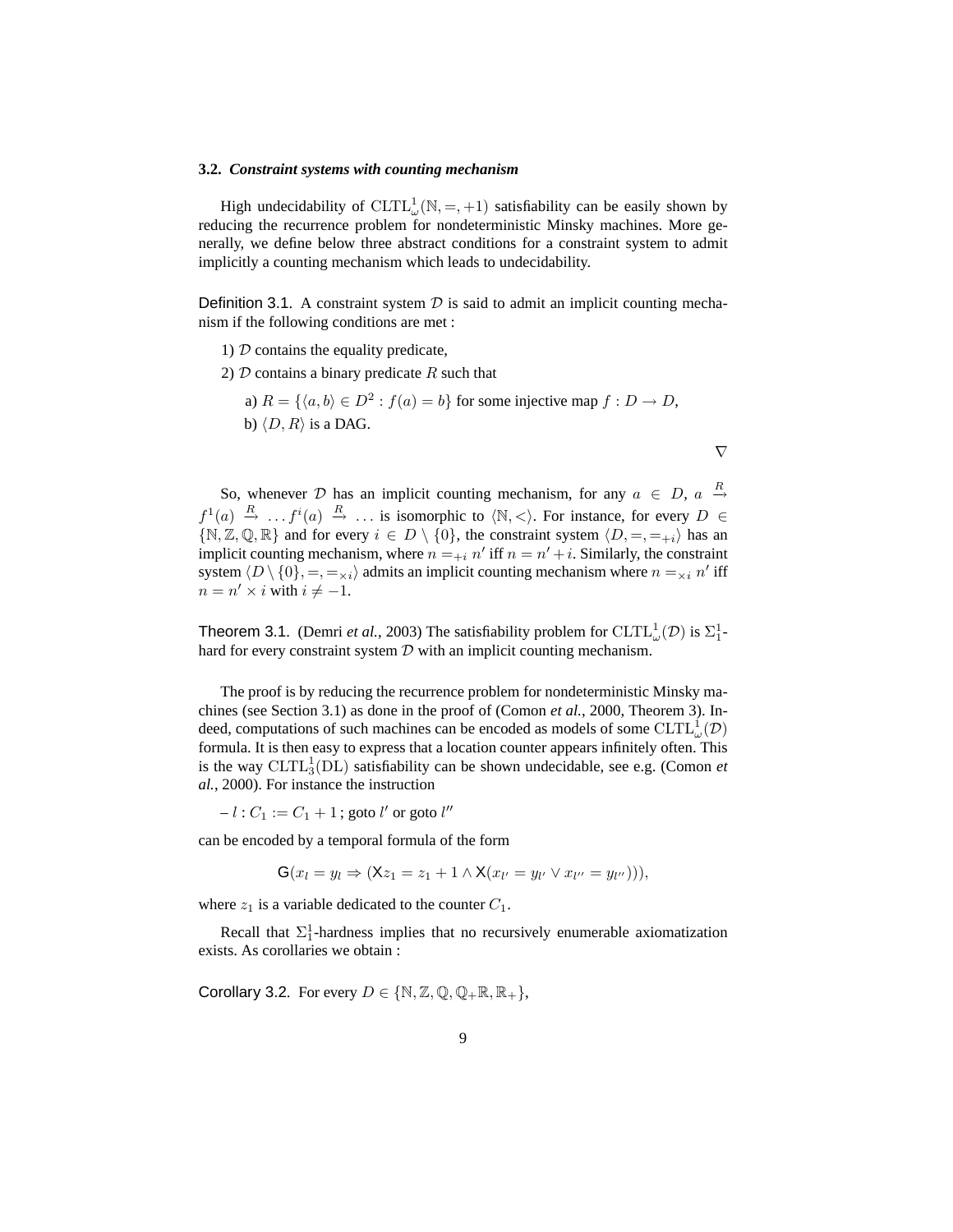**(I)** for every  $i \in D \setminus \{0\}$ , satisfiability for  $CLTL_{\omega}^{1}(D, =, =_{+i})$  is  $\Sigma_{1}^{1}$ -hard. **(II)** for every  $i \in D \setminus \{0, 1, -1\}$ , satisfiability  $CLTL_{\omega}^1(D, =, =_{\times i})$  is  $\Sigma_1^1$ -hard.

# **3.3.** *Restricting syntactic resources*

In Section 3.2, we have seen that  $CLTL_{\omega}^{1}(\mathbb{N}, =, +1)$  and variants are highly undecidable. The obvious way to encode Minsky machines requires an unbounded amount of variables in order to encode their control states. In this section, we provide evidence that restricting further the syntactic ressources preserves undecidability. For instance, Lemma 3.3 states how to reduce the X-length of formulae and Lemma 3.4 how to reduce the number of variables.

**Lemma 3.3.** (Demri *et al.*, 2006b) For all  $k, l, k', l' \in \mathbb{N} \setminus \{0\}$  and constraint systems D, there is an exponential time reduction from  $CLTL_k^l(D)$  into  $CLTL_{k'}^{l'}(D)$  whenever  $k \times l = k' \times l'$  and  $k' = k \times m$  for some  $m \geq 2$ .

The idea of the proof is to encode m states from a  $\operatorname{CLTL}_k^l(\mathcal{D})$  model into a single state in a CLTL<sup>'</sup> $\iota(\mathcal{D})$  model. For instance, if  $k' = 2k$ , then the CLTL<sup>'</sup> $\iota(\mathcal{D})$  model below  $\mathbb{R}^{\mathbb{Z}}$ 

$$
\left(\begin{array}{c}1\\2\\ \cdots\\ k\end{array}\right)\left(\begin{array}{c}k+1\\k+2\\ \cdots\\ 2k\end{array}\right)\left(\begin{array}{c}2k+1\\2k+2\\ \cdots\\ 3k\end{array}\right)\cdots
$$

is encoded as the  $\mathrm{CLTL}_{k'}^{l'}(\mathcal{D})$  model below

$$
\left(\begin{array}{c}1\\2\\...\\2k\end{array}\right)\left(\begin{array}{c}2k+1\\2k+2\\...\\4k\end{array}\right)\cdots
$$

Lemma 3.4 below states how to reduce the number of variables in formulae.

**Lemma 3.4.** (Demri *et al.*, 2006b) For all  $k, l, k', l' \in \mathbb{N} \setminus \{0\}$  and constraint systems D with equality and at least three elements, there is a logspace reduction from CLTL<sup>l</sup><sub>k</sub>(D) into CLTL<sup>l'</sup><sub>k'</sub>(D) whenever  $3k \times l \le k' \times l'$  and  $k = k' \times m$  for some  $m \geq 2$ .

The idea of the proof is to encode one state from a  $CLTL_k^l(D)$  model into  $3m$ states in a CLTL $l'_{k'}(\mathcal{D})$  model. Only one state over three encodes values. Intermediate states are used to know when a sequence of 3m states in CLTL $_{k'}^{l'}(\mathcal{D})$  corresponds to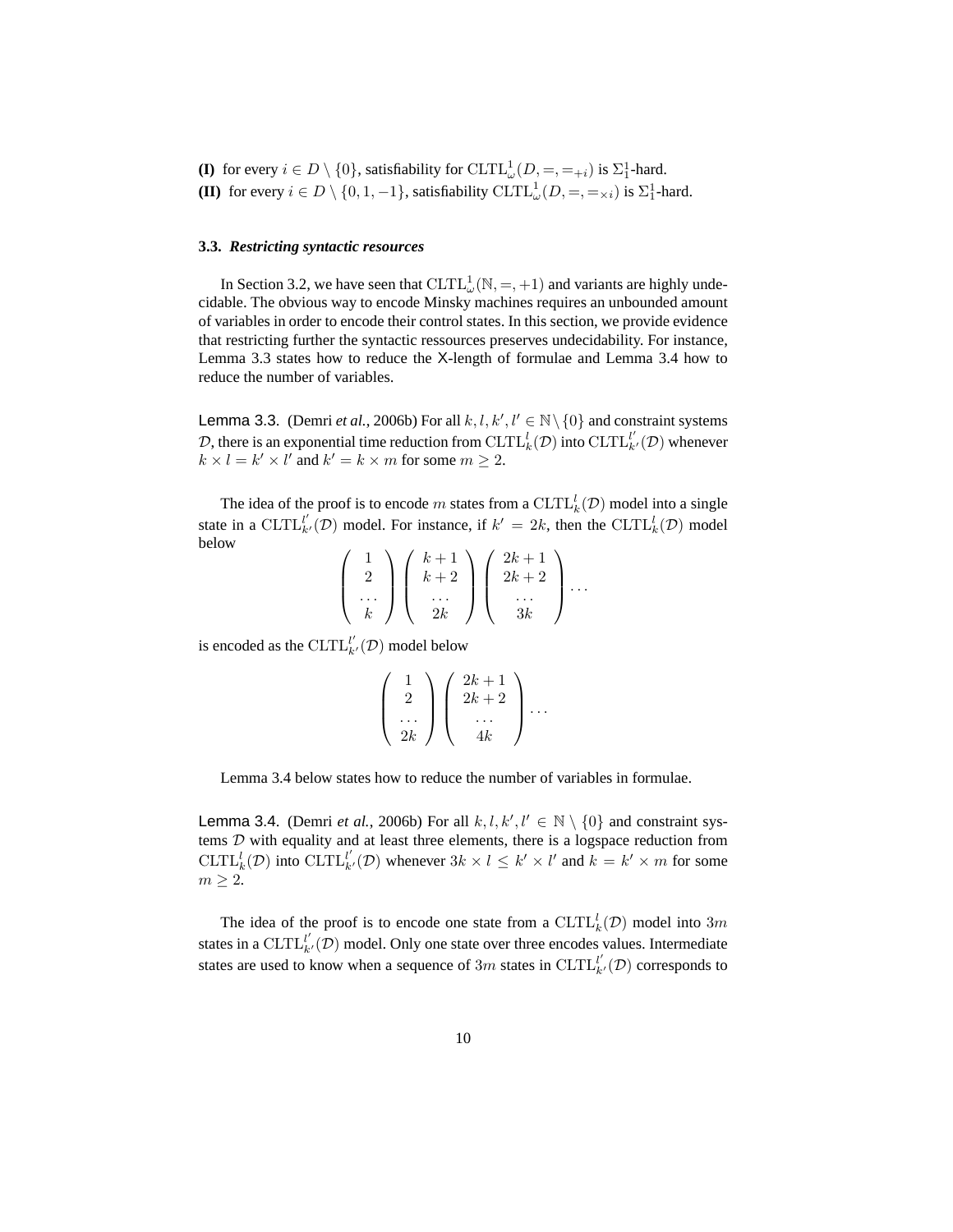a state in a  $CLTL_k^l(D)$  model. For instance, if  $k' = 1$  and  $k = 2$ , then the  $CLTL_k^l(D)$ model below

$$
\left(\begin{array}{c}1\\2\end{array}\right)\left(\begin{array}{c}3\\4\end{array}\right)\cdots
$$

is encoded as the  $\mathrm{CLTL}_{k'}^{l'}(\mathcal{D})$  model

$$
\overbrace{1=b\neq b\neq 2\neq b\neq b\neq 3=b\neq b\neq 4\neq b\neq b\ldots}^{\text{position 1}}
$$

where b denotes arbitrary values satisfying the mentioned relations with its neighbors (each occurrence of b corresponds to a possibly distinct value). In order to ensure that such values exist, we assume that the domain has at least three distinct elements. The beginning of the encoding of some state from the  $\mathrm{CLTL}_k^l(\mathcal{D})$  model is such that two consecutive values of the variable are identical.

The flat fragment of  $\operatorname{CLTL}_\omega^1(\operatorname{DL})$  is shown decidable in (Comon *et al.*, 2000) with a decision procedure of complexity at least the one of Presburger arithmetic. The flat fragment is defined by restricting the use of the until operator : the left arguments do not contain temporal operators. Undecidability of  $CLTL_3^1(DL)$  is shown in (Comon *et al.*, 2000) by reducing the halting problem for Minsky machines. Similarly, undecidability of  $CLTL_2^{\omega}(DL)$  is shown in (Demri *et al.*, 2003) with constraints of the form  $x = y$  and  $x = y + 1$ . It is possible to refine these results.

**Theorem 3.5.** (Demri *et al.*, 2006b) Satisfiability for  $CLTL_1^2(DL)$  is  $\Sigma_1^1$ -complete.

As a consequence of Theorem 3.5 and Lemma 3.3, we can improve the  $\Sigma_1^1$ hardness of  $CLTL_3^1(DL)$  established in (Comon *et al.*, 2000).

Corollary 3.6. The satisfiability problem for  $CLTL_2^1(DL)$  is  $\Sigma_1^1$ -complete.

Consequently, the logic  $\mathcal{L}_p$  from (Comon *et al.*, 2000) restricted to two variables is also highly undecidable. Moreover, the satisfiability problem can easily be reduced to the model-checking problem since  $\phi \in \text{CLTL}(\text{DL})$  is satisfiable iff  $\mathcal{A}_{\top} \models \phi$  where  $\mathcal{A}_\top$  is the one-state D-automaton  $\langle \{q\}, \delta, \{q\}, \{q\} \rangle$  with unique transition  $q \stackrel{\top}{\rightarrow} q$  (i.e. every model is accepted by  $A_{\perp}$ ). So we get the following corollary.

Corollary 3.7. (Demri *et al.*, 2006b) The model-checking problems for  $CLTL_2^1(DL)$ and  $CLTL_1^2(DL)$  are  $\Sigma_1^1$ -complete.

By close inspection of the proofs of Theorem 3.5 and Corollary 3.6, one can show that satisfiability and model-checking for  $\mathrm{CLTL}_2^1(\mathrm{DL})$  and  $\mathrm{CLTL}_1^2(\mathrm{DL})$  but restricted to the sometime operator **F** (instead of until) are also  $\Sigma_1^1$ -hard.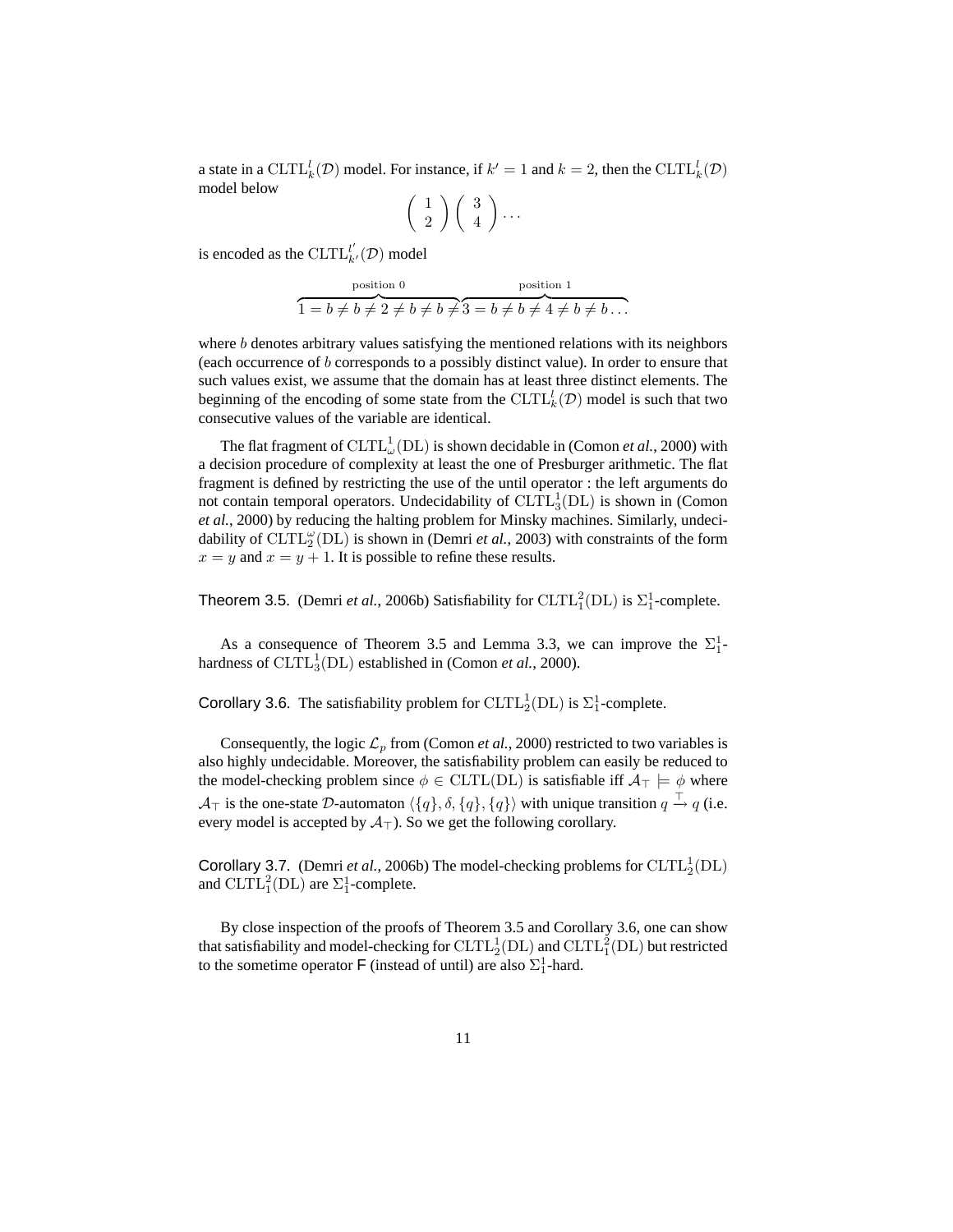# **3.4.**  $CLTL_1^1(QFP)$  *satisfiability*

Extending CLTL(DL) with constraints of the form  $ax + by = 0$  where  $a, b \in \mathbb{Z}$ results to an undecidable logic even restricted to one variable and X-length one.

Theorem 3.8. (Demri *et al.*, 2006b)  $CLTL_1^1(QFP)$  satisfiability is undecidable.

Indeed, the values of two counters  $\langle c_1, c_2 \rangle$  in the configuration of a Minsky machine can be encoded by the value  $2^{c_1}3^{c_2}$  for the variable. Zero tests, increments and decrements can be encoded with constraints of the form  $x \equiv_2 0$ ,  $x \equiv_3 0$ ,  $Xx = 2x$ (incrementation of the first counter) etc. The value of the instruction counter is encoded for instance by repeating the same configuration. As a consequence, the modelchecking problem is undecidable even for the fragment restricted to one variable and X-length one.

# **4. General schema with symbolic models**

In this section, we explain the main approach to establish decidability of modelchecking and satisfiability problems for  $CLTL(D)$ . Unless otherwise stated, D is a constraint system  $\mathcal{D} = \langle D, (R_{\alpha})_{\alpha \in I} \rangle$  with I possibly infinite.

## **4.1.** ω*-regularity via abstraction*

Given an LTL formula  $\phi$  built over the propositional variables in  $\{p_1, \ldots, p_s\}$ , the LTL models of  $\phi$  can be viewed as  $\omega$ -sequences  $\sigma : \mathbb{N} \to \Sigma$  with  $\Sigma =$  $\mathcal{P}(\{p_1, \ldots, p_s\})$ . The automata-based approach advocated in (Vardi *et al.*, 1994) establishes that one can effectively and efficiently build a Büchi automaton  $A_{\phi}$  such that the language accepted by  $A_{\phi}$  contains precisely the models of  $\phi$ , whence providing a method to solve the satisfiability and model-checking problems for LTL. Indeed, the non-emptiness problem for Büchi automata is NLOGSPACE-complete. We recall that a Büchi automaton is a structure  $\mathcal{A} = \langle \Sigma, S, S_0, \rho, F \rangle$  such that  $\Sigma$  is a finite set of symbols (the alphabet), S is a finite set of states,  $S_0 \subseteq S$  is the set of initial states,  $\rho: S \times \Sigma \to \mathcal{P}(S)$  is the transition function and,  $F \subseteq S$  is a set of final (or accepting) states. A run is an infinite sequence  $s_0 \stackrel{a_0}{\rightarrow} s_1 \stackrel{a_1}{\rightarrow} s_2 \dots$  such that for every  $i \geq 0$ ,  $s_{i+1} \in \rho(s_i, a_i)$  and  $s_0 \in S_0$ . Given a run c, we write  $inf(c)$  to denote the set of states that occur infinitely often in c. An accepting run c verifies  $inf(c) \cap F \neq \emptyset$ . The word  $\sigma \in \Sigma^{\omega}$  is accepted by the accepting run  $c = s_0 \stackrel{a_0}{\rightarrow} s_1 \stackrel{a_1}{\rightarrow} s_2 \dots$  whenever  $\sigma = a_0 a_1 a_2 \dots$  The word  $\sigma$  is also said to be accepted by the automaton A and we write  $L(\mathcal{A})$  to denote the language of infinite words accepted by the Büchi automaton A.

Given an CLTL(D) formula  $\phi$  built over the variables  $x_1, \ldots, x_k$ , the CLTL(D) models of  $\phi$  are sequences  $\mathbb{N} \to D^k$ . The product  $D^k$  is not necessarily finite and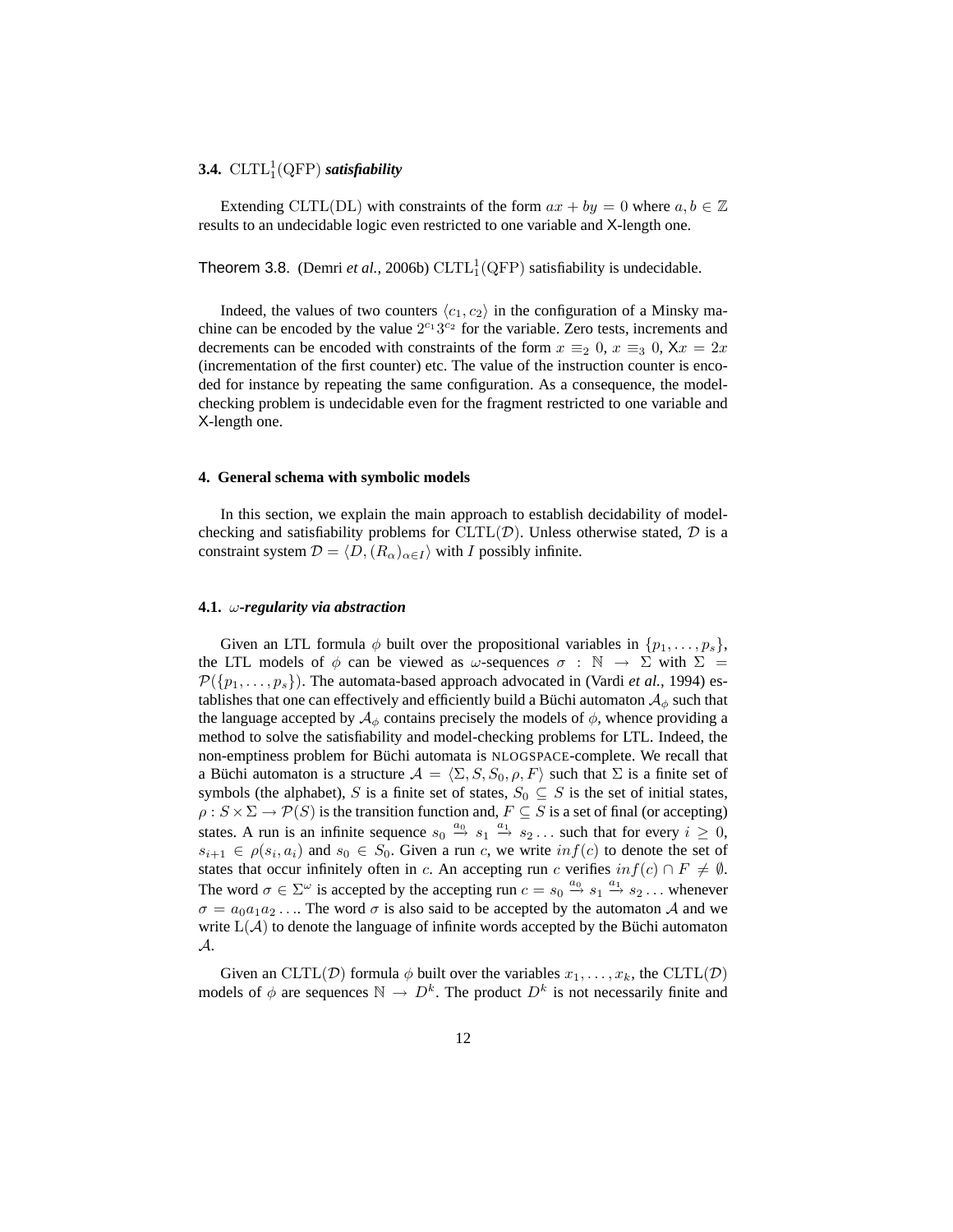therefore  $CLTL(\mathcal{D})$  models *cannot* be viewed as  $\omega$ -sequences over a *finite* alphabet. In order to reuse results for Büchi automata, one strategy consists in abstracting CLTL(D) models of  $\phi$  as sequences  $\mathbb{N} \to \{0,1\}^m$  for some  $m \geq 1$  depending on  $\phi$ and on the constraint system D. Each element of  $\{0,1\}^m$  can be viewed as a finite set of local properties (for instance "the next value of  $y$  is equal to the current value of x"). Given a formula  $\phi$  and a model  $\sigma : \mathbb{N} \to D^k$ , we can define an abstract/symbolic model  $abs(\phi, \sigma) : \mathbb{N} \to \{0, 1\}^m$ . In order to solve  $CLTL(\mathcal{D})$  as it is done for LTL, the best situation we can hope for, is that the set of abstract models derived from a given  $CLTL(\mathcal{D})$  formula is  $\omega$ -regular and the corresponding Büchi automaton can be built effectively and efficiently.

The rest of this section is dedicated to the presentation of the main steps to switch from the concrete models to the symbolic ones.

#### **4.2.** *Syntactic measure*

In order to check the satisfiability status of a given  $CLTL(\mathcal{D})$  formula  $\phi$ , we only need to take into account relevant syntactic resources in  $\phi$ . For instance, for LTL formulae, the number of propositional variables occurring in the formula is the appropriate criterion. Since we are dealing with constraint systems, we need to extend this notion.

Definition 4.1. A (syntactic) measure  $\mu$  is a triple  $\langle k, l, X \rangle$  such that  $k \in \mathbb{N} \setminus \{0\}$ (the number of variables from VAR),  $l \in \mathbb{N}$  (the X-length) and X is a finite subset of relation symbols related to  $D$ .

For instance, given an CLTL( $\mathbb{N}, \leq$ ,  $=$ ) formula  $\phi$ , a measure  $\langle k, l, X \rangle$  for  $\phi$  can be defined such that k is the number of distinct variables occurring in  $\phi$  (assumed to be  $x_1, \ldots, x_k$ ,  $l = |\phi|_X$ , and  $X = \{ \langle \xi, \xi \rangle \}$ . More generally, when I is finite, we can assume without any loss of generality that the relations in a measure are exactly those appearing in D.

# **4.3.** *Symbolic state*

The set of atomic temporal D-constraints defined from a measure  $\mu = \langle k, l, X \rangle$  is denoted by  $\text{CONS}^{\mu}$  and is defined as the set

$$
\{R(t_1,\ldots,t_n):R\in X\}
$$

where each term  $t_i$  is of the form  $X^{l'} x_{k'}$  with  $0 \le l' \le l$  and  $1 \le k' \le k$ . Cardinality of CONS<sup> $\mu$ </sup> is at most exponential in  $k + l + |X|$ . In the case the arity of constraint relations in D is bounded (as for instance in  $\langle \mathbb{R}, \langle \cdot, = \rangle$ ), the cardinality of CONS<sup> $\mu$ </sup> is polynomial in  $k + l + |X|$ . We write  $FOR^{\mu}$  to denote the subset of  $CLTL(\mathcal{D})$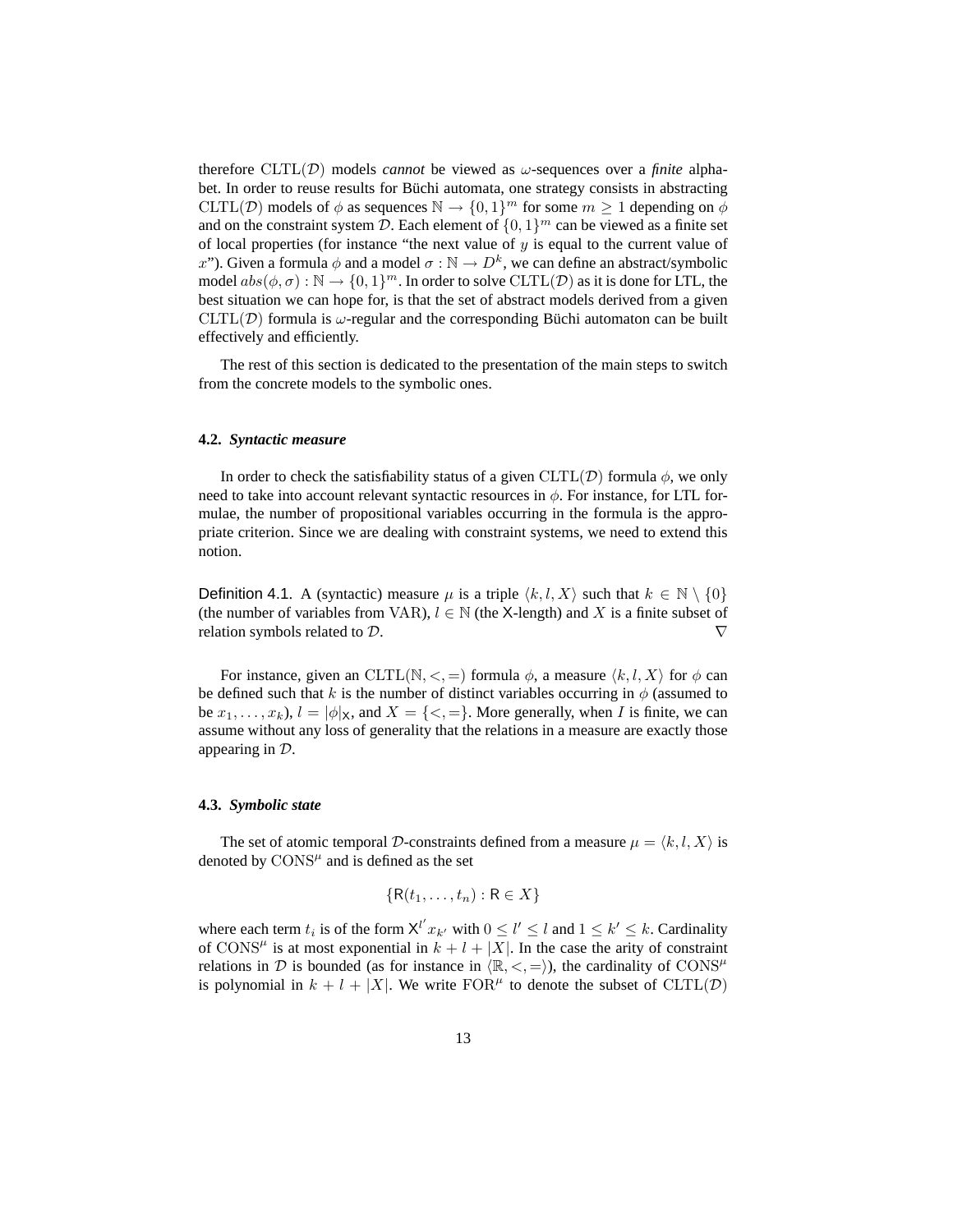formulae restricted to atomic formulae in  $\text{CONS}^{\mu}$ . We define below a symbolic state as a finite set of (local) properties satisfied at a given position of a model. It abstracts a D-valuation whose range can have values arbitrarily large.

Definition 4.2. A symbolic state with respect to the measure  $\mu$  is a subset of CONS<sup> $\mu$ </sup>.  $\nabla$ 

Observe that not every symbolic state is [resp. maximally] consistent. The set of symbolic states is denoted by  $\text{SYMB}^{\mu}$ . A symbolic model  $\rho$  for  $\text{CLTL}(\mathcal{D})$  with respect to  $\mu$  is a sequence  $\rho : \mathbb{N} \to \text{SYMB}^{\mu}$  (it is of the form  $\mathbb{N} \to \{0, 1\}^m$  for some  $m \geq 1$ , see Section 4.1). We are now in position to define the symbolic satisfaction relation  $\models_{\mu}$  with respect to the measure  $\mu$ . Formulae are in  $\text{FOR}^{\mu}$  and symbolic models are  $\omega$ -words over the alphabet SYMB<sup> $\mu$ </sup>. Boolean and temporal operators are defined homomorphically as for  $\models$ . Only the atomic case requires a special treatment that is indeed similar to what happens for LTL : for any  $\phi \in \text{CONS}^{\mu}$ , we have  $\rho, i \models \phi \stackrel{\text{def}}{\Leftrightarrow}$  $\phi \in \rho(i)$ .

# **4.4.** *Abstraction*

Given a concrete model  $\sigma$  of CLTL(D) and a measure  $\mu$ , we write  $\rho^{\mu}_{\sigma}$  (it corresponds to  $abs(\phi, \sigma)$  in Section 4.1) to denote the symbolic model wrt  $\mu$  such that for every  $i \geq 0$ ,

$$
\rho_{\sigma}^{\mu}(i) \stackrel{\text{def}}{=} \{ \phi \in \text{CONS}^{\mu} : \sigma, i \models \phi \}.
$$

**Lemma 4.1.** Let  $\mu$  be a measure,  $\sigma$  be a model,  $\phi$  be a formula in  $\text{FOR}^{\mu}$  and  $i \in \mathbb{N}$ . If  $\sigma, i \models \phi$ , then  $\rho^{\mu}_{\sigma}, i \models_{\mu} \phi$ .

**Definition 4.3.** An abstraction for  $CLTL(\mathcal{D})$  is a computable function f from the set of formulae to the set of measures.  $\triangledown$ 

An abstraction is complete whenever for every formula  $\phi$ , for all models  $\sigma$  and  $i \in \mathbb{N}, \sigma, i \models \phi \text{ iff } \rho_{\sigma}^{f(\phi)}, i \models_{f(\phi)} \phi.$ 

Theorem 4.2. Let f be a complete abstraction. Then  $\phi$  is CLTL(D) satisfiable iff there is a symbolic model  $\rho$  such that

**(I)**  $\rho, 0 \models_{f(\phi)} \phi,$ 

**(II)** there is a concrete model  $\sigma$  such that  $\rho = \rho_{\sigma}^{f(\phi)}$ .

In the proof, if  $\sigma, 0 \models \phi$ , then by Lemma 4.1,  $\rho_{\sigma}^{f(\phi)}, 0 \models_{f(\phi)} \phi$ . Obviously,  $\rho_{\sigma}^{f(\phi)}$ has a concrete model. Conversely, if  $\rho$  satisfies (I) and (II), then by completeness of the abstraction,  $\sigma$ ,  $0 \models \phi$ .

In order to establish that  $CLTL(\mathcal{D})$  satisfiability is in PSPACE, we often show that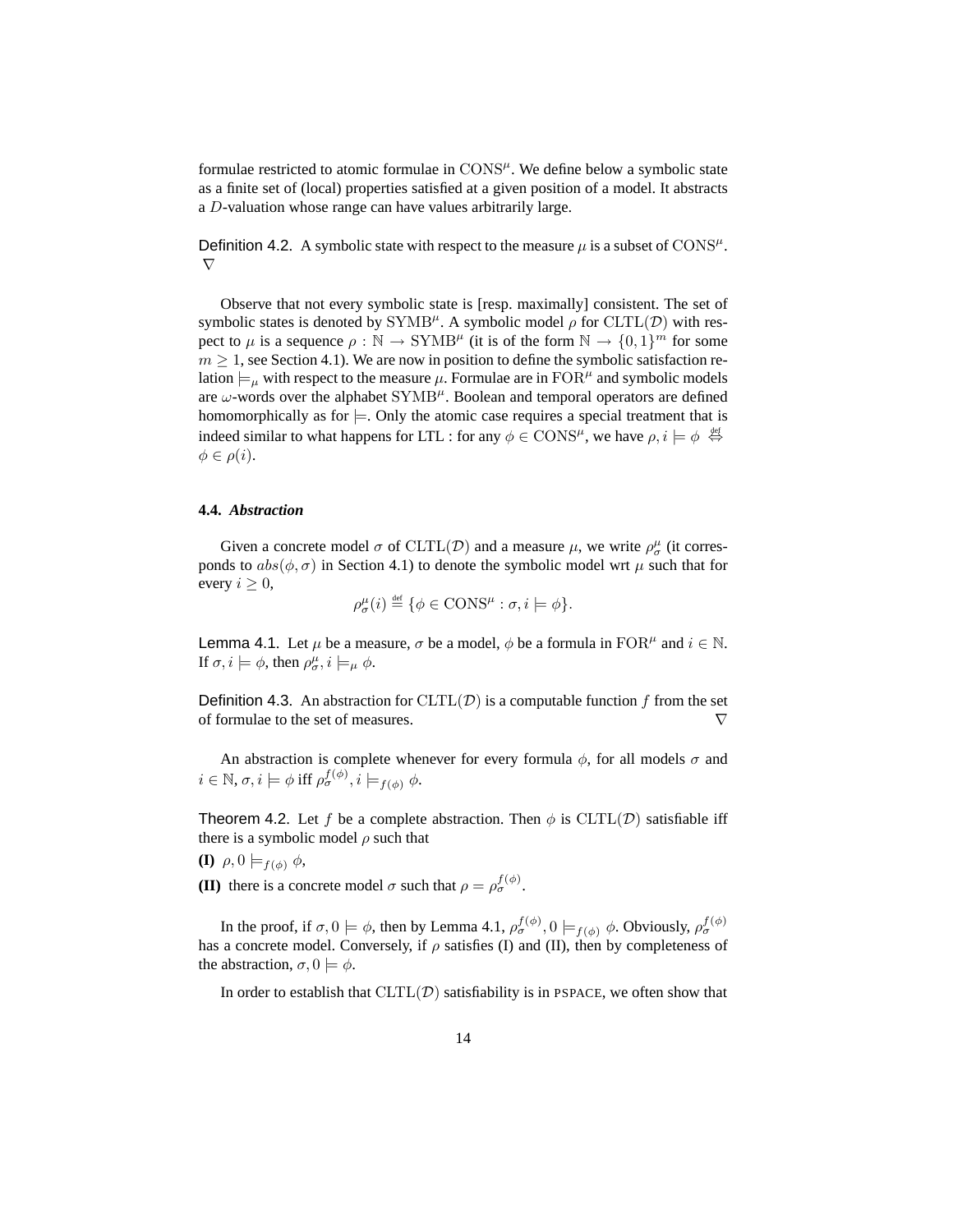$-CLTL(\mathcal{D})$  admits a complete abstraction f where consistent elements of SYMB<sup> $f(\phi)$ </sup> can be encoded in polynomial space and checking whether  $X \subseteq$  $\text{CONS}^{f(\phi)}$  is consistent can be done in polynomial space,

– the symbolic models satisfying Condition (I) in Theorem 4.2 can be defined with a Büchi automaton computable in polynomial space (as for LTL, see Section 4.5),

– the symbolic models satisfying Condition (II) in Theorem 4.2 can be defined with a Büchi automaton computable in polynomial space.

In order to preserve the PSPACE upper bound, Büchi automata can be replaced by any class of operational models whose non-emptiness problem can be check in NLOG-SPACE, see e.g. (Demri *et al.*, 2006b). Examples of PSPACE upper bounds established with such an approach can be found in (Demri *et al.*, 2003; Demri *et al.*, 2005a; Gascon, 2005; Demri, 2006; Demri *et al.*, 2006b). However, the class of symbolic models satisfying Condition (I) is usually  $\omega$ -regular, unlike the class of symbolic models satisfying Condition (II), see e.g. (Demri *et al.*, 2003).

# **4.5.** *Büchi automaton for symbolic satisfaction*

We define below a Büchi automaton accepting the symbolic models wrt  $f(\phi)$  symbolically satisfying  $\phi$  (Condition (I) in Theorem 4.2). This slightly extends the standard translation from LTL formulae into Büchi automata (Vardi *et al.*, 1994).

We define  $cl(\phi)$  the closure of  $\phi$  with a slight modification to consider atomic constraints and an atom of  $\phi$  is a maximally consistent subset of  $cl(\phi)$ . As usual  $\psi_1 \cup \psi_2 \in cl(\phi)$  implies  $X(\psi_1 \cup \psi_2) \in cl(\phi)$  and  $\psi_1 \cup \psi_2$  belongs to an atom X iff either  $\phi_2\in X$  or  $\phi_1,$  X $(\psi_1\mathsf{U} \psi_2)\in X.$  Let  $\mathcal{A}^{f(\phi)}_\phi$  $\psi^{(\varphi)}$  be the generalized Büchi automaton defined by the tuple  $\langle Q,\delta,I,F\rangle$  over the alphabet  $\text{SYMB}^{f(\phi)}$  such that :

– Q is the set of atoms of  $\phi$  and  $I = \{X \in Q : \phi \in X\},\$ 

 $-X \stackrel{Z}{\rightarrow} Y$  iff

- for every atomic temporal formula A in X,  $Z \models_{\mathcal{D}} A$  (instance of the implication problem),

- for every  $X\psi \in cl(\phi)$ ,  $X\psi \in X$  iff  $\psi \in Y$ ,

– Let  $\{\psi_1 \mathsf{U} \phi_1, \dots, \psi_n \mathsf{U} \phi_n\}$  be the set of until formulae in  $cl(\phi)$ . We pose  $F =$  ${F_1, \ldots, F_n}$  where  $F_i = {X \in Q : \psi_i \cup \phi_i \notin X \text{ or } \phi_i \in X}$  for every  $i \in$  $\{1, \ldots, n\}.$ 

It is then easy to show the following result.

Lemma 4.3.  $\mathop{\hbox{\rm L}}\nolimits({\cal A}_{\phi}^{f(\phi)})$  $\psi^{f(\phi)}_{\phi}) = \{ \rho : \mathbb{N} \to \text{SYMB}^{f(\phi)} \mid \rho, 0 \models_{f(\phi)} \phi \}.$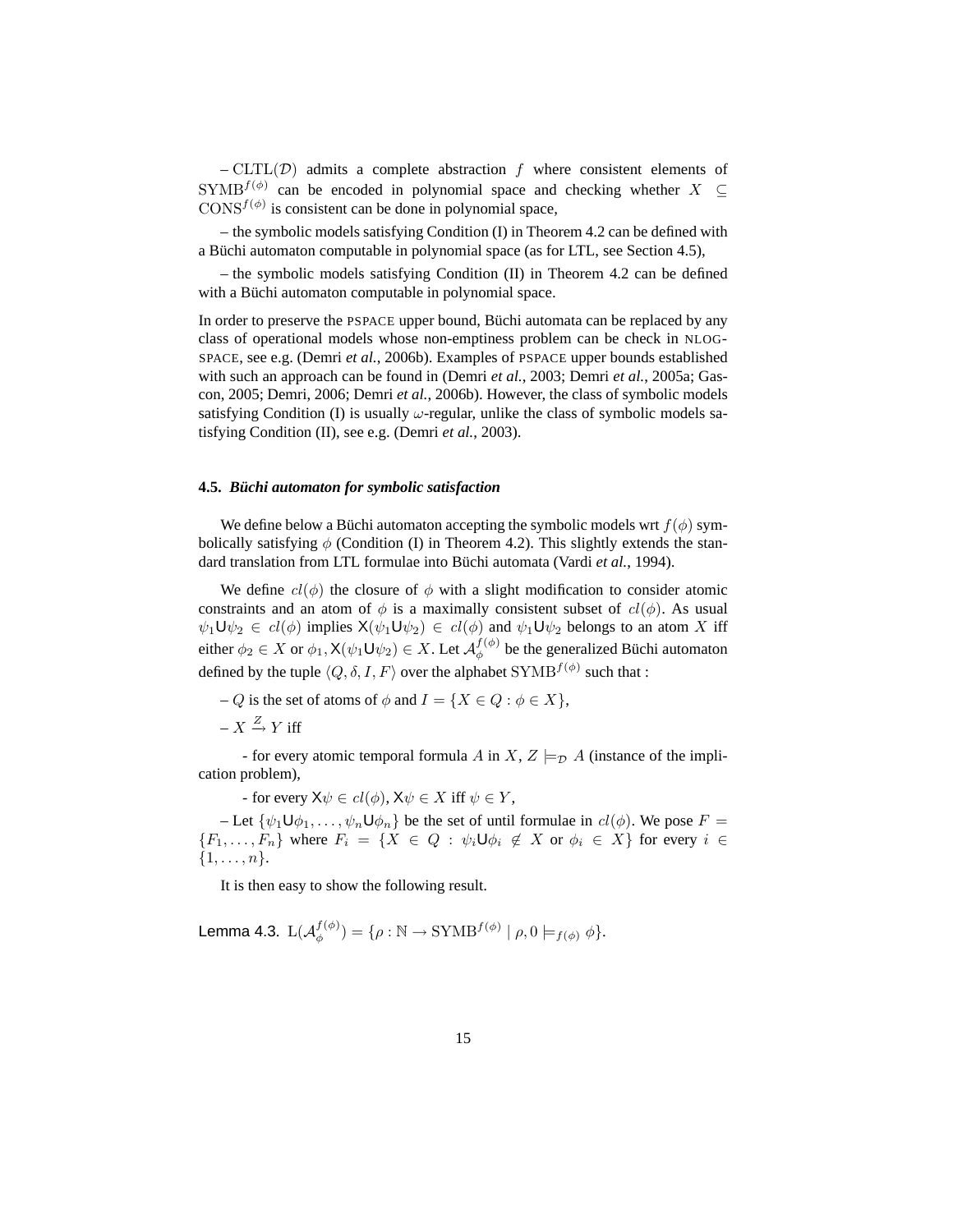### **5. Decidability results**

In this section, we provide various examples of decidable fragments of Presburger LTL and more generally of decidable LTL over constraint systems.

#### **5.1.** *Completion property*

A general problem about the class of logics  $CLTL(\mathcal{D})$  is to identify sufficient conditions on the constraint system  $D$  for which model-checking and satisfiability for  $CLTL(\mathcal{D})$  admit effective decision procedures, ideally in polynomial space as for plain LTL. Very often this amount to check whether  $D$  has a complete abstraction and whether for every measure  $\mu$ , the set  $\{\rho^\mu_\sigma : \sigma \, \text{CLTL}(\mathcal{D})\text{--model}\}$  of symbolic models wrt  $\mu$  is  $\omega$ -regular or not. In this section, we present a class of constraint systems such that the above set is indeed  $\omega$ -regular and there is an easy way to characterize it with a Büchi automaton.

A symbolic model  $\rho$  wrt  $\mu$  is one-step consistent iff for every  $i \geq 0$ ,

–  $\rho(i)$  is maximally consistent wrt  $\mu$ ,

– for every atomic formula  $R(X^{l_1}x_{j_1},...,X^{l_n}x_{j_n}) \in \text{CONS}^{\mu}$  with  $l_1,...,l_n \geq 1$ ,  $R(X^{l_1}x_{j_1},...,X^{l_n}x_{j_n}) \in \rho(i)$  iff  $R(X^{l_1-1}x_{j_1},...,X^{l_n-1}x_{j_n}) \in \rho(i+1)$ .

For the constraint system  $\langle \mathbb{R}, <, = \rangle$  and the measure  $\langle 1, 2, \{<, = \} \rangle$ , the symbolic model wrt  $\mu$  below is one-step consistent :

$$
\rho_0 = \{x > \mathsf{X}x, \mathsf{X}x > \mathsf{X}\mathsf{X}x, x > \mathsf{X}\mathsf{X}x, x = x, \mathsf{X}x = \mathsf{X}x, \mathsf{X}\mathsf{X}x = \mathsf{X}\mathsf{X}x\}^{\omega}.
$$

One-step consistency is a necessary condition for a symbolic model to belong to  $\{\rho^\mu_\sigma: \sigma \mathrm{\,CLTL}(\mathcal{D})\mathrm{-model}\}.$  We define below a class of constraint systems for which this condition is also sufficient.

A constraint system D has the completion property (Demri *et al.*, 2003) iff for every measure  $\mu = \langle k, 0, X \rangle$ , for every maximally consistent set  $Y \subseteq \text{CONS}^{\mu}$  (made of atomic D-constraints) and  $1 \leq k' < k$ , if

 $-Y' = \{ \phi \in Y : \phi \in \text{CONS}^{\langle k', 0, X \rangle} \}$  (restriction of Y to atomic D-constraints with  $\{x_1, \ldots, x_{k'}\}$  and,

$$
-v: \{x_1, \ldots, x_{k'}\} \to D \text{ such that } Y' = \{\phi \in \text{CONS}^{\langle k', 0, X \rangle} : v \models \phi\},
$$

then there is D-valuation  $v' : \{x_1, \ldots, x_k\} \to D$  such that  $v'$  is an extension of v and  $Y = \{\phi \in \text{CONS}^{\mu} : v' \models \phi\}$ . Similar properties have been also introduced in (Dechter, 1992; Balbiani *et al.*, 2002; Lutz *et al.*, 2005a) known as global consistency.

When  $\mathcal D$  is a constraint system satisfying the completion property, the set of symbolic models obtained by abstraction can be easily characterized.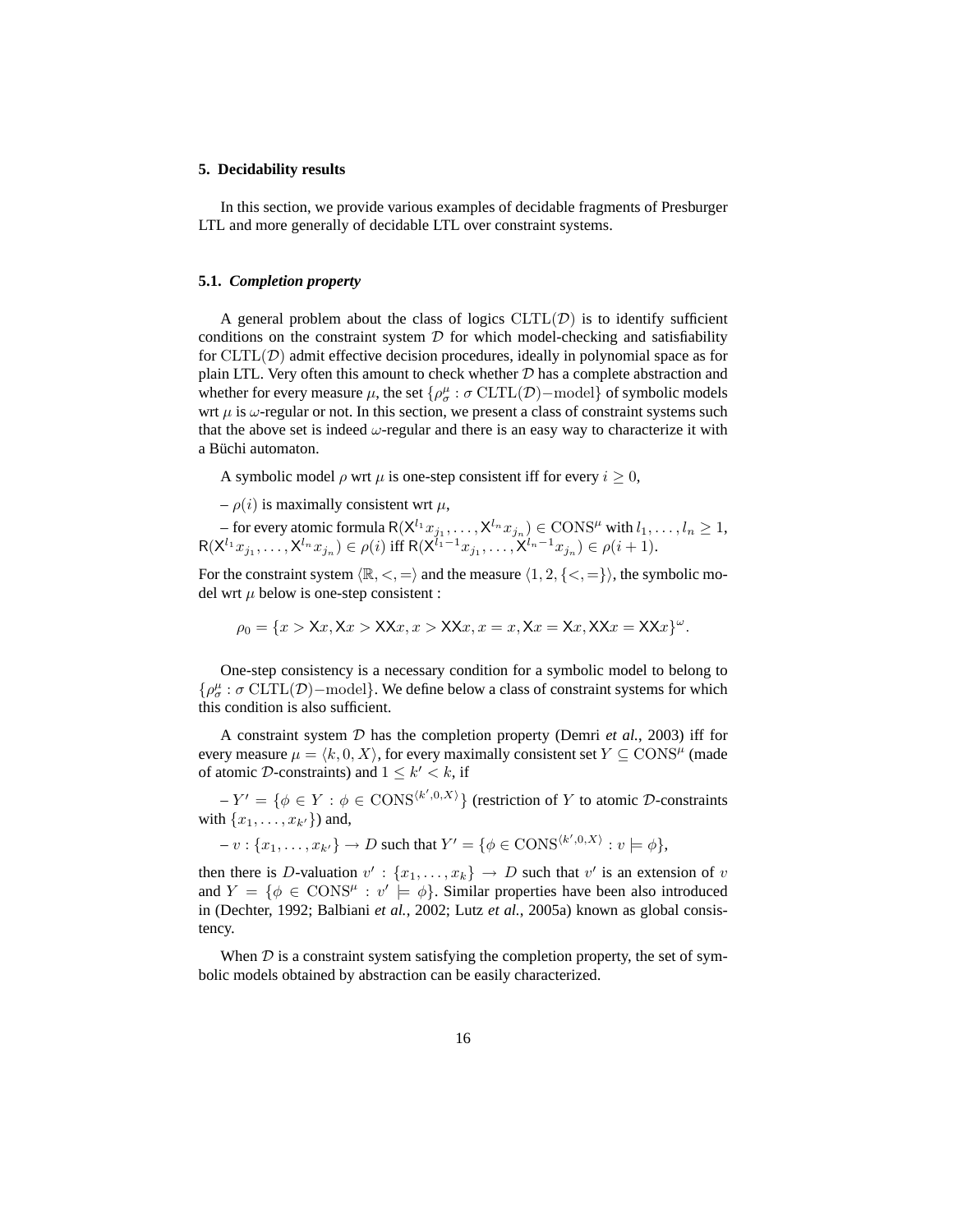Lemma 5.1. Let  $D$  be a constraint system with the completion property and  $\mu$  be a measure. A symbolic model  $\rho$  wrt  $\mu$  has a concrete model iff  $\rho$  is one-step consistent.

For instance,  $\langle \mathbb{R}, \langle \rangle, \langle \mathbb{R}_+, \langle \rangle, \rangle, \langle \mathbb{Q}, \langle \rangle, \langle \rangle, \langle \rangle, \langle \rangle)$  as well as  $\langle D, \rangle$  for any non-empty set  $D$  satisfy the completion property. The above-mentioned symbolic model  $\rho_0$  has therefore a concrete model. By constrast,  $\rho_0$  has no concrete model with the constraint system  $\langle \mathbb{N}, \langle \cdot, \cdot \rangle$  because of well-foundedness.

Let  $\mu$  be a measure and  $\phi$  be a formula in FOR<sup> $\mu$ </sup>. We write  $L^{\mu}(\phi)$  to denote the set of symbolic models  $\rho$  wrt  $\mu$  such that  $\rho$ ,  $0 \models_{\mu} \phi$  and  $\rho$  has a concrete model. Observe that  $\phi$  is satisfiable iff  $L^{\mu}(\phi)$  is non-empty.

**Lemma 5.2.** Let  $D$  be a constraint system admitting a complete abstraction  $f$  and satisfying the completion property. Then, for every  $CLTL(\mathcal{D})$  formula  $\phi$ ,  $L^{f(\phi)}(\phi)$  is  $\omega$ -regular.

The Büchi automaton accepting the language  $L^{f(\phi)}(\phi)$  can be defined as the intersection of the Büchi automaton accepting one-step consistent symbolic models wrt  $f(\phi)$  and,  $\mathcal{A}_{\phi}^{f(\phi)}$ ιφ).<br>φ

Based on these properties, we can establish the following complexity result.

Theorem 5.3. (Balbiani *et al.*, 2002; Demri *et al.*, 2002) Let  $D$  be a constraint system with a finite amount of relations. Whenever  $D$  satisfies the completion property and, the implication and the maximally consistency problems are in PSPACE, then  $CLTL(\mathcal{D})$  satisfiability and model-checking are in PSPACE.

The proof in (Balbiani *et al.*, 2002) uses arguments analogous to the ones used in (Sistla *et al.*, 1985) to show that LTL is in PSPACE whereas the proof in (Demri *et al.*, 2002) takes advantage of the automata-based approach for LTL (Vardi *et al.*, 1994).

Corollary 5.4. Model-checking and satisfiability for CLTL $(\mathbb{R}, \leq, =)$ , CLTL $(\mathbb{Q}, \leq)$  $, =$ ) and CLTL $(D, =)$  for any set D with at least two elements, are PSPACE-complete.

Adding to CLTL $(\mathbb{Q}, \leq, =)$  comparisons with constants in  $\mathbb{Q}$  (encoded with a binary representation) of the form  $x \sim c$  with ~∈ {<, = } and  $c \in \mathbb{Q}$  preserves the PSPACE upper bound. Indeed, constants in a formula can be encoded by variables that remain equal along the model and we need only to specify how the constants compare between each other.

# **5.2.** *Finite model case*

For another class of constraint systems, we can provide complexity upper bounds for CLTL( $D$ ) problems, namely when  $D$  is finite. Finiteness means that  $D$  is of the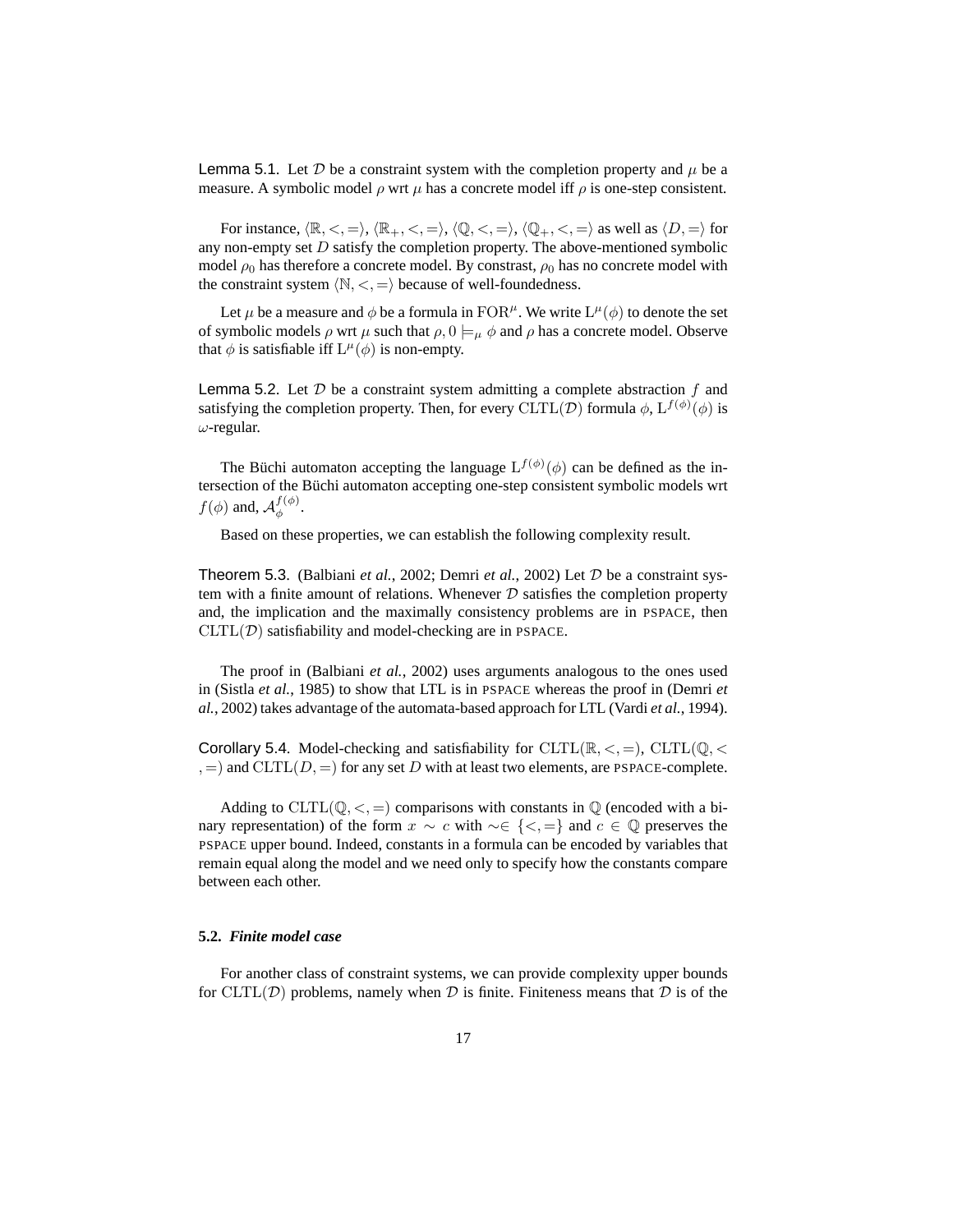form  $\langle D, R_1, \ldots, R_N \rangle$  where D is a finite set  $\{d_1, \ldots, d_M\}$ . It should not come as a surprise that for such a restricted case,  $CLTL(\mathcal{D})$  satisfiability is in PSPACE since one can design a simple logspace reduction from  $CLTL(\mathcal{D})$  satisfiability to LTL satisfiability.

Theorem 5.5. Let  $D$  be a finite constraint system. The satisfiability problem for  $CLTL(\mathcal{D})$  is decidable in PSPACE.

A proof consists in introducing an auxiliary constraint system

$$
\mathcal{D}' = \langle D, P_1, \ldots, P_M \rangle
$$

such that  $P_i = \{d_i\}$  for each i. A logspace reduction from  $CLTL(\mathcal{D})$  to  $CLTL(\mathcal{D}')$ can be designed and  $CLTL(D')$  satisfiability can be shown in PSPACE since  $D'$  admits an easy complete abstraction and satisfies the completion property, see also (Demri, 2004, Theorem 4). The reduction is indeed homomorphic for Boolean and temporal operators and  $R(t_1, \ldots, t_n)$  is translated into

$$
\bigvee_{R(d_{i_1},...,d_{i_n})} P_{i_1}(t_1) \wedge \cdots \wedge P_{i_n}(t_n).
$$

This atomic step still guarantees that the reduction is in logspace since the arities of the relations  $R_i$ 's and the cardinal of  $D$  are parameters of the logic. PSPACE-hardness can be also easily shown by reducing LTL satisfiability [resp. model-checking] whenever D is non-trivial. This means that there is a relation R in D of arity  $n \geq 1$  such that either  $R \neq \emptyset$  or  $R \neq D^n$ .

# **5.3.** *Integer periodicity constraints*

The language  $IPC^{++}$  is a quite expressive fragment of Presburger arithmetic. This is witnessed by the PSPACE-completeness of its consistency problem whereas  $\langle \mathbb{N}, \langle \cdot, \cdot \rangle$  is only NLOGSPACE-complete. For instance, formulae of CLTL(IPC<sup>++</sup>) can encode calendars and slices from (Niezette *et al.*, 1992). A calendar C can be viewed as an ordered partition  $X_1, X_2, \ldots$  of N such that (the partition can be finite but we omit this case here)

**(ordering)** for all i, x and y,  $x \in X_i$  and  $y \in X_{i+1}$  imply  $x \leq y$ , **(consecution)** for every i, there are  $x \in X_i$  and  $y \in X_{i+1}$  such that  $y = x + 1$ .

A calendar  $C = X_1, X_2, \ldots$  can be represented in CLTL(IPC<sup>++</sup>) by the interpretation of a variable x in an CLTL(IPC<sup>++</sup>) model  $\sigma : \mathbb{N} \times \text{VAR} \rightarrow \mathbb{Z}$  such that consecutive positions in  $\sigma$  having the same value for x belongs to the same class :

$$
\underbrace{\sigma(0,x) = \sigma(1,x) = \ldots = \sigma(i_1,x)}_{X_1 = \{0,\ldots,i_1\}} \neq \underbrace{\sigma(i_1+1,x) = \ldots = \sigma(i_2,x)}_{X_2 = \{i_1+1,\ldots,i_2\}} \neq \ldots
$$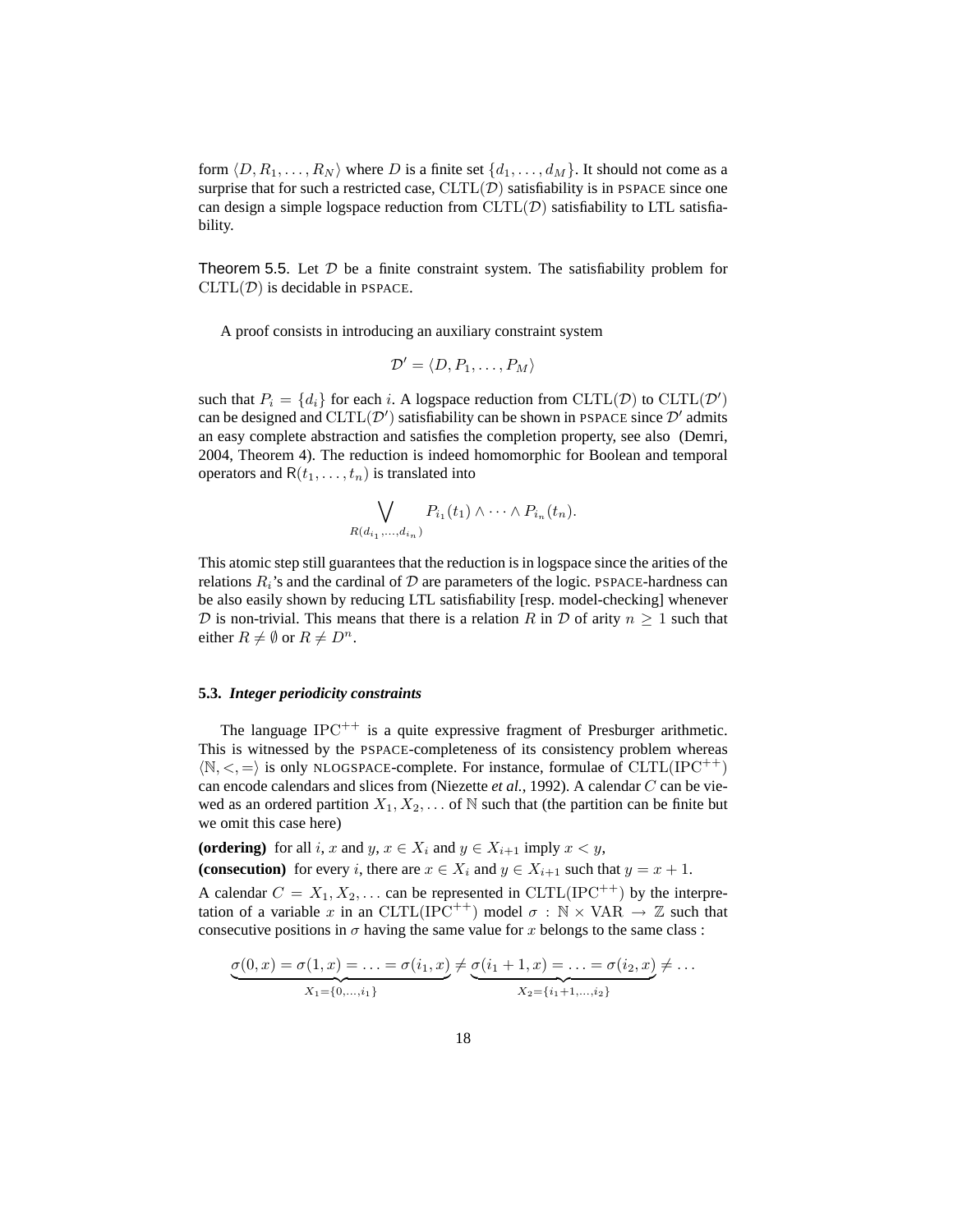In most cases,  $\{\sigma(i, x) : i \in \mathbb{N}\}\$ is naturally finite (minuts, hours, days in a week, months). This means that a class of such calendars can be alternatively encoded as consecutive positions having the same value modulo some integer.

**Theorem 5.6.** (Demri, 2004) Satisfiability and model-checking for  $CLTL(IPC^{++})$ is PSPACE-complete.

A key argument for such a proof is that  $IPC^{++}$  admits a complete abstraction and it is possible to encode in polynomial-space the maximally consistent symbolic states. As an application of Theorem 5.6, we can characterize the complexity of the equivalence problem for extended single-string automata defined in (Lago *et al.*, 2001, Sect.5), see other related automata in (Bresolin *et al.*, 2004) and (Puppis, 2006). This problem is central to check whether two time granularities are equivalent (see also (Wijsen, 2000)) when granularities are encoded by such automata that can be viewed as Büchi automata recognizing exactly one  $\omega$ -word. Guards on transitions expressed by integer periodicity constraints and update maps on transitions provide conciseness of such constraint automata. Similarly, in (Combi *et al.*, 2002), the authors advocate the need to design an extension of LTL that expresses quantitative temporal requirements, such as periodicity constraints.  $CLTL(IPC^{++})$  with past-time operators (that is also PSPACE-complete) provides such an extension.

Let IPC' be the fragment of IPC<sup>{∃}</sup> containing Boolean combinations of atomic constraints of the form either  $x \equiv_k c$  or  $\exists z$  ( $x \equiv_k z \land y \equiv_{k'} z$ ). An update map g for the variable  $x_i$  is defined as an expression of the form either  $x_i := x_i + c$  or  $x_i := c$ with  $c \in \mathbb{Z}$ . We write  $UP_{x_1,...,x_n}$  to denote the set of update maps that uses variables from  $\{x_1, \ldots, x_n\}$ . An extended single-string automaton A (ESSA) over the finite set of variables  $\{x_1, \ldots, x_n\}$  (Lago *et al.*, 2001) is a structure of the form  $\langle Q, q_0, \overline{v_0}, \Sigma, \delta \rangle$ where

- Q is a finite set of states and  $q_0 \in Q$  (initial state),
- $-\vec{v_0} \in \mathbb{Z}^n$  (initial value of the variables  $x_1, \ldots, x_n$ ),
- $-\Sigma$  is a finite alphabet,

 $-\delta \subseteq Q \times \Sigma \times Q \times (\{\top\} \cup \mathrm{IPC'}') \times \mathcal{P}(\mathrm{UP}_{x_1,\ldots,x_n})$  and for every  $q \in Q$ , there are exactly two u such that  $\langle q, u \rangle \in \delta$ , say  $u_1$  and  $u_2$ , and in that case  $u_1$  is of the form  $\langle a_1, q_1, A, X_1 \rangle$ ,  $u_2$  is of the form  $\langle a_2, q_2, \neg A, X_2 \rangle$  where A is a constraint in IPC<sup>\*</sup> built over variables in  $\{x_1, \ldots, x_n\}$  and in both  $X_1$  and  $X_2$  exactly one update map for  $x_i$  is present.

The elements of  $\delta$  are also denoted by  $q \stackrel{a, A, X}{\longrightarrow} q'$  (A is the guard and X is the global update map).

A configuration is a member  $\langle q, \vec{v} \rangle \in Q \times \mathbb{Z}^n$ . We define the one-step relation  $\stackrel{a}{\to}$  for  $a \in \Sigma$  as follows :  $\langle q, \vec{v} \rangle \stackrel{a}{\to} \langle q', \vec{v'} \rangle$  iff there is  $q \stackrel{a}{\to} q' \in \delta$  such that  $[x_1 \leftarrow v_1, \ldots, x_n \leftarrow v_n] \models A$  (in IPC<sup>++</sup>) and for every  $g \in X$ ,

 $-$  if g is  $x_i := x_i + c$  then  $v'_i = v_i + c$ ;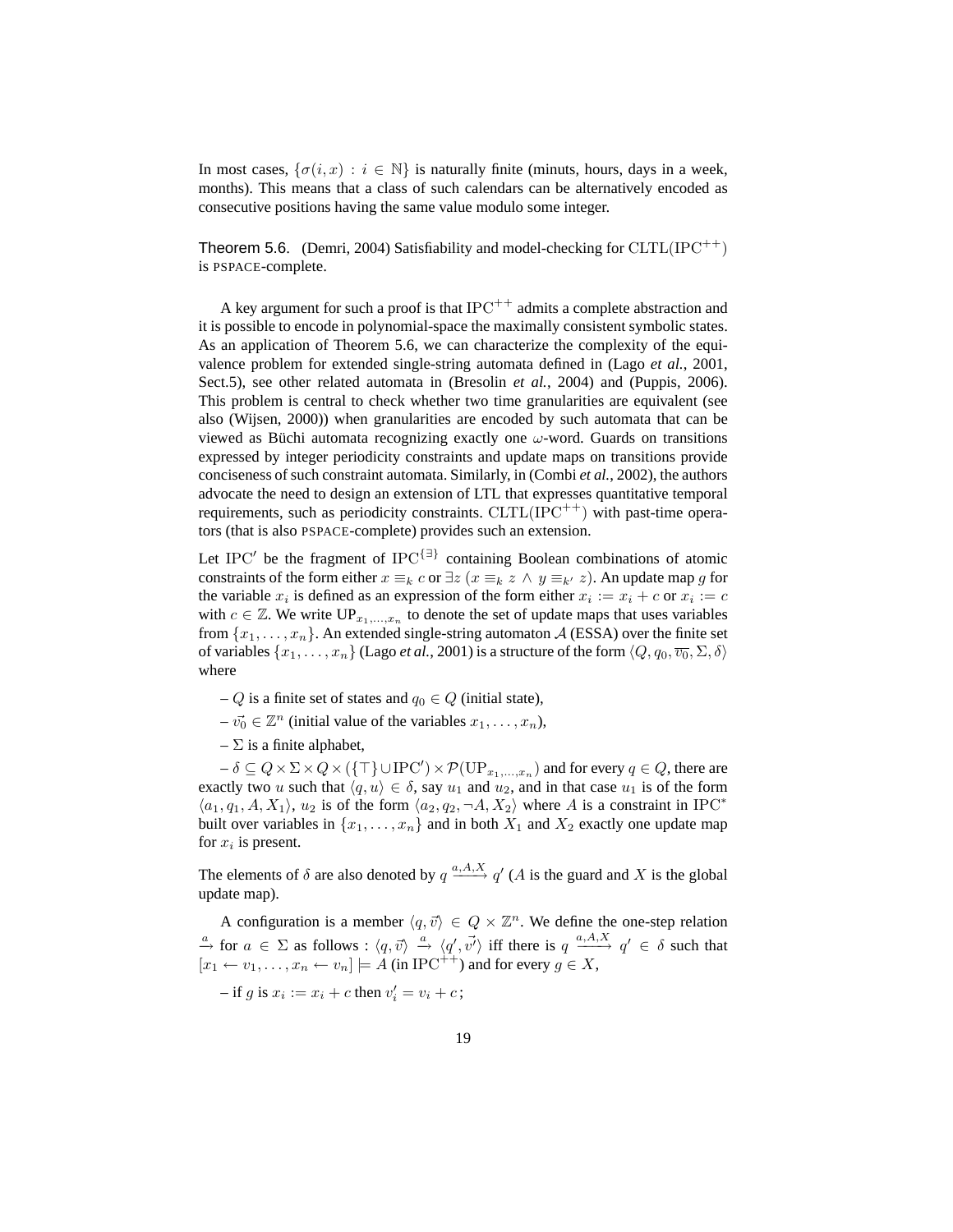$-$  if g is  $x_i := c$  then  $v'_i = c$ .

It is easy to check that there is exactly one sequence  $w = a_1 a_2 ... \in \Sigma^{\omega}$  such that  $\langle q_0, \vec{v_0} \rangle \stackrel{a_1}{\rightarrow} \langle q_1, \vec{v_1} \rangle \stackrel{a_2}{\rightarrow} \ldots$  The unique  $\omega$ -sequence generated from the ESSA A is denoted by  $w_{\mathcal{A}}$ . The equivalence problem for ESSA consists in checking whether  $w_{\mathcal{A}} = w_{\mathcal{A}}$ , given two ESSA  $\mathcal A$  and  $\mathcal A'$ . This problem introduced in (Lago *et al.*, 2001) is central to check the equivalence of time granularities when granularities are encoded by such automata.

For instance, the  $\omega$ -word associated with the ESSA below is  $a^{2^n} \cdot b^{\omega}$  with initial value 0 :



Theorem 5.7. (Demri, 2004) The equivalence problem for ESSA is PSPACEcomplete.

In order to establish the PSPACE upper bound, given two ESSA  $A$  and  $A'$ , one can build an IPC<sup>{∃}</sup>)-automaton B in logspace such that equivalent to  $B \models_{\exists} \top$  iff  $w_A = w_{A'}$ . Actually  $l(B)$  will contain at most one  $\omega$ -word. B is indeed a product between  $A$  and  $A'$ . The PSPACE lower bound is obtained by adequately reducing QBF. The proof entails that checking whether  $w_A = w_{A'}$  can be done in time

$$
\mathcal{O}(2^{2 \times max size^2 \times n} \times |Q| \times |Q'|),
$$

where *n* is the number of variables used in  $A$ ,  $A'$  and  $maxsize$  is the size of the greatest integer k in  $\equiv_k$ -guards occurring in A, A'. Hence, the greatest integer occuring in A, A' has value in  $\mathcal{O}(2^{maxsize})$ . Actually, the proof also entails that the problem remains PSPACE-hard when the only integer k in  $\equiv_k$ -guards occurring in A, A' is 2 or when the integers are encoded with a unary representation. Similarly, the problem remains PSPACE-hard when only two distinct variables are used.

Another simpler problem which arises when dealing with time granularities, is to find the nth occurrence of a given symbol in a string (Lago *et al.*, 2003, Sect. 4). Here is the definition of the occurrence problem for ESSA :

**input** : An ESSA  $A, a \in \Sigma$  and  $n, m \in \mathbb{N}$  (with a binary representation). **question** Is the *n*th occurrence of a in  $w_A$  in position less than m?

The proof of Theorem 5.7 can be easily adapted to prove the result below.

Theorem 5.8. (Demri, 2006) The occurrence problem for ESSA is PSPACEcomplete.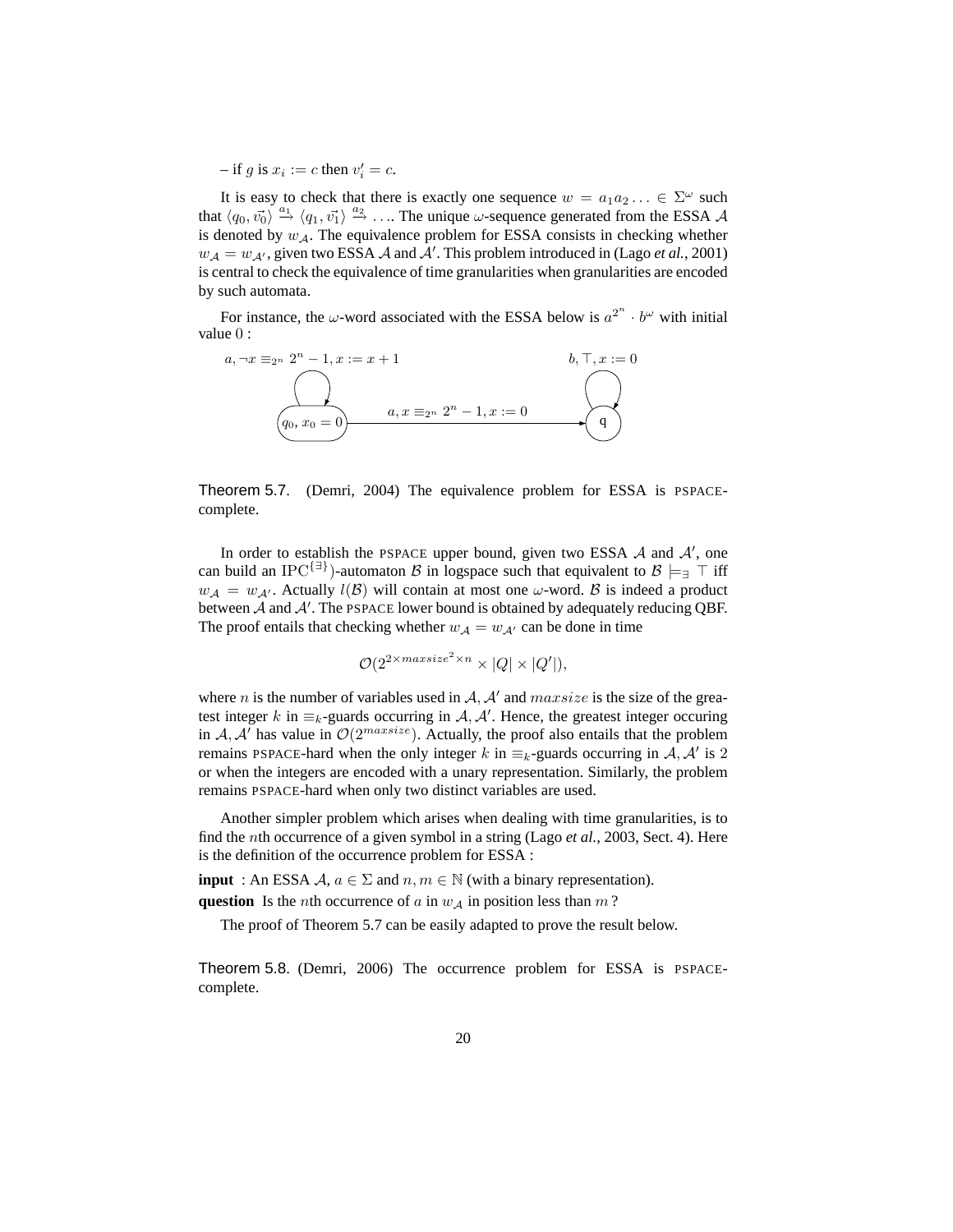# **5.4.** *Decidability of*  $CLTL(\mathbb{Z}, <, =)$

Even though the consistency problems for  $\langle \mathbb{Z}, \langle \cdot, \cdot \rangle$  and  $\langle \mathbb{R}, \langle \cdot, \cdot \rangle$  are identical, and both  $CLTL(\mathbb{Z}, \leq, =)$  and  $CLTL(\mathbb{R}, \leq, =)$  admit complete abstractions, respectively, the satisfiability problem for  $CLTL(\mathbb{Z}, \leq)$  requires more sophisticated techniques to be shown in PSPACE than for CLTL( $\mathbb{R}, \leq, =$ ). Indeed, not only  $\langle \mathbb{Z}, \leq, = \rangle$ does not satisfy the completion property, but also  $\omega$ -regularity is not guaranteed which may invalidate the use of Büchi automata.

**Lemma 5.9.** (Demri *et al.*, 2003) There are a measure  $\mu$  and a formula  $\phi$  in FOR<sup> $\mu$ </sup> such that  $L^{\mu}(\phi)$  is not  $\omega$ -regular.

The very problem comes from the fact that for some measure  $\mu$ , the class of onestep consistent symbolic models wrt  $\mu$  that admit a concrete model is not necessarily  $\omega$ -regular. In order to circumvent this difficult, we introduced in (Demri *et al.*, 2003) an over-approximation of this class that is  $\omega$ -regular and we show that any ultimately periodic one-step consistent symbolic model wrt  $\mu$  satisfying this new condition admit a concrete model. This allows us to show the result below.

**Theorem 5.10.** Satisfiability and model-checking for  $CLTL(N, \lt,)=)$  and  $CLTL(\mathbb{Z}, <, =)$  are PSPACE-complete.

The above result has been extended in (Demri *et al.*, 2005a). The set of IPC<sup>∗</sup> constraints A is defined as follows :

$$
A ::= A' | x < y | A \land A | \neg A
$$

$$
A' ::= x \equiv_k [c_1, c_2] | x \equiv_k y + [c_1, c_2] | x = y | x < d | x = d |
$$
  

$$
A' \wedge A' | \neg A' | \exists x A'
$$

where  $x, y \in \text{VAR}, k \in \mathbb{N} \setminus \{0\}, c_1, c_2 \in \mathbb{N}$  and  $d \in \mathbb{Z}$ . IPC<sup>\*</sup> extends both  $\langle \mathbb{Z}, \lt,, \equiv \rangle$ and IPC<sup>++</sup>. Observe that the constraint language is defined in two layers in order to avoid an occurrence of  $x < y$  in the scope of ∃ which would make possible the encoding of incrementation.

So far, IPC<sup>\*</sup> is the optimal known class of qualitative constraints on  $\mathbb Z$  such that CLTL(IPC<sup>∗</sup> ) is decidable in polynomial-space. By a qualitative constraint, we mean for instance a constraint that is interpreted as a non-deterministic binary relation, like  $x < y$  and  $x \equiv_{2^k} y + 5$  (the relationship between x and y is not sharp). Constraint automata with qualitative constraints on  $Z$  are quite attractive operational models since they can be viewed as abstractions of counter automata where incrementations and decrementations are abstracted by operations modulo some power of two. Common programming languages perform arithmetic operators for integer types modulo  $2<sup>k</sup>$  (Müller-Olm *et al.*, 2005), typically k is either 32 or 64. For example,  $x = y + 1$ can be abstracted by  $x \equiv_{2^k} y + 1 \wedge y < x$  which is expressible in IPC<sup>\*</sup>.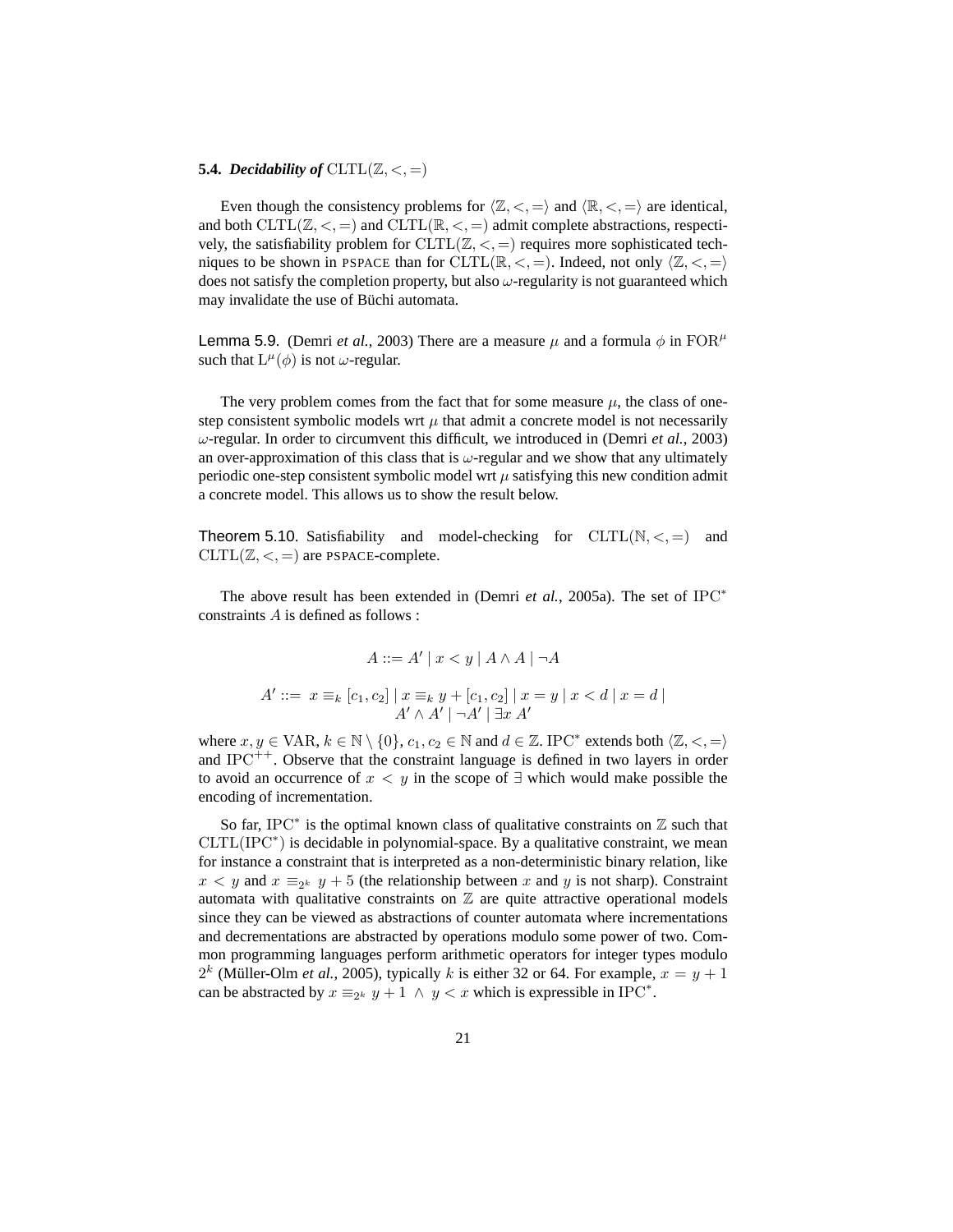By extending adequately proof techniques from (Demri *et al.*, 2003; Demri, 2004), we can characterize CLTL(IPC<sup>\*</sup>) complexity. Observe that even though IPC<sup>\*</sup> contains both  $\langle \mathbb{Z}, <, = \rangle$  and IPC<sup>++</sup>, the successor relation cannot be defined in IPC<sup>∗</sup>.

Theorem 5.11. (Demri *et al.*, 2005a) Satisfiability and model-checking for CLTL(IPC<sup>∗</sup> ) are PSPACE-complete.

Surprisingly this allows to characterize the complexity of model-checking integral relational automata.

Corollary 5.12. The model-checking problem for integral relational automata restricted to the LTL fragment of CCTL<sup>∗</sup> introduced in (Čerans, 1994) is in PSPACE.

# **5.5.**  $CLTL_1^1(DL)$

We have shown previously that both  $CLTL_2^1(DL)$  and  $CLTL_1^2(DL)$  are indecidable. When the number of variables and the X-length are both restricted to one, we regain the PSPACE upper bound.

Theorem 5.13. (Demri *et al.*, 2006b) Model-checking and satisfiability for  $CLTL<sub>1</sub><sup>1</sup>(DL)$  are PSPACE-complete.

The proof is based on the fact that DL admits a complete abstraction and the class of symbolic models wrt to some measure of the form  $\langle 1, 1, X \rangle$  that admit a concrete model can be recognized by one-counter automata where

- the counter is interpreted in  $\mathbb{Z}$ ,
- there are zero tests and sign tests,
- accepted words are  $\omega$ -sequences (Büchi acceptance condition),
- updates of the counter are among 0,-1,1.

Standard Büchi automata form a specific subclass of such one-counter automata. Additionally, in order to get the PSPACE upper bound one needs to show that non-emptiness problem for this class of one-counter automata is NLOGSPACEcomplete (Demri *et al.*, 2006b).

# **5.6.** Model-checking  $CLTL_1^1(QFP)$

We have seen in Section 3.4 that  $CLTL_1^1(QFP)$  satisfiability is highly undecidable. Consequently, so is  $CLTL_1^1(QFP)$  model-checking. However, there is a relevant restriction of the CLTL<sup> $\omega$ </sup>(QFP) model-checking problem that is decidable.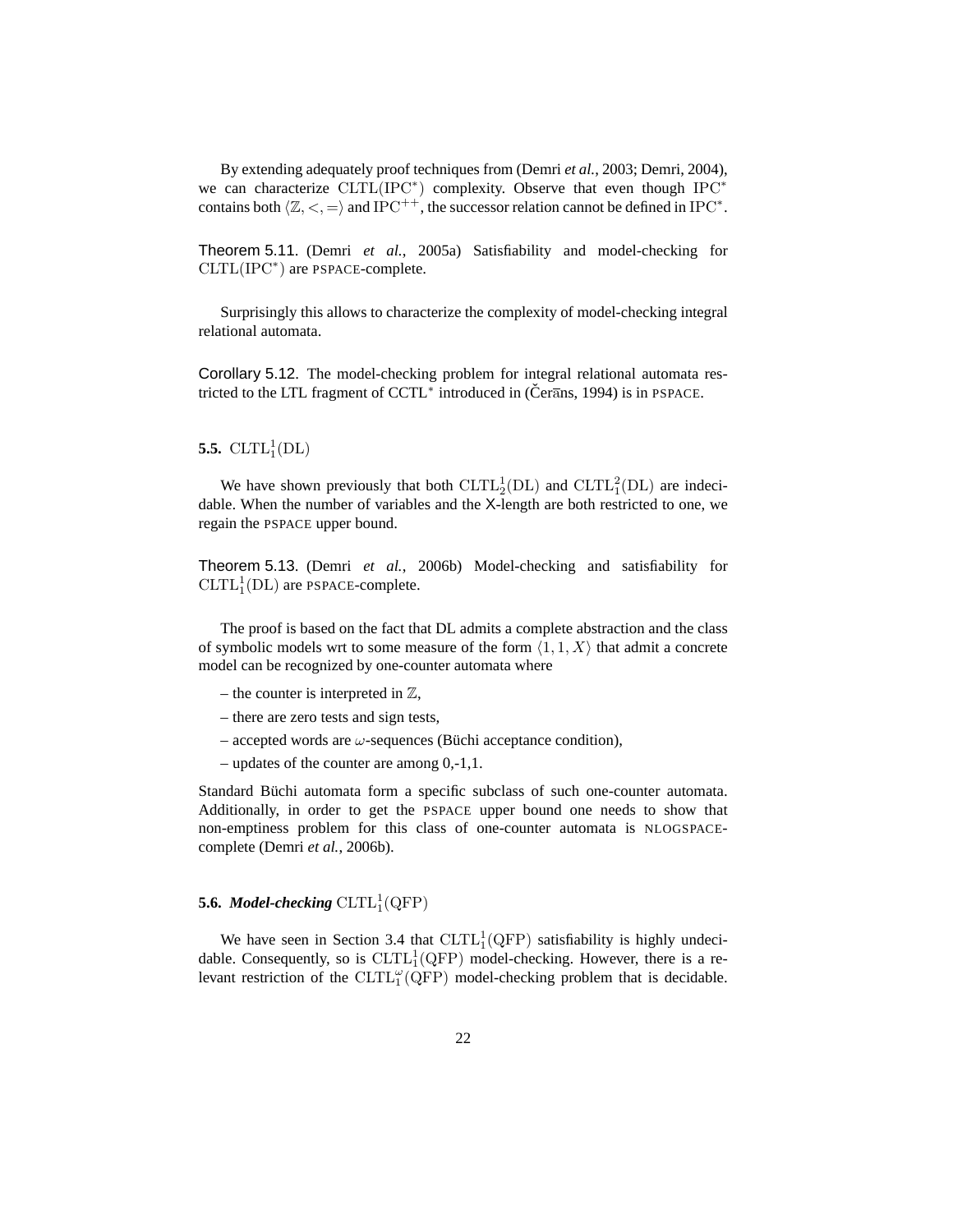Indeed, consider as operational models one-counter automata where the counter is interpreted in  $\mathbb{Z}$ , there are zero tests and sign tests, accepted words are  $\omega$ -sequences and updates of the counter are in Z.

Theorem 5.14. (Demri *et al.*, 2006b) The model-checking problem for  $CLTL_1^{\omega}(QFP)$  over one-counter automata with updates in  $\mathbb Z$  is PSPACE-complete.

# **5.7.** *Other decidable extensions*

One of the nice features of Theorem 4.2 rests on the distinct treatments between symbolic satisfaction and existence of concrete models for symbolic models. Hence, let  $D$  be a constraint system such that  $CLTL(D)$  has been stated in PSPACE previously and  $LTL^{+}$  be an extension of LTL for which formulae can be translated into Büchi automata in polynomial space. This includes for instance extensions

– with past-time operators previous and since, see e.g. (Lichtenstein *et al.*, 2000),

– more generally, with a finite amount of MSO-definable temporal operators (Gastin *et al.*, 2003),

– with automata-based operators (Wolper, 1983),

– with fixpoint operator, see e.g. (Vardi, 1988).

A quite remarkable feature of our proof technique is the following.

Theorem 5.15.  $CLTL^{+}(D)$  model-checking and satisfiability are also in PSPACE.

Extensions of  $CLTL(\mathcal{D})$  by addition of MSO-definable temporal operators (not necessarily a finite amount) are decidable if  $CLTL(\mathcal{D})$  can be proved decidable with the above-mentioned proof techniques. It suffices to adapt the definition of  $\mathcal{A}_{\phi}^{f(\phi)}$  $_{\phi}^{J(\varphi)}$  from plain LTL to LTL+.

#### **6. Ubiquous freeze operator**

Atomic temporal D-constraints allow us to compare values of variables at bounded distance as in  $x < X^2y$ . The languages presented previously have not the possibility to state a property of the form : "there is  $i \geq 0$  such that  $x < X<sup>i</sup>y$  holds true" which can be written " $\bigvee_i x < X^i y$ " with a generalized disjunction. Similarly, a property like "all the future values of  $x$  are different from the current value of  $x$ ", which may be written  $\bigwedge_{i>0} \neg(x = X^i x)$ , cannot be expressed in the previous languages. In this section, we investigate extensions of  $CLTL(\mathcal{D})$  that can express such properties by adding the so-called freeze operator that allows to store a value from D (typically the value of a variable) and to test it later but possibly at some unbounded distance from the position it has been stored. This is a very weak form of existential first-order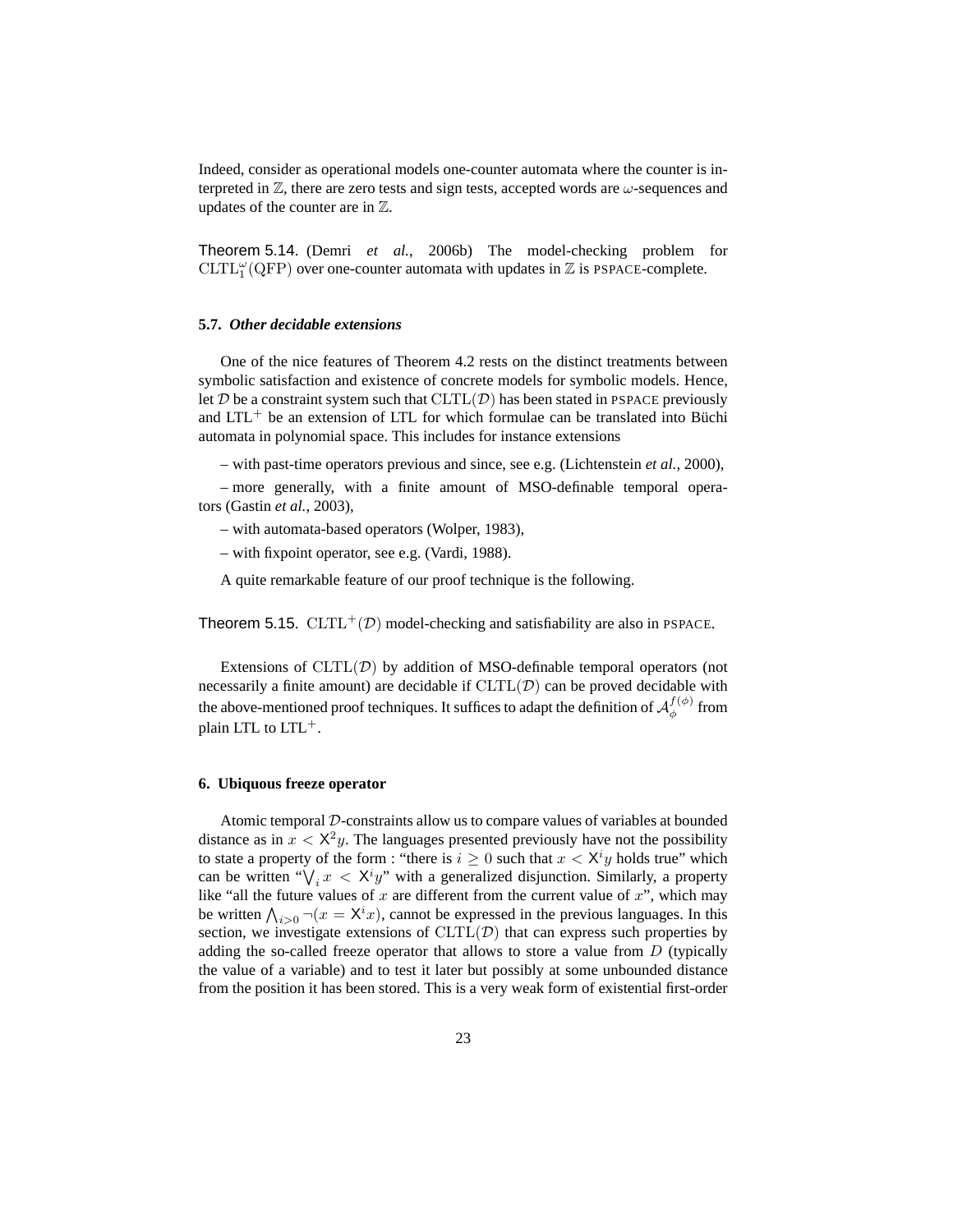quantification. However, it is worth recalling that first-order LTL is known to be highly undecidable (Abadi, 1989; Kröger, 1990) even in the case the uninterpreted domains are finite (Trahtenbrot, 1963). The extension of  $CLTL(\mathcal{D})$  with addition of the freeze quantifier  $\downarrow$  is denoted by  $CLTL^{\downarrow}(\mathcal{D})$ .

# **6.1.** *Definition*

In order to define  $CLTL^{\downarrow}(D)$  formally, we divide the set VAR into the (countably infinite) set of rigid variables  $(VAR<sub>r</sub>)$  and the (countably infinite) set of flexible variables (VAR<sub>f</sub>). The clause  $\downarrow_{y=x}$ ,  $\phi$  with  $y \in \text{VAR}_r$  and  $x \in \text{VAR}_f$  is added to the definition of CLTL(D). Atomic formulae are of the form  $R(t_1, \ldots, t_n)$  where each  $t_i$  is either a rigid variable or a term of the form  $\lambda^i x$  with  $x \in \text{VAR}_f$ . A model σ for CLTL<sup> $\downarrow$ </sup>(D) is an infinite sequence of valuations  $\sigma : \mathbb{N} \times \text{VAR}_f \rightarrow D$  over the set of flexible variables and the satisfaction relation is indexed by an environment  $e: VAR_r \to D$ . The definition of  $\models_e$  is extended as follows :

 $\sigma, i \models_e \downarrow_{y=X^jx} \phi \stackrel{\text{def}}{\Leftrightarrow} \sigma, i \models_{e'} \phi$  where  $e'$  is obtained from e by only modifying the value for  $y : e'(y) = \sigma(i+j)(x)$ .

Satisfaction of atomic formulae uses both  $\sigma$  and  $e$  depending whether variables are in  $VAR<sub>f</sub>$  or  $VAR<sub>r</sub>$ . Without any loss of generality, we can also assume that for all the formulae  $\phi$  in  $CLTL^{\downarrow}(D)$ , the free variables in  $\phi$  are necessarily flexible.

A similar binding mechanism can be found in other logical formalisms :

- in real-time logics (Henzinger, 1990; Alur *et al.*, 1994b),
- in modal logics with λ-abstraction (Fitting, 2002; Lisitsa *et al.*, 2005),
- in first-order logic over data words (David, 2004; Bojanczyk ´ *et al.*, 2006),
- in quantified propositional temporal logic with repeating (French, 2003).

A more detailed comparison can be found in (Demri *et al.*, 2006d).

The formula below from  $CLTL^{\downarrow}(\mathbb{N}, =)$  states that in the model all the values of the variable  $x$  are distinct :

$$
\varphi_0 = \mathsf{G} \downarrow_{y=x} \mathsf{XG}(x \neq y).
$$

We can indeed show that the freeze quantifier is really powerful since every satisfiable formula  $\phi$  in CLTL(N, =) has a model which contains only finitely many distinct values (Demri *et al.*, 2006d). By contrast, all the models of  $\varphi_0$  contain an infinite amount of distinct values.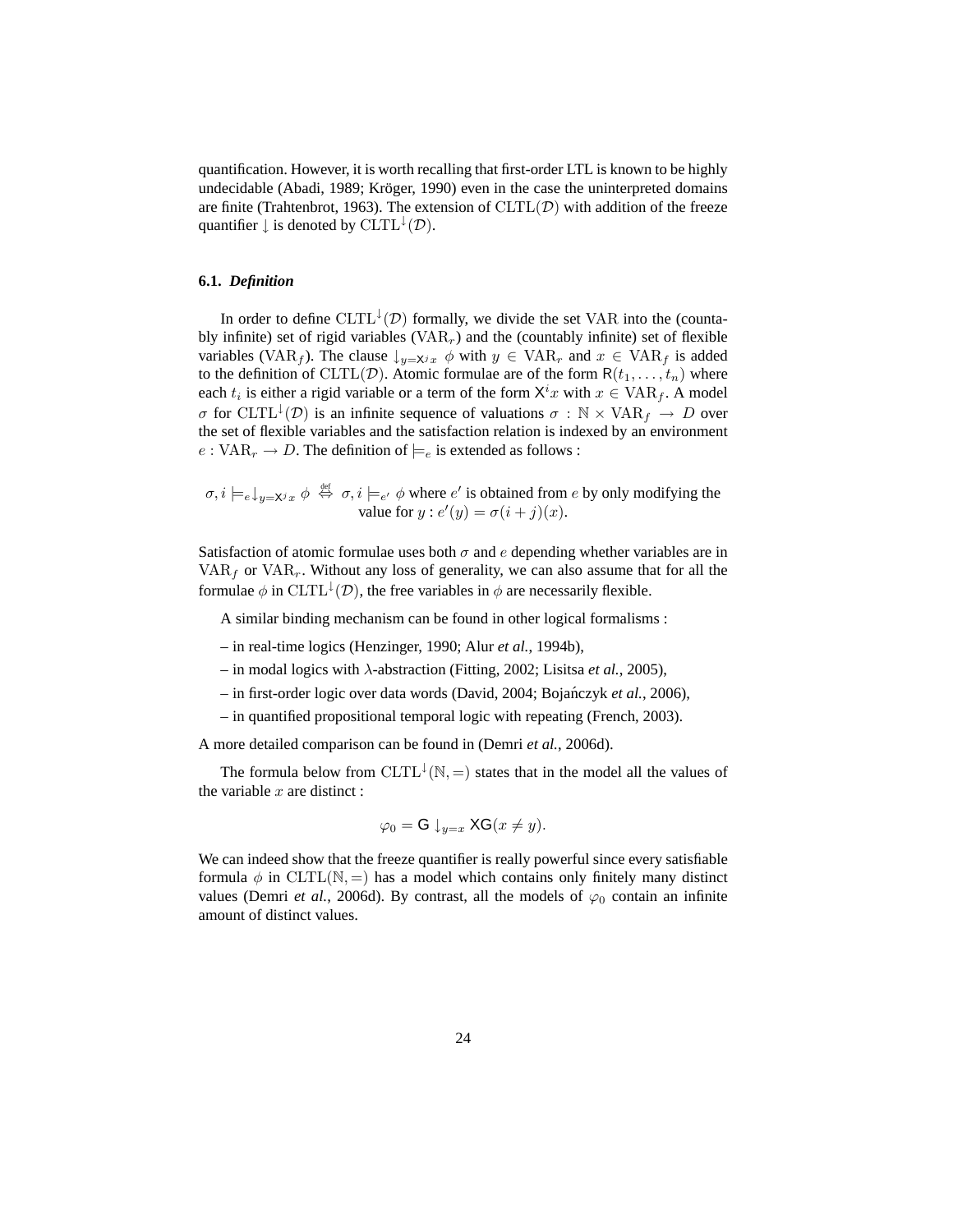#### **6.2.** *Undecidable fragments*

Surprisingly, adding the freeze operator leads to undecidability even for the poor constraint system  $\langle \mathbb{N}, - \rangle$ . Hence, the effects of adding the freeze operator in full generality are quite devastating. Recall that  $\langle N, = \rangle$  satisfies the completion property and  $CLTL(\mathcal{D})$  admits a complete abstraction.

Theorem 6.1. (Demri *et al.*, 2005b) Satisfiability for  $CLTL^{\downarrow}(\mathbb{N}, =)$  restricted to two rigid variables and one flexible variable is  $\Sigma_1^1$ -complete.

Undecidability with three rigid variables has been independently shown in (Lisitsa *et al.*, 2005). The  $\Sigma_1^1$  upper bound is easily obtained. In order to get the hardness result, first one can show that satisfiability for  ${\rm CLTL}^{\downarrow}({\mathbb N},=)$  can be reduced in logspace into its restriction to a unique flexible variable. Then, the recurrence problem for nondeterministic 2-counter machines can be reduced to satisfiability for  $CLTL^{\downarrow}(\mathbb{N}, =)$ restricted to two rigid variables and one flexible variable. Undecidability is a consequence of the fact that the freeze operator can express that if there are  $n$  consecutive distinct values (of the flexible variable) between two special markers (encoding that a counter has value n) then there are  $n + 1$  consecutive distinct values between the next occurrences of the two special markers and the subsequence of  $n$  last distinct values is equal to the first sequence of  $n$  distinct values. This requires exactly the use of two rigid variables.

The above problem is also undecidable with finite models. When a single rigid variable is considered undecidability still holds but with a lower degree.

Theorem 6.2. (Demri *et al.*, 2006c) Satisfiability for  $CLTL^{\downarrow}(\mathbb{N}, =)$  restricted to one rigid variable and one flexible variable is  $\Pi_1^0$ -complete.

The proof is by reduction from infinitary nonemptiness problem for incrementing counter automata. This new class of automata are the counterpart of lossy counter automata (a special class of lossy channel systems (Schnoebelen, 2002)) in which counters can increment without notice.

# **6.3.** *Decidability but not PR*

The undecidability results presented in Section 6.2 does not leave many hopes to use the freeze operator while being on the decidability side. Indeed, these results are obtained with quite poor constraint systems. By contrast, finite models and one rigid variable lead to decidability with very high complexity.

Theorem 6.3. (Demri *et al.*, 2006c) Satisfiability for  $CLTL^{\downarrow}(\mathbb{N}, =)$  restricted to one rigid variable over finite models is decidable but not primitive recursive.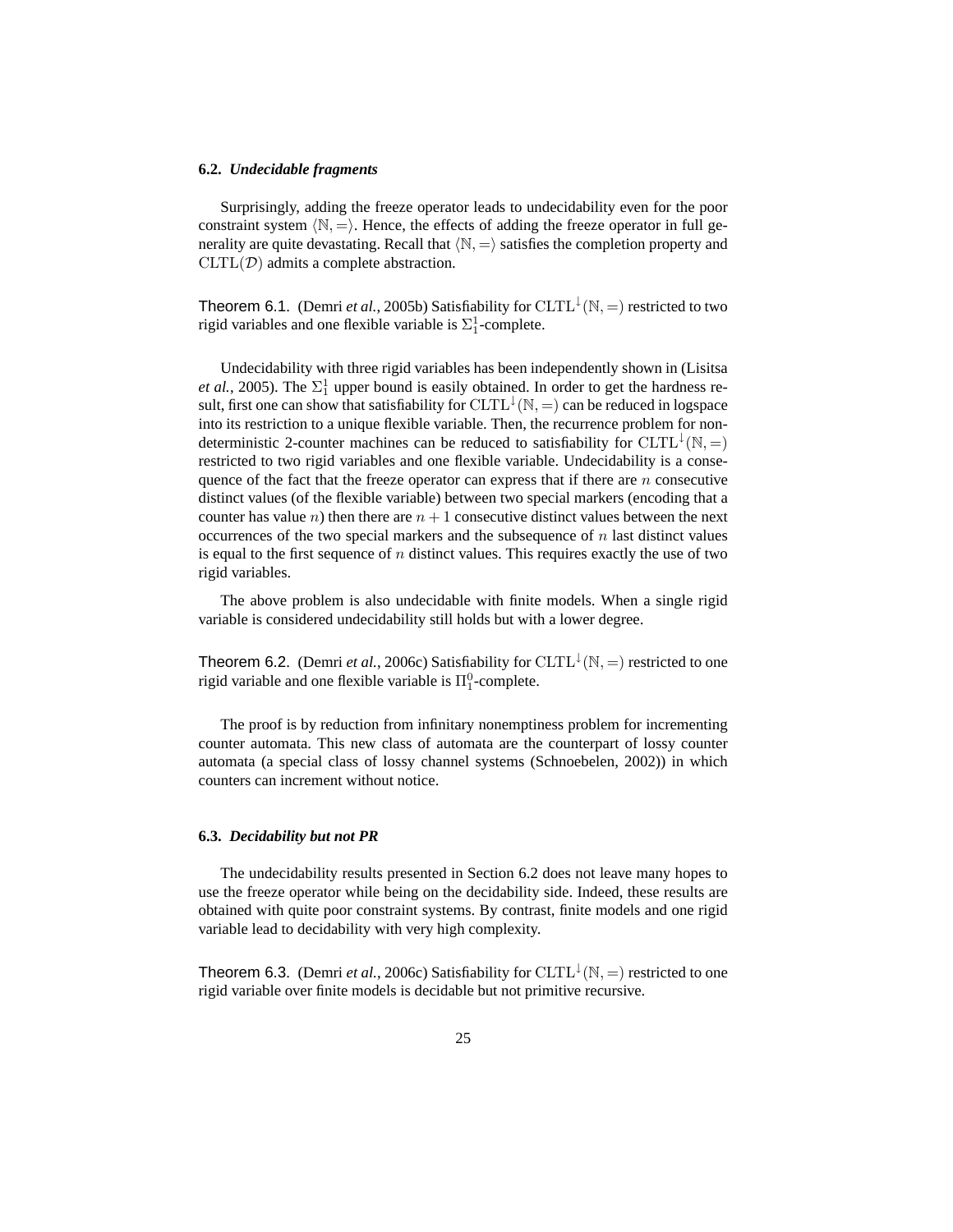The decidability proof is done in three steps :

1) There is a logspace reduction from CLTL<sup> $\downarrow$ </sup>(N, =) restricted to one rigid variable to  $CLTL^{\downarrow}(\mathbb{N}, =)$  restricted to one rigid variable, one flexible variable y and the freeze operator is only used in subformulae of the form  $\downarrow_{y=x} \psi$  (Demri *et al.*, 2005b).

2) Every formula in this fragment can be reduced to an equivalent alternating 1 register automaton (Demri *et al.*, 2006c).

3) Non-emptiness for alternating 1-register automaton can be reduced to decidable finitary non-emptiness problem for incrementing counter automata (Demri *et al.*, 2006c).

Non primitive recursiveness is proved in two steps :

1) Finitary nonemptiness for incrementing counter automata can be shown non primitive recursive by adapting the proof in (Schnoebelen, 2002).

2) This latter problem can be reduced in logspace to satisfiability in  $CLTL^{\downarrow}(\mathbb{N}, =)$ restricted to one rigid variable.

#### **6.4.** *Finiteness, flatness and periodicity constraints*

Theorem 5.5 has a counterpart in presence of the freeze operator possibly at the cost of one more exponential in space. Let D be a constraint system  $\langle D, R_1, \ldots, R_N \rangle$ where  $D$  is a finite set.

Theorem 6.4. (Demri *et al.*, 2005b) Let  $D$  be a finite constraint system. The satisfiability problem for  $CLTL^{\downarrow}(\mathcal{D})$  is decidable in EXPSPACE.

The proof is by designing an exponential-time reduction from  $CLTL^{\downarrow}(D)$  satisfiability into CLTL $(D')$  for some other finite constraint system  $D'$  and then to take advantage of Theorem 5.5. It is natural to wonder whether the exponential space upper bound is optimal. After all,  $CLTL(\mathcal{D})$  satisfiability is only in polynomial space. For most domains  $D$ , the answer is positive as stated below.

Theorem 6.5. (Demri  $et$   $al$ , 2005b) Let  $D$  be a constraint system with equality such that the underlying domain  $D$  contains at least two elements.  ${\rm CLTL}^{\downarrow}({\cal D})$  satisfiability is EXPSPACE-hard.

 $CLTL^{\downarrow}(D)$  satisfiability can be also shown to be decidable when restricted to socalled flat formulae. For the rest of this section,  $D$  is not necessarily finite. Flat fragments of plain LTL versions have been studied in (Dams, 1999; Comon *et al.*, 2000) (see also in (Ibarra *et al.*, 2001, Section 5) the design of a flat logical temporal language for model-checking pushdown machines) and the definition of flatness takes advantage of the polarity of 'until' subformulae occurring in a formula.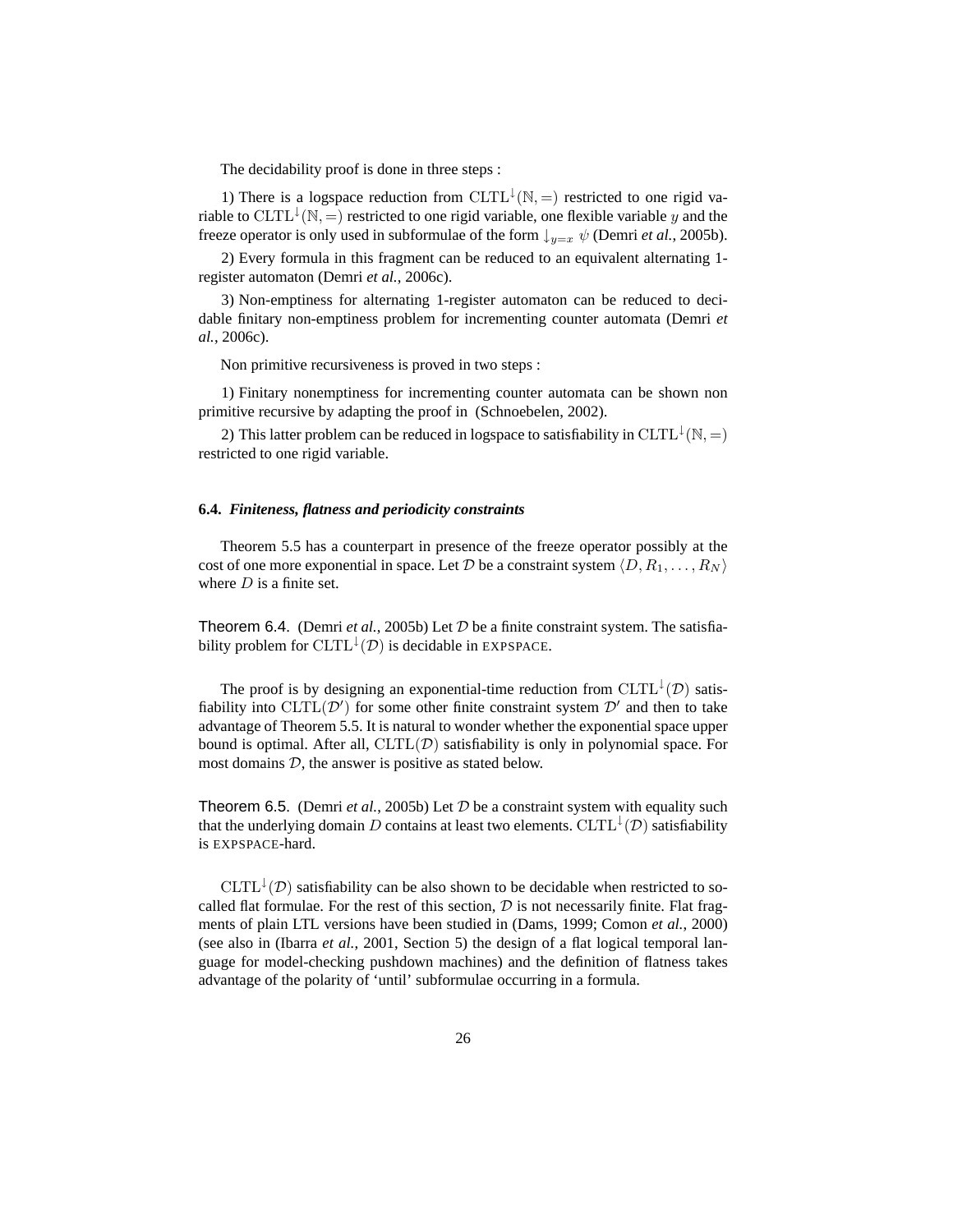We say that the occurrence of a subformula in a formula is positive if it occurs under an even number of negations, otherwise it is negative. The flat fragment of  $CLTL^{\downarrow}(D)$  is the restriction of  $CLTL^{\downarrow}(D)$  where, for any subformula  $\phi_1\mathsf{U}\phi_2$ , if it is positive then  $\downarrow$  does not occur in  $\phi_1$ , and if it is negative then  $\downarrow$  does not occur in  $\phi_2$ .

This concept of flatness restricts the interplay between future-time operators and the freeze quantifier as done in (Bouajjani *et al.*, 1996; Comon *et al.*, 2000; ten Cate *et al.*, 2005) to limit the interaction between modalities and freeze-like quantifiers. In order to understand why flat formulae are more manageable, in a formula like  $\downarrow_{y=x}$   $\mathsf{F}\phi$ that is flat, only the current value of  $x$  needs to be stored. By contrast, in a formula like G  $\downarrow$ <sub>*y*=x</sub>  $\phi$  that is not flat, one needs to store as many values of x as there are future positions.

We assume that the flexible variables of  $CLTL^{\downarrow}(\mathcal{D})$  are  $\{x_0, x_1, \ldots\}$  and the rigid variables of CLTL<sup> $\downarrow$ </sup>(D) are  $\{y_0, y_1, \ldots\}$ . For ease of presentation, we assume that the flexible variables of  $CLTL(\mathcal{D})$  are composed of the following two disjoint sets :  $\{x_0, x_1, \ldots\}$  and  $\{y_0^{\text{new}}, y_1^{\text{new}}, \ldots\}$ . We define a map t from the flat fragment CLTL<sup> $\downarrow$ </sup>(D) into CLTL(D) as follows : t replaces each  $y_j$  by  $y_j^{\text{new}}$  in atomic formulae, it is homomorphic for Boolean and temporal operators, and

$$
t(\downarrow_{y=X^n x} \psi) \stackrel{\text{def}}{=} y^{\text{new}} = \mathsf{X}^n x \ \wedge \ \mathsf{G}(y^{\text{new}} = \mathsf{X} y^{\text{new}}) \ \wedge \ t(\psi)
$$

It is easy to show that  $t(\phi)$  can be computed in logspace in the size of  $\phi$ .

**Lemma 6.6.** Let D be a constraint system with equality. For any formula  $\phi$  of the flat fragment of CLTL<sup>1</sup>(D),  $\phi$  is CLTL<sup>1</sup>(D) satisfiable iff  $t(\phi)$  is CLTL(D) satisfiable.

As a corollary, we obtain the following result.

**Theorem 6.7.** (Demri *et al.*, 2005b) Flat fragments of  $CLTL^{\downarrow}(\mathbb{Z}, <, =)$ ,  $CLTL^{\downarrow}(\mathbb{N}, <, =)$ ,  $CLTL^{\downarrow}(\mathbb{R}, <, =)$ , and  $CLTL^{\downarrow}(\mathcal{D})$  with  $\mathcal{D}$  finite are PSPACEcomplete.

Even though flat  $CLTL^{\downarrow}(N, =)$  satisfiability can be reduced in logspace to CLTL(N, =) satisfiability, CLTL<sup> $\downarrow$ </sup>(N, =) is more expressive than CLTL(N, =), see details in (Demri *et al.*, 2006d).

Finally, using ideas and techniques useful to prove above-mentioned results, we can show that the following result.

Theorem 6.8. (Demri, 2006) Satisfiability for  $CLTL^{\downarrow}(IPC^+)$  is EXPSPACEcomplete.

By contrast,  $CLTL^{\downarrow}(IPC^{++})$  is undecidable as a consequence of Theorem 6.1 and  $CLTL(IPC^+)$  is "only" PSPACE-complete.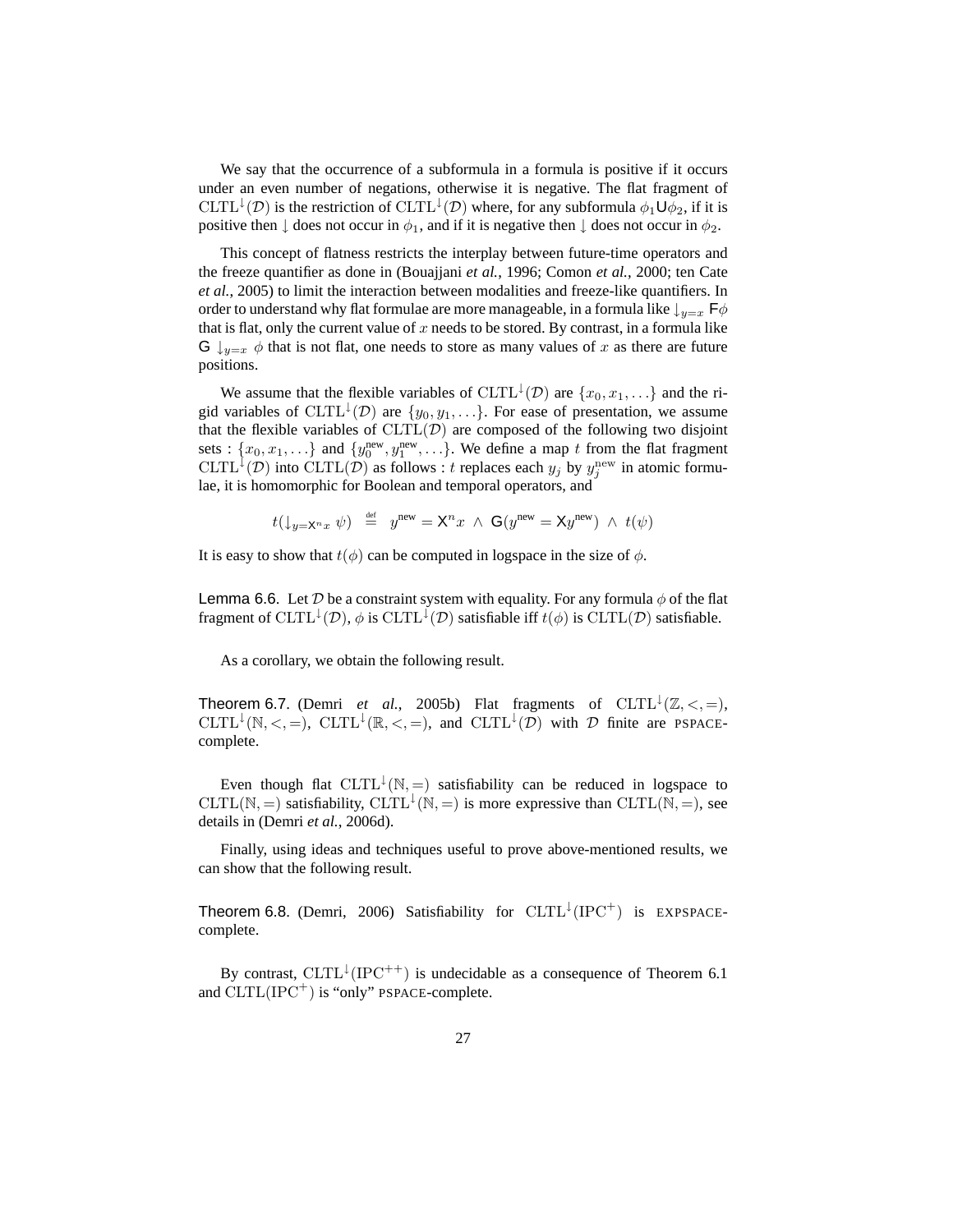An alternative binding mechanism is the existential quantification. In order to define CLTL<sup>∃</sup>(D) formally, we consider the same syntactic categories as for CLTL<sup>1</sup>(D) except that we add the clause  $\exists y \phi$  with  $y \in \text{VAR}_r$  to define formulae.  $\text{CLTL}^{\exists}(\mathcal{D})$ and  $CLTL^{\downarrow}(D)$  have the same models and the satisfaction relation is indexed by an environment  $e: VAR_r \to D$ . The relation  $\models_e$  is defined as follows :

 $\sigma, i \models_{e} \exists y \phi \stackrel{\text{def}}{\Leftrightarrow}$  there is  $a \in D$  such that  $\sigma, i \models_{e'} \phi$  where  $e'$  is obtained from  $e$ only modifying the value of  $y : e'(y) = a$ .

When D contains equality, CLTL<sup> $\downarrow$ </sup>(D) can be viewed as a fragment of CLTL<sup>∃</sup>(D) but it is not always the case as in IPC<sup>+</sup>. Indeed,  $\downarrow_{y=x} \phi$  is then equivalent to  $\exists y \ x =$  $y \wedge \phi$ .

Theorem 6.9. (Demri, 2006) Satisfiability for  $CLTL^{\exists}(IPC^+)$  is EXPSPACEcomplete.

The simple fragment of  $CLTL^{\downarrow}(\mathbb{N}, =)$  with past-time operators is restricted to formulae with one flexible variable  $x$  and one rigid variable  $y$  such that

- the only temporal operators are X,  $X^{-1}$ , XXF and  $X^{-1}X^{-1}F^{-1}$ ,
- every occurrence of such temporal operators is immediately preceded by  $\downarrow_{y=x}$ ,
- the only terms occurring in atomic formulae are  $x$  and  $y$ .

 $X^{-1}$  is the "previous" operator and  $F^{-1}$  is the "sometimes in the past" operator. This simple fragment is known to be equivalent to a first-order logic with two variables, see e.g. (Demri *et al.*, 2006c) and consequently we can establish the following result by using the decidability for this first-order language shown in (Bojańczyk et al., 2006).

Theorem 6.10. (Demri *et al.*, 2006c) Satisfiability for the simple fragment of  $CLTL^{\downarrow}(\mathbb{N}, =)$  with past-time operators is decidable.

#### **7. Related work**

In this section, we provide useful pointers to works dealing with temporal logics and Presburger constraints in order to facilitate the comparison between the present framework and existing logical formalisms. Section 7.1 deals with first-order temporal logics whereas Section 7.2 presents LTL variants with quantitative aspects. Section 7.3 refers to quantitative branching-time temporal logics whereas Section 7.4 is dedicated to specification languages for expressing properties about counter systems. Logics with Presburger constraints on the number of children in tree-like models are described in Section 7.5 (see also the automata-based counterparts). Sections 7.6 and 7.7 present alternative temporal logics over concrete domains such as spatio-temporal logics and description logics over concrete domains.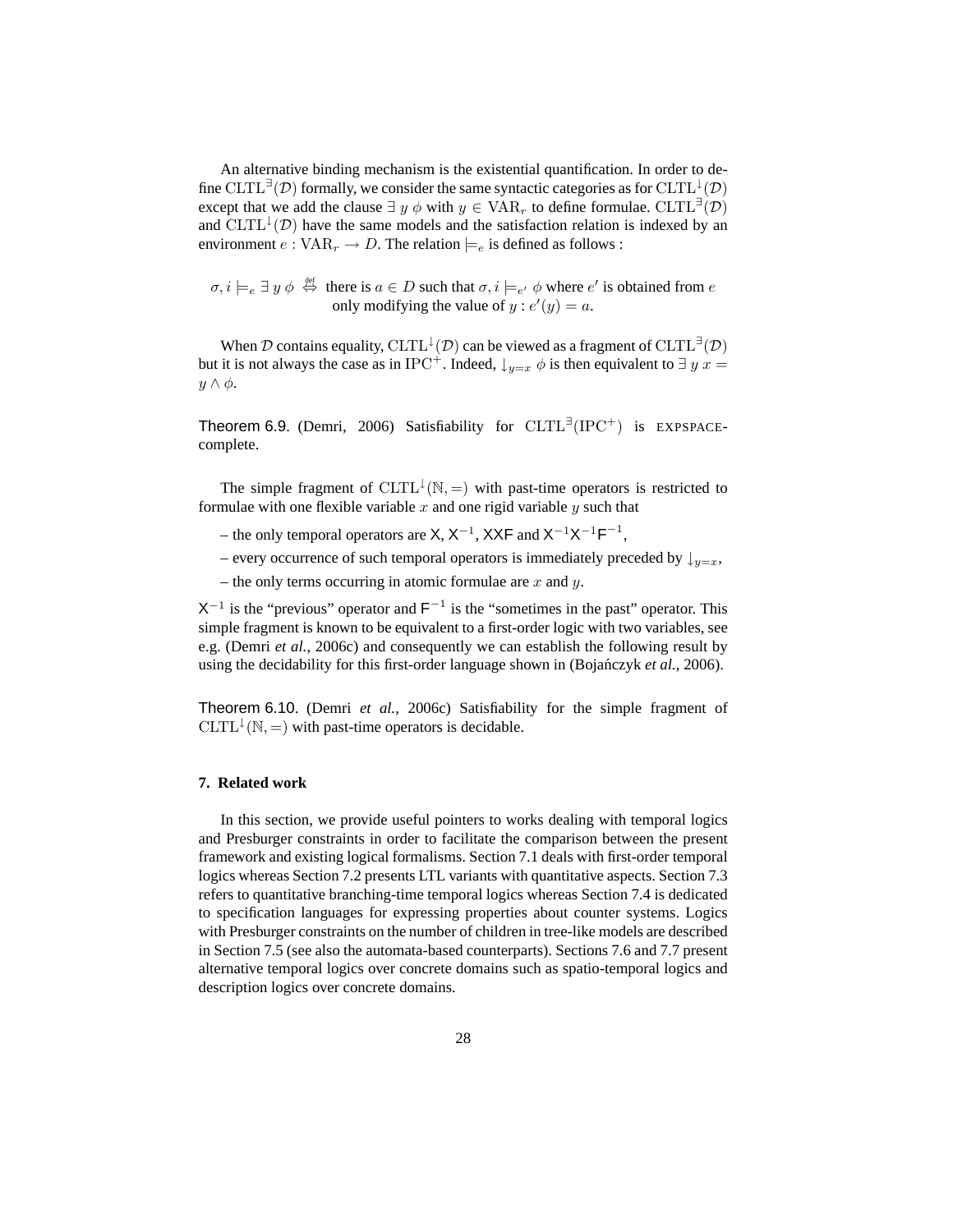#### **7.1.** *First-order temporal logics*

The different variants of LTL over constraint systems presented in this paper can be viewed as fragments of first-order LTL where the domain of interpretation of variables is fixed as well as the interpretation of predicate symbols. Moreover, flexible variables in  $CLTL(\mathcal{D})$  correspond to unary predicate symbols interpreted as singletons (the values of variables). However,  $CLTL(\mathcal{D})$  has no quantification over elements of the domain and in that sense it corresponds to a very weak first-order extension of plain LTL. It is worth recalling that first-order LTL is highly undecidable (Abadi, 1989; Kröger, 1990) even in the case the uninterpreted domains are finite (Trahtenbrot, 1963). Similarly, first-order LTL over finite time structures is highly undecidable (Cerrito *et al.*, 1999). In particular, the  $\Sigma_1^1$ -hardness implies that no axiomatization with a countable set of axioms exists for this logic.

Since the freeze binding mechanism is a first-order quantification over a singleton set, the freeze quantifier can be expressed in first-order temporal logics (Degtyarev *et al.*, 2002; Wolter *et al.*, 2002; Hodkinson *et al.*, 2003; Gabbay *et al.*, 2003). Indeed, CLTL<sup>1</sup>(N, =) satisfiability can be reduced to first-order temporal logic  $\mathcal{TL}$  satisfiability over the linear structure  $\langle \mathbb{N}, \langle \rangle$  (the latter logic was introduced in (Gabbay *et*  $al.$ , 2003, Chapter 11)). To each flexible variable  $x$  one associates a unary predicate symbol  $P_x$  in such a way that  $P_x$  is interpreted as the singleton set containing the value of  $x$ .

A variant of first-order LTL has been introduced in (Deutsch *et al.*, 2004) to verify data-driven web applications. The interplay between temporal operators and first-order quantifiers is restricted since no quantification can occur in the scope of temporal operators, which guarantees better computational properties.

# **7.2.** *Quantitative versions of LTL*

The logics presented in this paper belong to the long tradition of quantitative versions of LTL. LTL-like logics having models non isomorphic to  $\omega$  can be found in (Alur *et al.*, 1996; Reynolds, 2003; Hirshfeld *et al.*, 2003; Hirshfeld *et al.*, 2004; Lutz *et al.*, 2005b; Demri *et al.*, 2005c). Temporal operators in the real-time logics from (Alur *et al.*, 1996; Hirshfeld *et al.*, 2004; Lutz *et al.*, 2005b) are indexed by intervals. By contrast, Constrained LTL defined in (Bouajjani *et al.*, 1995) have standard LTL models but the logical language is enriched with Presburger constraints about the number of occurrences of events. This extension of LTL is undecidable and decidable fragments are introduced in (Bouajjani *et al.*, 1995).

# **7.3.** *Branching-time temporal Logics*

Integral relational automata defined in (Čerans, 1994) form a subclass of IPC<sup>\*</sup>automata and we have seen that the model-checking problem for  $CLTL(IPC^*)$  is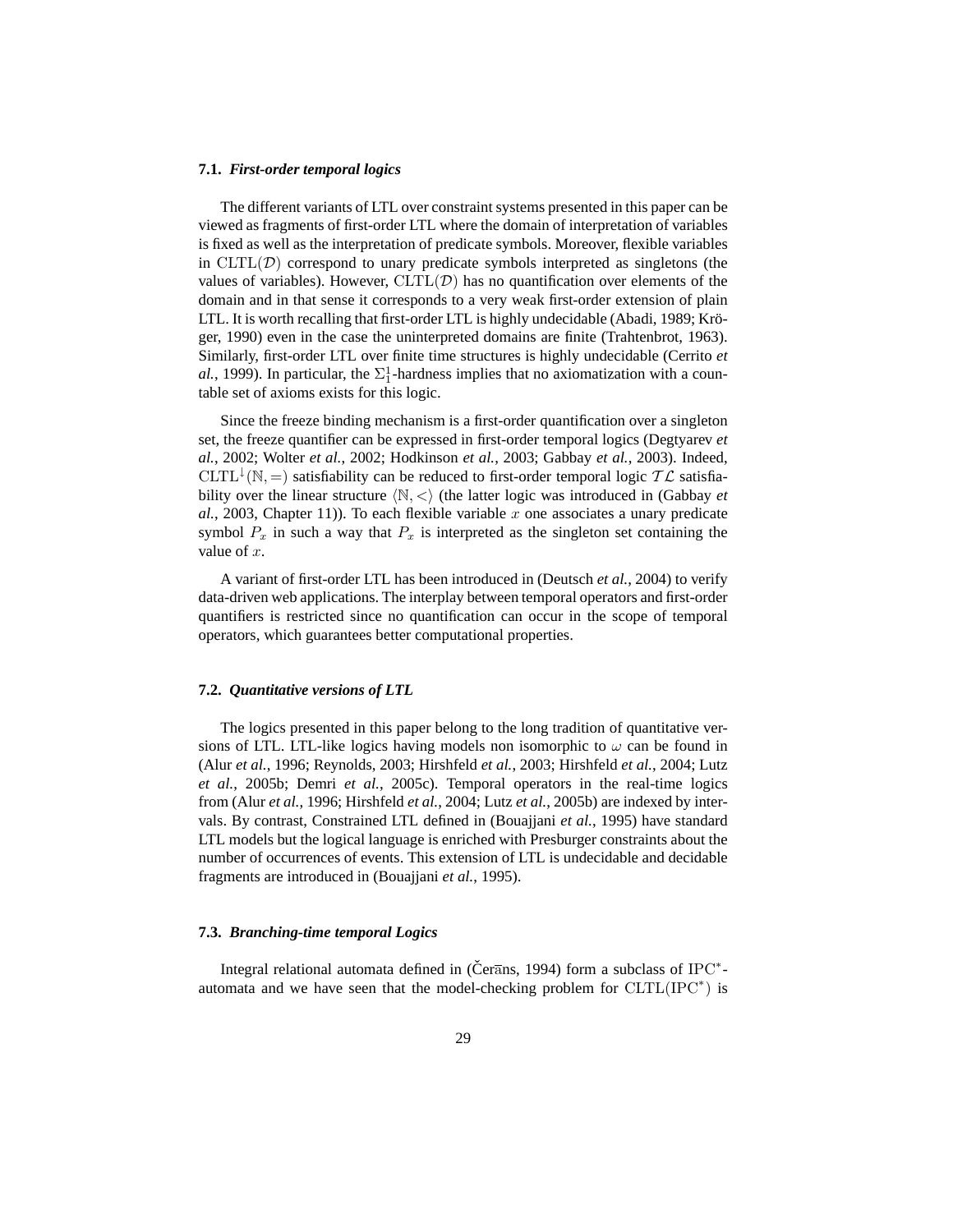PSPACE-complete. By contrast, it is shown in ( $\check{C}$ er $\overline{a}$ ns, 1994) that model-checking integral relational automata with a CTL version of  $CLTL(IPC^*)$  is undecidable roughly because quantification over natural numbers can be simulated by a quantification over paths. However, model-checking for the existential fragment of the CTL\* version of CLTL(IPC<sup>∗</sup> ) is shown decidable in (Bozzelli *et al.*, 2006) extending a weaker result from (Cerans, 1994). The decidability proof is based on techniques for well-structured systems.

Very few classes of counter systems are decidable for CTL\* (see e.g. (Finkel *et al.*, 1997) for one-counter systems). Another logical formalism close to the ones presented in this paper is studied in (Bultan *et al.*, 1997) where an undecidable temporal logic with CTL-like operators and atomic formulae in Presburger arithmetic is introduced and the models are counter systems.

#### **7.4.** *Verification of counter systems*

Analyzing the reachability problem for counter systems is ubiquitous for the verification of infinite-state systems, see e.g. (Ibarra *et al.*, 2000) (reversal-bounded systems), (Comon *et al.*, 1998) (flat systems), (Finkel *et al.*, 2002) (flat Presburger transition systems), (Dang *et al.*, 2003) (discrete timed automata), see also the decidability of reachability for classes of 2-counter systems (Finkel *et al.*, 2000). It is worth noting that, even though decidability can be obtained only at the cost of making drastic restrictions on counter systems, there is a remarkable class of counter systems that are sufficiently expressive for modelling different case studies. For instance, the flattable systems (Leroux *et al.*, 2005) admit a flat finite unfolding of the control graph with the same reachability set (see also (Demri *et al.*, 2006a) for properties other than accessibility). On the logical side, temporal logics with Presburger constraints have been developed in (Cerans, 1994; Bouajiani *et al.*, 1995; Bultan *et al.*, 1997; Comon *et al.*, 2000; Bruyère *et al.*, 2003), some of which have quite expressive decidable fragments. However, undecidability of the reachability problem can be proved for quite restricted counter systems, see e.g. (Cortier, 2002; Potapov, 2004).

The subclass of one-counter automata is obviously equivalent to pushdown systems with a singleton stack alphabet and many results on such systems can be therefore applied to one-counter automata. For instance, model-checking one-counter automata with the modal  $\mu$ -calculus has been shown in EXPTIME in (Walukiewicz, 2001) and this result has been refined in (Serre, 2004, Section 7.2) (see also (Serre, 2006)) where it is proved that the problem is in PSPACE. It is worth mentioning that in these logics the atomic formulae can only speak about the control states and not about the content of the counter, a major difference with formalisms involved in Theorem 5.14. Similarly, in (Bouajjani *et al.*, 1997) model-checking pushdown automata over the linear  $\mu$ -calculus is proved in EXPTIME. Surprisingly, one-counter automata have applications in various parts of theoretical computer science :

– for verification of cryptographic protocols (Lafourcade *et al.*, 2005),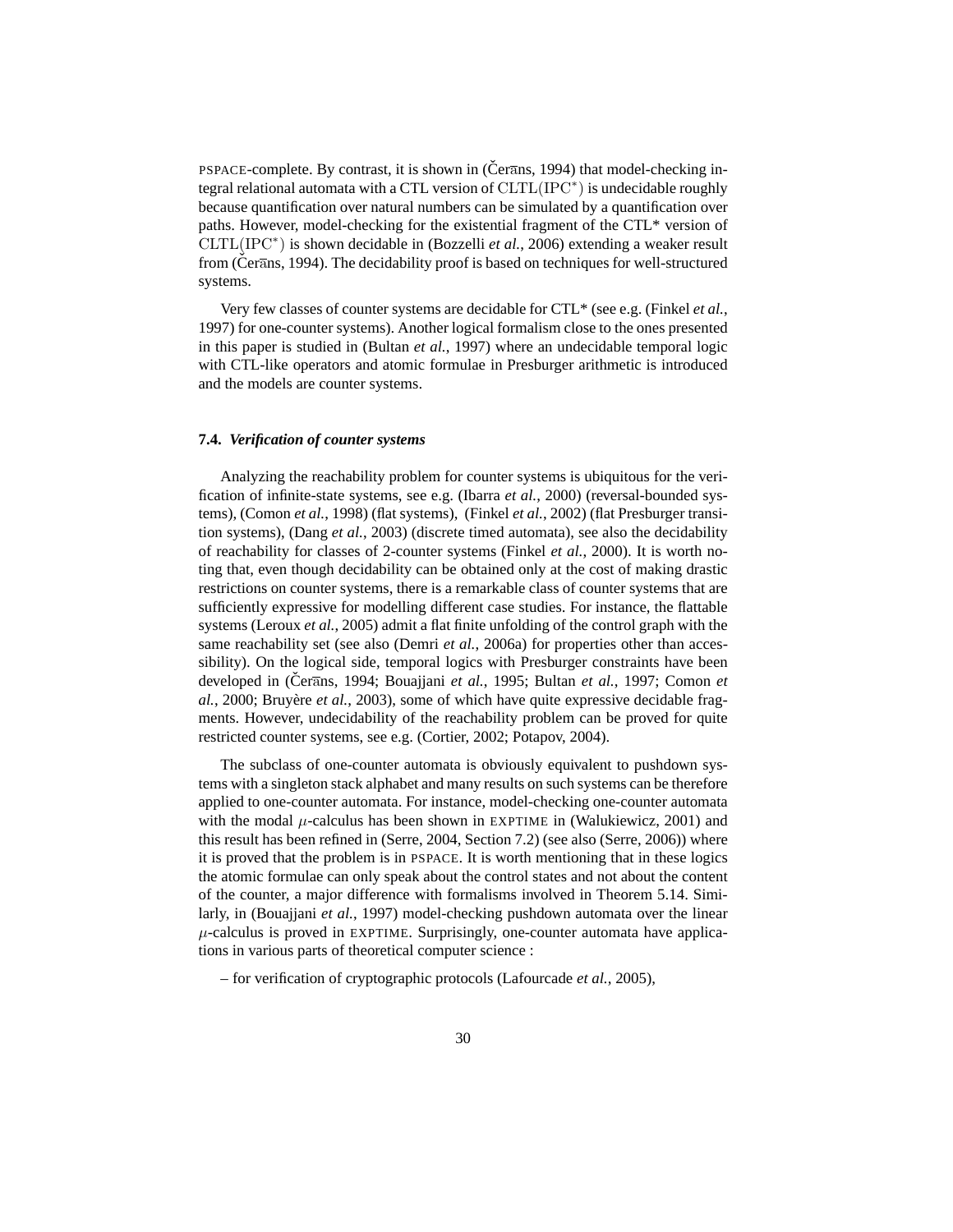– for validating XML streams (string representations of XML documents) by encoding recursive DTDs as one-counter automata (Chitic *et al.*, 2004),

– to solve the identification problem (Wakatsuki *et al.*, 2004).

#### **7.5.** *Constraints on the number of children*

In order to query XML documents with Presburger and/or regular constraints on the children of nodes, logical and automata-based formalisms have been recently introduced (Seidl *et al.*, 2004; Ohsaki *et al.*, 2005; Zilio *et al.*, 2006; Boneva *et al.*, 2005; Demri *et al.*, 2006e) leading to various expressiveness and complexity results about logics and specialized tree automata. As usual, XML documents are viewed as finite labeled, unranked ordered trees. For instance, the computational complexity of a logic with fixed-point operators, Presburger and regularity constraints is studied in (Seidl *et al.*, 2004), improving results for description logics with qualified number restrictions (Hollunder *et al.*, 1991; Calvanese *et al.*, 2005). Graded modal logics from (Fine, 1972; Barnaba *et al.*, 1985; van der Hoek *et al.*, 1995) have very elementary Presburger constraints compared to modal logic extended with all quantifier-free Presburger constraints that is shown to be in PSPACE in (Demri *et al.*, 2006e), see also related logics in (Pacuit *et al.*, 2004; Schröder *et al.*, 2006). In those logics, Presburger formulae express constraints on the number of children.

#### **7.6.** *Spatio-temporal logics*

Spatio-temporal logics, see e.g. (Wolter *et al.*, 2000; Gabbay *et al.*, 2003; Hodkinson *et al.*, 2003; Gabelaia *et al.*, 2003) are examples of versions of LTL with constraint systems for which the constraint system has indeed a spatial structure. Examples of such spatial systems verifying the completion property and examples of systems not verifying this property can be found in (Balbiani *et al.*, 2002). Complexity and decidability results for such logics can be found in (Gabbay *et al.*, 2003).

#### **7.7.** *Description logics over concrete domains*

The introduction of concrete domains in description logics is due to (Baader *et al.*, 1991) and since then, such logic-based formalisms for knowledge representation have been intensively studied, see e.g. (Lutz, 2003; Lutz, 2004). As expected, concept satisfiability with respect to general TBoxes with an arithmetic concrete domain is undecidable which is comparable to the undecidability of  $CLTL(N, =, +1)$  satisfiability. Hence, LTL over concrete domains can be technically viewed as a subclass of description logics over concrete domain in which the models are linear. Among the differences, it is worth observing that in LTL it is possible to access to any successor position with the always operator G whose counterpart in description logics is the presence of a transitive closure operator. Motivations are also quite different. In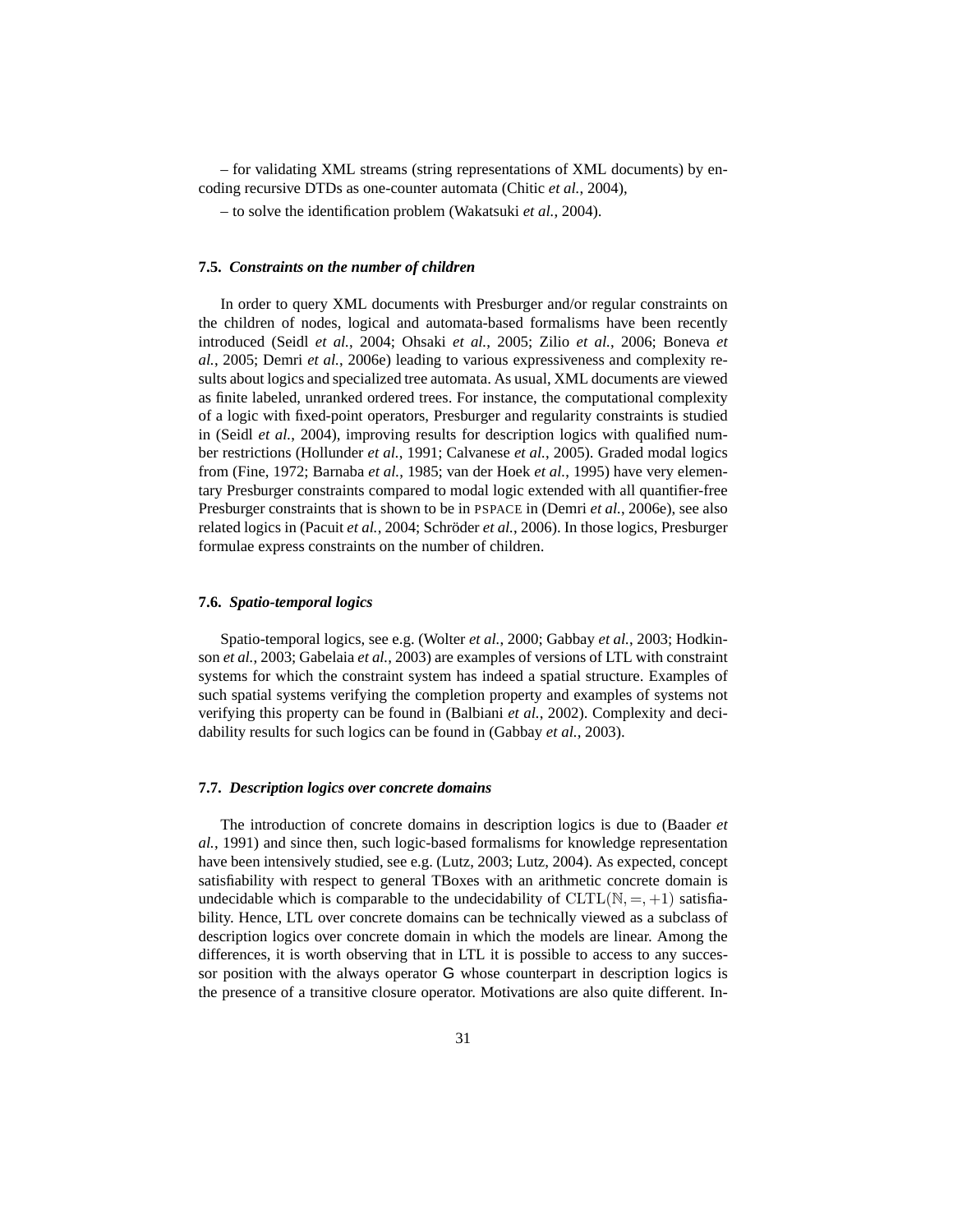deed, the introduction of LTL over Presburger constraints is motivated by the need to model-check counter systems whereas concrete domains in description logics have been introduced to integrate concrete qualities into description logic concepts.

# **8. Concluding remarks**

In this paper, we have presented an overview of linear-time temporal logics with Presburger constraints and we have compared them with alternative formalisms. Because of lack of space, we have not provided the full technical details and they can be found in the original papers. It is worth observing that a great amount of work remains to be done to push the decidability border further in order to get effective procedures to verify programs with variables interpreted in fixed domains.

Among the open problems, let us mention a few of them. The first track is certainly to have more decidability results for richer classes of constraint systems. For instance, what is the decidability status of  $CLTL(\lbrace 0, 1 \rbrace^*, \subset)$  where  $\subset$  is the subword [resp. prefix, factor] relation ? Obviously,  $CLTL({0}^*, \subset, =)$  behaves as  $CLTL(N, <, =)$ . Developing model-checking techniques for such a logic might help to verify programs manipulating strings. Another line of research consists in extending known decidability proofs to heterogeneous constraint systems, for instance mixing strings and natural numbers. Finally, let us quote other interesting problems :

– How to refine the classification of constraint systems  $D$  such that  $CLTL(D)$  is decidable ? in PSPACE ?

– What makes decidable branching-time extensions of decidable  $CLTL(\mathcal{D})$ ?

– How to restrict further the use of the freeze binding quantifier in order to regain decidability ?

**Acknowledgements :** Numerous results presented in this paper have been obtained with colleagues. I would like to thank Deepak D'Souza, Régis Gascon, Ranko Lazić and David Nowak for fruitful and friendly collaborations. I am grateful to the INTAS project members for their kind invitation to present such an overview. Finally, I thank the anonymous referee for suggestions that help me to improve the readability of this document.

# **9. Bibliographie**

- Abadi M., « The power of temporal proofs », *Theoretical Computer Science*, vol. 65, p. 35-83, 1989.
- Alur R., Dill D., « A theory of timed automata », *Theoretical Computer Science*, vol. 126, p. 183-235, 1994a.
- Alur R., Feder T., Henzinger T., « The benefits of relaxing punctuality », *Journal of the Association for Computing Machinery*, vol. 43, p. 116-146, 1996.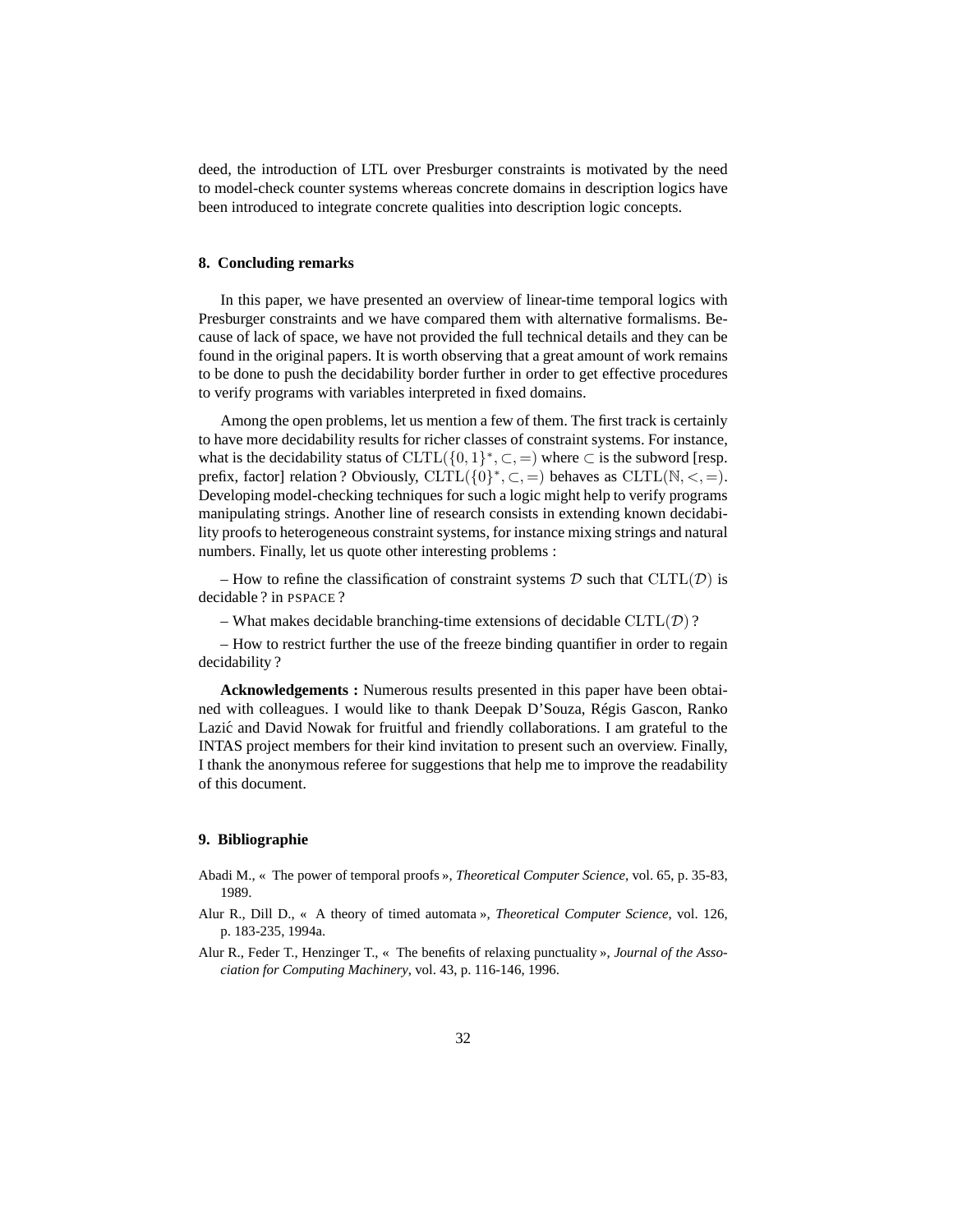- Alur R., Henzinger T., « A really temporal logic », *Journal of the Association for Computing Machinery*, vol. 41, n◦ 1, p. 181-204, 1994b.
- Baader F., Hanschke P., « A scheme for integrating concrete domains into concept languages », *12th International Joint Conference on Artificial Intelligence, Sydney, Australia*, p. 452-457, 1991.
- Balbiani P., Condotta J., « Computational Complexity of propositional linear temporal logics based on qualitative spatial or temporal reasoning », *in* A. Armando (ed.), *Frontiers of Combining Systems (FroCoS'02)*, vol. 2309 of *Lecture Notes in Artificial Intelligence*, Springer, Berlin, p. 162-173, 2002.
- Barnaba M. F., Caro F. D., « Graded Modalities », *Studia Logica*, vol. 44, n◦ 2, p. 197-221, 1985.
- Bérard B., Bidoit M., Finkel A., Laroussinie F., Petit A., Petrucci L., Schnoebelen P., *Systems and Software Verification, Model-Checking Techniques and Tools*, Springer-Verlag, 2001.
- Bertino E., Bettini C., Ferrari E., Samarati P., « Supporting Periodic Authorizations and Temporal Reasoning in Database Access Control », *22nd VLDB, Bombay, India*, p. 472-483, 1996.
- Boigelot B., Symbolic methods for exploring infinite state spaces, PhD thesis, Université de Liège, 1998.
- Boigelot B., Wolper P., « Representing arithmetic constraints with finite automata : an overview », *in* P. Stuckey (ed.), *ICLP'02*, vol. 2401 of *Lecture Notes in Computer Science*, Springer, p. 1-19, 2002.
- Bojańczyk M., Muscholl A., Schwentick T., Segoufin L., David C., « Two-variable logic on words with data », *LICS'06*, IEEE, p. 7-16, 2006.
- Boneva I., Talbot J., « Automata and Logics for Unranked and Unordered Trees », *RTA'05*, vol. 3467 of *Lecture Notes in Computer Science*, Springer, p. 500-515, 2005.
- Bouajjani A., Echahed R., Habermehl P., « On the verification problem of nonregular properties for nonregular processes », *LICS'95*, p. 123-133, 1995.
- Bouajjani A., Esparza J., Maler O., « Reachability Analysis of Pushdown Automata : Application to Model Checking », *CONCUR'97*, vol. 1243 of *LNCS*, Springer, p. 135-150, 1997.
- Bouajjani A., Habermehl P., « Constrained Properties, Semilinear Sets, And Petri Nets », *CONCUR'96*, vol. 1119 of *Lecture Notes in Computer Science*, Springer, p. 481-497, 1996.
- Bozzelli L., Gascon R., « Branching-time temporal logic extended with Presburger constraints », *LPAR'06*, Lecture Notes in Computer Science, Springer, p. ? ?- ? ?, 2006. to appear.
- Bresolin D., Montanari A., Puppis G., « Time Granularities and Ultimately Periodic Automata », *JELIA'04*, vol. 3229 of *Lecture Notes in Computer Science*, Springer, p. 513-525, 2004.
- Bruyère V., Dall'Olio E., Raskin J., « Durations, Parametric Model-Checking in Timed Automata with Presburger Arithmetic », *STACS'03*, vol. 2607 of *Lecture Notes in Computer Science*, Springer, p. 687-698, 2003.
- Bultan T., Gerber R., Pugh W., « Symbolic model checking of infinite state systems using Presburger arithmetic », *CAV'97*, vol. 1254 of *Lecture Notes in Computer Science*, Springer, p. 400-411, 1997.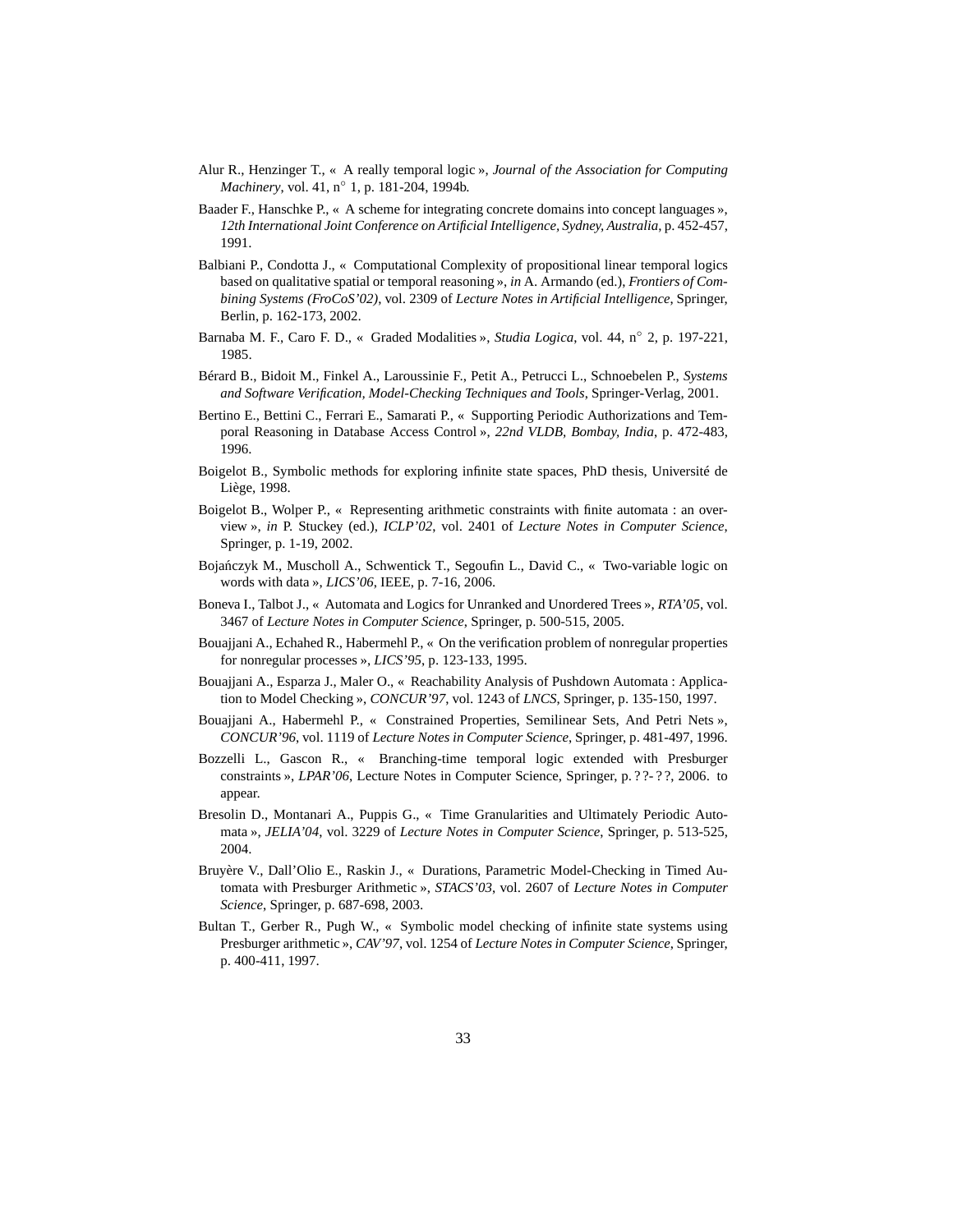- Calvanese D., Giacomo G. D., « Expressive Description Logics », *Description Logics Handbook*, Cambridge University Press, p. 178-218, 2005.
- Čerans K., « Deciding Properties of Integral Relational Automata », *ICALP'94*, vol. 820 of *Lecture Notes in Computer Science*, Springer, p. 35-46, 1994.
- Cerrito S., Mayer M. C., Praud S., « First-Order Linear Temporal Logic over Finite Time Structures », *in* H. Ganzinger, D. McAllester, A. Voronkov (eds), *6th Int. Conference on Logic Programming and Automated Reasoning, Tbilisi, Republic of Georgia (LPAR'99)*, vol. 1705 of *Lecture Notes in Computer Science*, Springer, p. 62-76, 1999.
- Chitic C., Rosu D., « On validation of XML streams using finite state machines », *WebDB, Paris*, p. 85-90, 2004.
- Combi C., Franceschet M., Peron A., « A logical approach to represent and reason about calendars », *Int. Symposium on Temporal Representation and Reasoning*, IEEE Computer Society Press, p. 134-140, 2002.
- Comon H., Cortier V., « Flatness is not a weakness », *CSL'00*, vol. 1862 of *Lecture Notes in Computer Science*, Springer, p. 262-276, 2000.
- Comon H., Jurski Y., « Multiple counters automata, safety analysis and Presburger arithmetic », *in* A. Hu, M. Vardi (eds), *Proc. Computer Aided Verification, Vancouver*, vol. 1427 of *Lecture Notes in Computer Science*, Springer, Berlin, p. 268-279, 1998.
- Cortier V., « About the Decision of Reachability for Register Machines », *Theoretical Informatics and Applications*, vol. 36, n◦ 4, p. 341-358, 2002.
- Dams D., « Flat fragments of CTL and CTL<sup>\*</sup> : separating the expressive and distinguishing powers », *Logic Journal of the IGPL*, vol. 7, n° 1, p. 55-78, 1999.
- Dang Z., Pietro P. S., Kemmerer R., « Presburger Liveness Verification of Discrete Timed Automata », *Theoretical Computer Science*, vol. 299, p. 413-438, 2003.
- David C.*, « Mots et données infinies »*, Master's thesis, LIAFA, 2004.
- Dechter R., « From local to global consistency », *Artificial Intelligence*, vol. 55, p. 87-107, 1992.
- Degtyarev A., Fisher M., Lisitsa A., « Equality and monodic first-order temporal logic », *Studia Logica*, vol. 72, p. 147-156, 2002.
- Demri S., « LTL over Integer Periodicity Constraints (Extended Abstract) », *in* I. Walukiewicz (ed.), *FOSSACS'04*, vol. 2987 of *Lecture Notes in Computer Science*, Springer, Berlin, p. 121-135, 2004.
- Demri S., « LTL over integer periodicity constraints », *Theoretical Computer Science*, vol. 360, n ◦ 1–3, p. 96-123, 2006.
- Demri S., D'Souza D., « An automata-theoretic approach to constraint LTL », *in* M. Agrawal, A. Seth (eds), *FST&TCS'02, Kanpur*, vol. 2556 of *Lecture Notes in Computer Science*, Springer, Berlin, p. 121-132, 2002.
- Demri S., D'Souza D., An automata-theoretic approach to constraint LTL, Technical Report n◦ LSV-03-11, LSV, August, 2003. 40 pages. Extended version of (Demri *et al.*, 2002). Under submission.
- Demri S., Finkel A., Goranko V., van Drimmelen G., « Towards a model-checker for counter systems », *Proceedings of the 4th International Symposium on Automated Technology for Verification and Analysis (ATVA'06)*, vol. 4218 of *Lecture Notes in Computer Science*, Springer, Beijing, ROC, p. 493-507, 2006a.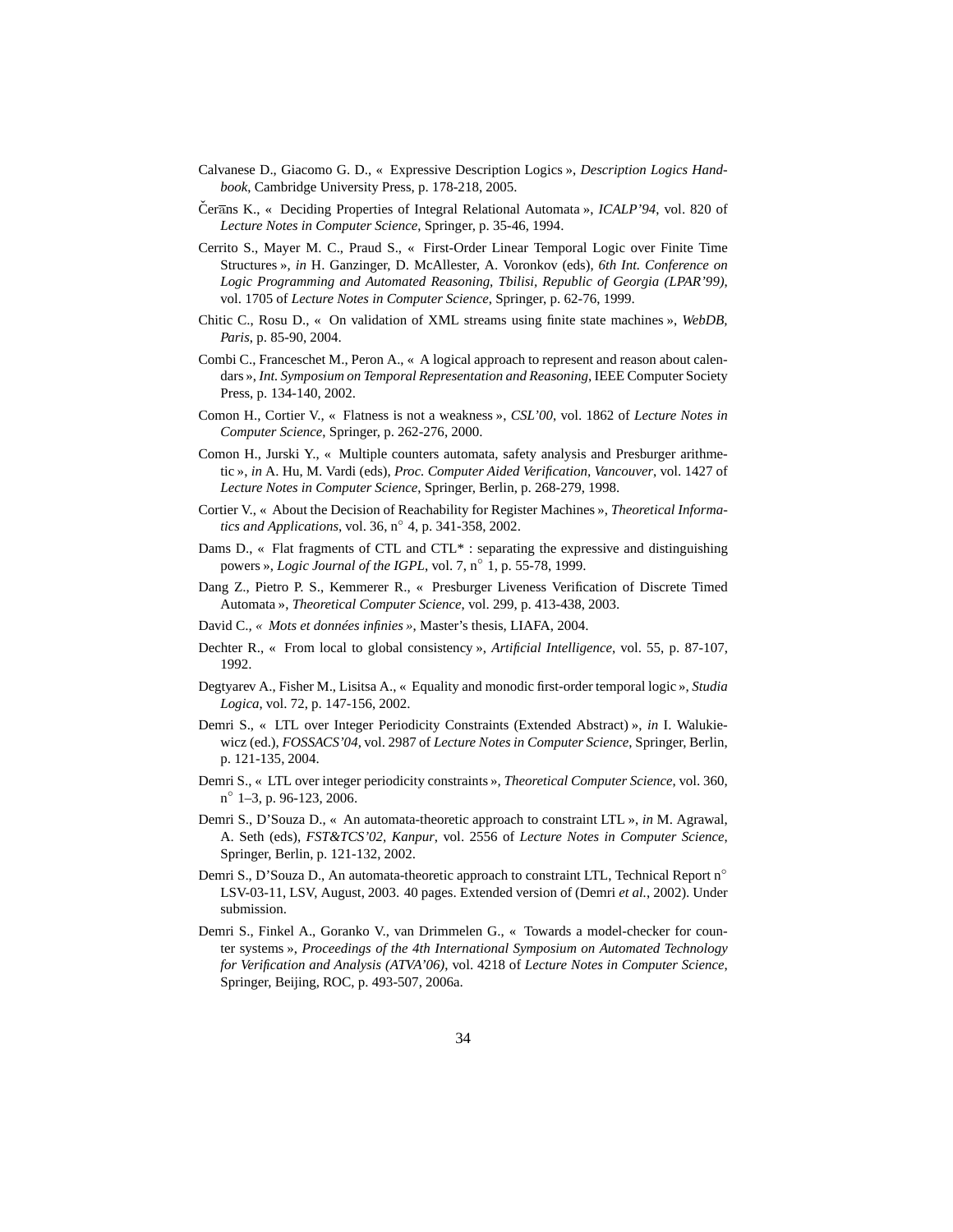- Demri S., Gascon R., « Verification of Qualitative Z-Constraints », *in* M. Abadi, de L. Alfaro (eds), *Proceedings of the 16th International Conference on Concurrency Theory (CONCUR'05)*, vol. 3653 of *Lecture Notes in Computer Science*, Springer, San Francisco, CA, USA, p. 518-532, August, 2005a.
- Demri S., Gascon R., The effects of bounding syntactic resourses on Presburger LTL, Technical Report n◦ LSV-06-5, LSV, 2006b. 36 pages.
- Demri S., Lazić R., « LTL with the freeze quantifier and register automata », *LICS'06*, IEEE, p. 17-26, 2006c.
- Demri S., Lazić R., Nowak D., « On the freeze quantifier in constraint LTL : decidability and complexity », *12th Int. Symp. on Temporal Representation and Reasoning, Burlington, Vermont*, IEEE Computer Society Press, p. 113-121, 2005b.
- Demri S., Lazić R., Nowak D., « On the freeze quantifier in constraint LTL : decidability and complexity », *Information and Computation*, 2006d. To appear. Extended version of (Demri *et al.*, 2005b).
- Demri S., Lugiez D., « Presburger Modal Logic is PSPACE-complete », *3rd International Joint Conference on Automated Reasoning (IJCAR'06), Seattle*, vol. 4130 of *Lecture Notes in Computer Science*, Springer, p. 541-556, 2006e.
- Demri S., Nowak D., « Reasoning about transfinite sequences (extended abstract) », *ATVA'05*, vol. 3707 of *Lecture Notes in Computer Science*, Springer, p. 248-262, 2005c.
- Deutsch A., Sui L., Vianu V., « Specification and verification of data-driven web services », *PODS'04, Paris*, p. 71-82, 2004.
- Fine K., « In so many possible worlds », *Notre Dame Journal of Formal Logic*, vol. 13, n◦ 4, p. 516-520, 1972.
- Finkel A., Leroux J., « How to compose Presburger accelerations : Applications to broadcast protocols », *in* M. Agrawal, A. Seth (eds), *FST&TCS'02, Kanpur*, vol. 2256 of *Lecture Notes in Computer Science*, Springer, Berlin, p. 145-156, 2002.
- Finkel A., Sutre G., « Decidability of reachability problems for classes of two counters automata », *17th Ann. Symp. Theoretical Aspects of Computer Science*, vol. 2256 of *Lecture Notes in Computer Science*, Springer-Verlag, p. 346-357, 2000.
- Finkel A., Willems B., Wolper P., « A Direct Symbolic Approach to Model Checking Pushdown Systems (Extended Abstract) », *INFINITY'97*, vol. 9 of *ENTCS*, Elsevier Science, 1997.
- Fischer M., Rabin M., « Super-exponential complexity of Presburger arithmetic », *in* R. Karp (ed.), *Complexity of Computation*, vol. 7 of *SIAM-AMS proceedings*, American Mathematical Society, p. 27-42, 1974.
- Fitting M., « Modal logic between propositional and first-order », *Journal of Logic and Computation*, vol. 12, n<sup>o</sup> 6, p. 1017-1026, 2002.
- French T., « Quantified Propositional Temporal Logic with Repeating States », *TIME-ICTL 2003*, IEEE Computer Society, p. 155-165, 2003.
- Gabbay D., Kurucz A., Wolter F., Zakharyaschev M., *Many-dimensional modal logics : theory and practice*, Cambridge University Press, 2003.
- Gabelaia D., Kontchakov R., Kurucz A., Wolter F., Zakharyaschev M., « On the computational complexity of spatio-temporal logics », *FLAIRS'03, St Augustine, Florida*, p. 460-464, 2003.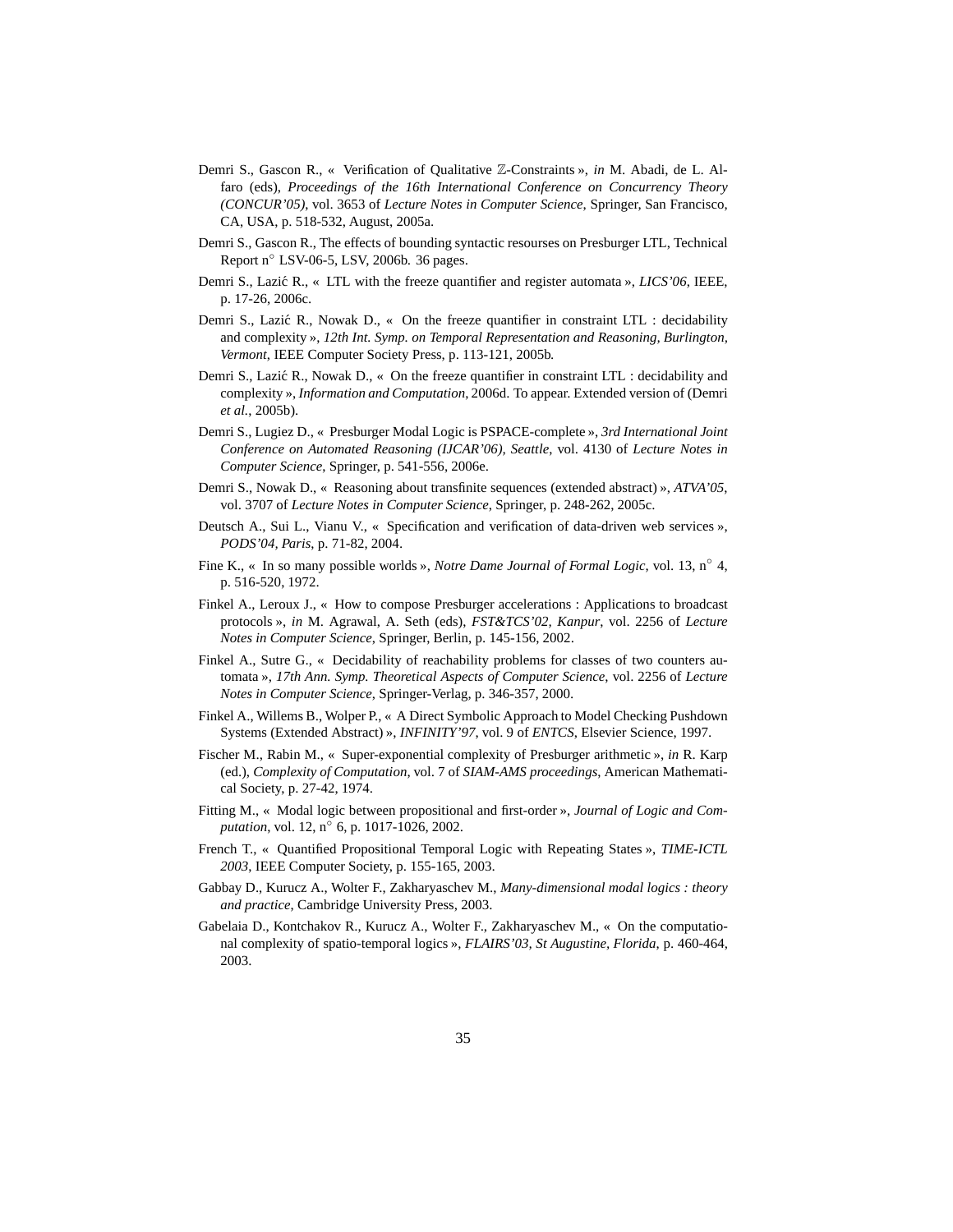- Gascon R., « Verifying qualitative and quantitative properties with LTL over concrete domains », *Proceedings of the 4th Workshop on Methods for Modalities (M4M'05)*, vol. 194 of *Informatik Bericht*, Humboldt Universität zu Berlin, p. 54-61, 2005.
- Gastin P., Kuske D., « Satisfiability and model checking for MSO-definable temporal logics are in PSPACE », *CONCUR'03*, vol. 2761 of *Lecture Notes in Computer Science*, Springer, p. 222-236, 2003.
- Ginsburg S., Spanier E., « Semigroups, Presburger formulas and languages », *Pacific Journal of Mathematics*, vol. 16, n◦ 2, p. 285-296, 1966.
- Henzinger T., « Half-order modal logic : how to prove real-time properties », *9th Annual ACM Symposium on Principles of Distributed Computing*, ACM Press, p. 281-296, 1990.
- Hirshfeld Y., Rabinovich A., « Future temporal logic needs infinitely many modalities », *Information and Computation*, vol. 187, n◦ 2, p. 196-208, 2003.
- Hirshfeld Y., Rabinovich A., « Logics for real time : decidability and complexity », *Fundamenta Informaticae*, vol. 62, p. 1-28, 2004.
- Hodkinson I., Kontchakov R., Kurucz A., Wolter F., Zakharyaschev M., « On the computational complexity of decidable fragments of first-order linear temporal logics », *10th Int. Symp. Temporal Representation and Reasoning and 4th Int. Conf. Temporal Logic (TIME-ICTL)*, IEEE, p. 91-98, 2003.
- Hollunder B., Baader F., « Qualifying number restrictions in concept languages », *KR'91*, p. 335-346, 1991.
- Ibarra O., « Reversal-bounded multicounter machines and their decision problems », *Journal of the Association for Computing Machinery*, vol. 25, n◦ 1, p. 116-133, 1978.
- Ibarra O., Dang Z., « On removing the stack from reachability constructions », *in* P. Eades, T. Takaoka (eds), *International Symposium on Algorithms and Computation (ISAAC'01)*, vol. 2223 of *Lecture Notes in Computer Science*, Springer, p. 244-256, 2001.
- Ibarra O., Su J., Dang Z., Bultan T., Kemmerer A., « Counter Machines : Decidable Properties and Applications to Verification Problems », *MFCS'00*, vol. 1893 of *Lecture Notes in Computer Science*, Springer, p. 426-435, 2000.
- Kamp J., Tense Logic and the theory of linear order, PhD thesis, UCLA, USA, 1968.
- Kröger F., « On the interpretability of arithmetic in temporal logic », *Theoretical Computer Science*, vol. 73, p. 47-61, 1990.
- Lafourcade P., Lugiez D., Treinen R., « Intruder deduction for AC-like equational theories with homomorphisms », *RTA'05*, vol. 3467 of *Lecture Notes in Computer Science*, Springer, p. 308-322, 2005.
- Lago U. D., Montanari A., « Calendars, time granularities, and automata », *Int. Symposium on Spatial and Temporal Databases*, vol. 2121 of *Lecture Notes in Computer Science*, Springer, Berlin, p. 279-298, 2001.
- Lago U. D., Montanari A., Puppis G., « Towards compact and tractable automaton-based representations of time granularities », *ICTCS 2003*, vol. 2841 of *Lecture Notes in Computer Science*, Springer, Berlin, p. 72-85, 2003.
- Leroux J., Sutre G., « Flat counter systems are everywhere ! », *ATVA'05*, vol. 3707 of *Lecture Notes in Computer Science*, Springer, p. 489-503, 2005.
- Lichtenstein O., Pnueli A., « Propositional Temporal Logics : Decidability and Completeness », *Logic Journal of the IGPL*, vol. 8, n◦ 1, p. 55-85, 2000.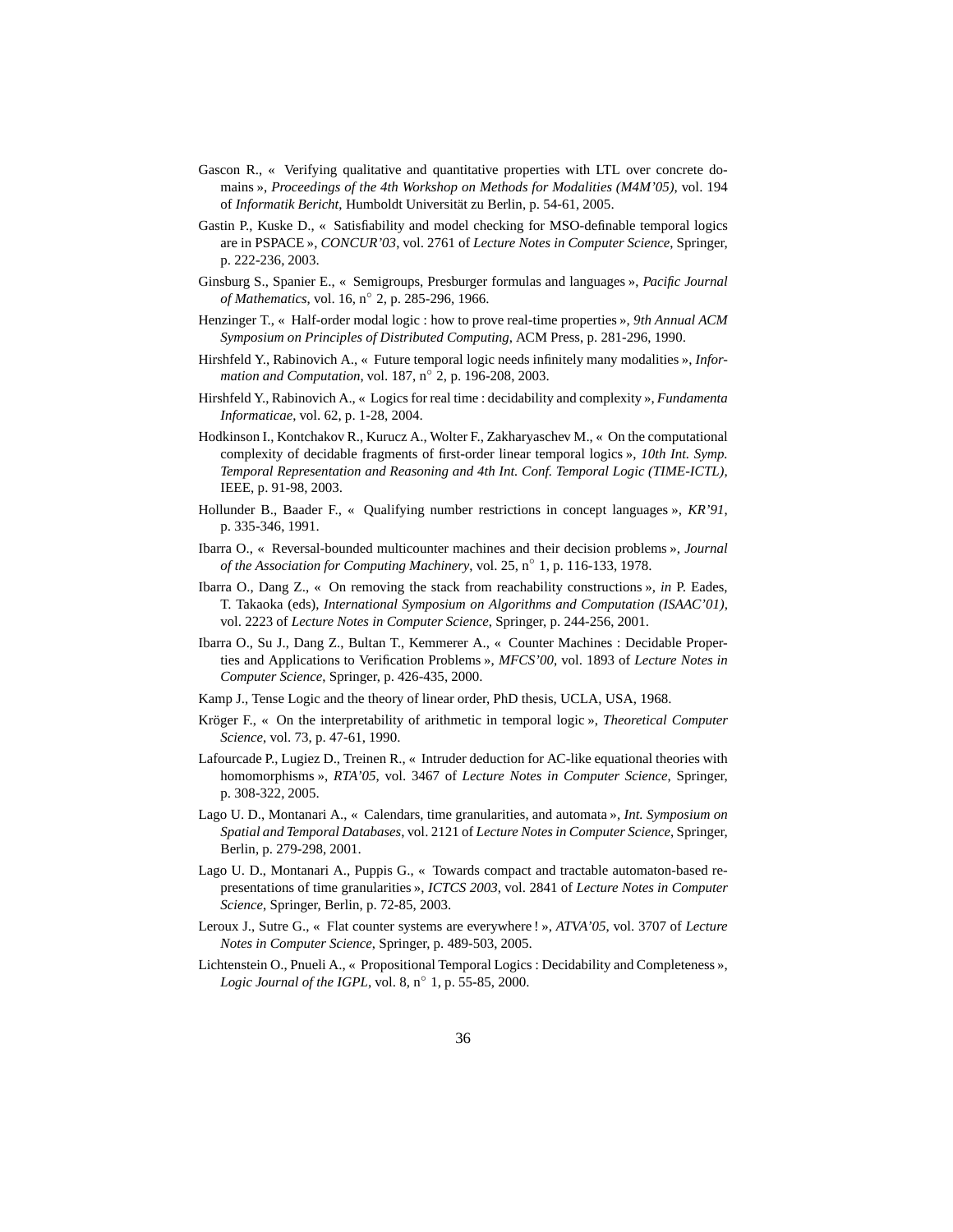- Lisitsa A., Potapov I., « Temporal logic with predicate λ-abstraction », *12th Int. Symp. on Temporal Representation and Reasoning, Burlington, Vermont*, IEEE Computer Society Press, p. 147-155, 2005.
- Lutz C., « Description Logics with Concrete Domains—A Survey », *Advances in Modal Logics Volume 4*, King's College Publications, p. 265-296, 2003.
- Lutz C., « NEXPTIME-complete description logics with concrete domains », *ACM Transactions on Computational Logic*, vol. 5, n◦ 4, p. 669-705, 2004.
- Lutz C., Miličić M.,  $\ll$  A Tableau algorithm for description logics with concrete domains and GCIs », *TABLEAUX'05*, vol. 3702 of *Lecture Notes in Computer Science*, Springer, p. 201- 216, 2005a.
- Lutz C., Walther D., Wolter F., « Quantitative temporal logics : PSPACE and below », *TIME'05*, p. 138-146, 2005b.
- Minsky M., *Computation, Finite and Infinite Machines*, Prentice Hall, 1967.
- Müller-Olm M., Seidl H., « Analysis of Modular Arithmetic », *ESOP'05*, vol. 3444 of *Lecture Notes in Computer Science*, Springer, p. 46-60, 2005.
- Niezette M., Stevenne J., « An efficient symbolic representation of periodic time », *Proc. of the International Conference on Information and Knowledge Management, Baltimore, Maryland*, vol. 752 of *Lecture Notes in Computer Science*, Springer, p. 161-168, 1992.
- Ohsaki H., Talbot J., Tison S., Roos Y., « Monotone AC-Tree Automata », *12th International Conference on Logic for Programming, Artificial Intelligence and Reasoning (LPAR'05), Montego Bay (Jamaica)*, vol. 3835 of *Lecture Notes in Artificial Intelligence*, Springer, p. 337-351, 2005.
- Pacuit E., Salame S., « Majority logic », *KR'04*, AAAI Press, p. 598-605, 2004.
- Pnueli A., « The temporal logic of programs », *18th Annual Symposium on Foundations of Computer Science*, IEEE Computer Society Press, p. 46-57, 1977.
- Potapov I., « From Post Systems to the Reachability Problems for Matrix Semigroups and Multicounter Automata », *DTL'04*, vol. 3340 of *Lecture Notes in Computer Science*, Springer, p. 345-356, 2004.
- Presburger M., « Über die Vollständigkeit eines gewissen Systems der Arithmetik ganzer Zahlen, in welchem die Addition als einzige Operation hervortritt », *Comptes Rendus du premier congrès de mathématiciens des Pays Slaves, Warszawa*, p. 92-101, 1929.
- Puppis G., Automata for branching and layered temporal structures, PhD thesis, Universitá Degli Studi Di Udine, March, 2006.
- Revesz P., *Introduction to Constraint Databases*, Springer, New York, 2002.
- Reynolds M., « The complexity of the temporal logic with until over general linear time », *Journal of Computer and System Sciences*, vol. 66, n◦ 2, p. 393-426, 2003.
- Schnoebelen P., « Verifying lossy channel systems has nonprimitive recursive complexity », *Information Processing Letters*, vol. 83, n◦ 5, p. 251-261, 2002.
- Schnoebelen P., « The complexity of temporal logic model checking », *Advances in Modal Logic, vol. 4, selected papers from 4th Conf. Advances in Modal Logic (AiML'2002), Sep.- Oct. 2002, Toulouse, France*, King's College Publication, p. 437-459, 2003.
- Schröder L., Pattinson D., « PSPACE bounds for rank-1 modal logics », *LICS'06*, IEEE, p. 231- 240, 2006.